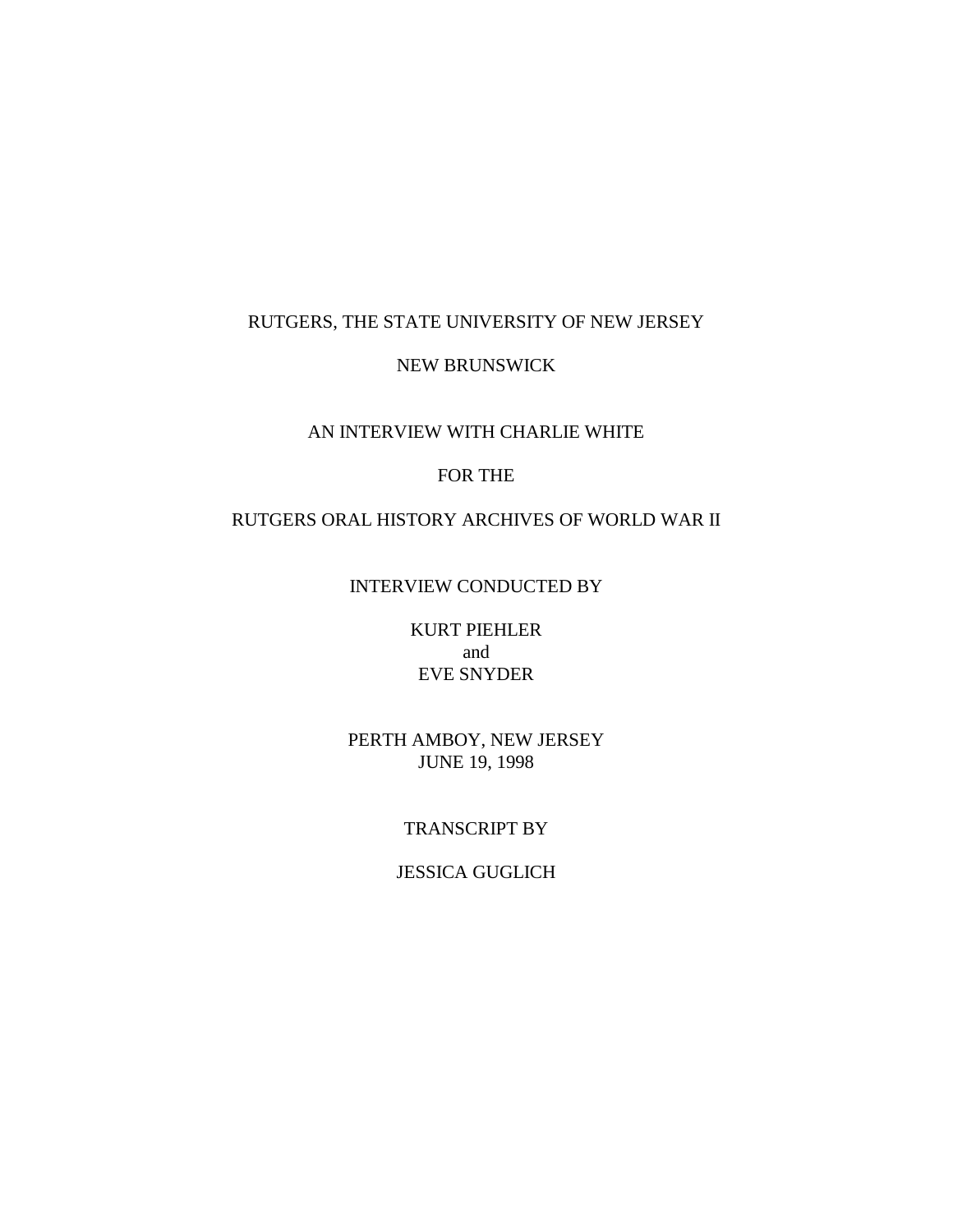Kurt Piehler: This begins an interview with Charlie White on June 19, 1998 in Perth Amboy New Jersey with Kurt Piehler and ...

Eve Snyder: Eve Snyder

KP: I guess I'd like to begin by asking about your parents, because you're a real Perth Amboy native. Not only were you born in Perth Amboy in 1918, but your father was born in Perth Amboy.

Charlie White: My father was born here. My mother was born in Jersey City but moved here and was a member of the first graduating class of Perth Amboy High School. She was one of seven sisters and she's the only one that went beyond eighth grade. They were all bright, witty women, but they were women. My mother had to make an absolute plea to my grandfather to be allowed to go to school. Her marks were good enough and he ventured to let her go to Trenton State, which we now call the College of New Jersey. She went there and she always joked about it and I said, "Mom, why did you go to college and none of my aunts did?" She said, "Because I was the ugly one and he figured I would never get a husband. So I better learn a profession to support myself." [laughter] And of course, she was a beautiful woman, you know, but that was always her way of explaining it. Her sisters always called her "The Scholar" and had a deep respect for her.

KP: And she taught in the school system?

CW: She taught in the school system and she told me things. My mother talked to me a lot because I was the youngest of five children and her mind was not totally used up in house cleaning and running the whole show. You know, she had five kids, and she loved cooking. But while she was cooking, I would be in the kitchen. She would talk to me and say things like, "Are you having a good time, Baby?" She would tell me things about the family, and I do have a good memory and I remember things. I know because my sisters would say, "Why do you know that and we don't?" and I would say, "Because Mom talked to me and she didn't talk to you!" And she did, and she told me things. When she went to school, they instituted a course in Psychology at Trenton State. One of the first, probably, at least certainly in a teachers' college, and do you know what the text book was? The two William James' volumes.

# KP: Wow!

CW: Nothing like going to the source, right? It was not, you know, something new that just came out. She said her teacher was this brilliant woman, probably a Gertrude Stein type, who was a pupil of William James. It's that kind of piercing mind, but dare say, she had a man's mind. I can't say that can I? [laughing] You don't mind? Oh, I just wanted to say that. But she had kind of a direct mind, and my mother was fascinated by it.

KP: How long did your mother stay in the school system and how much did she make?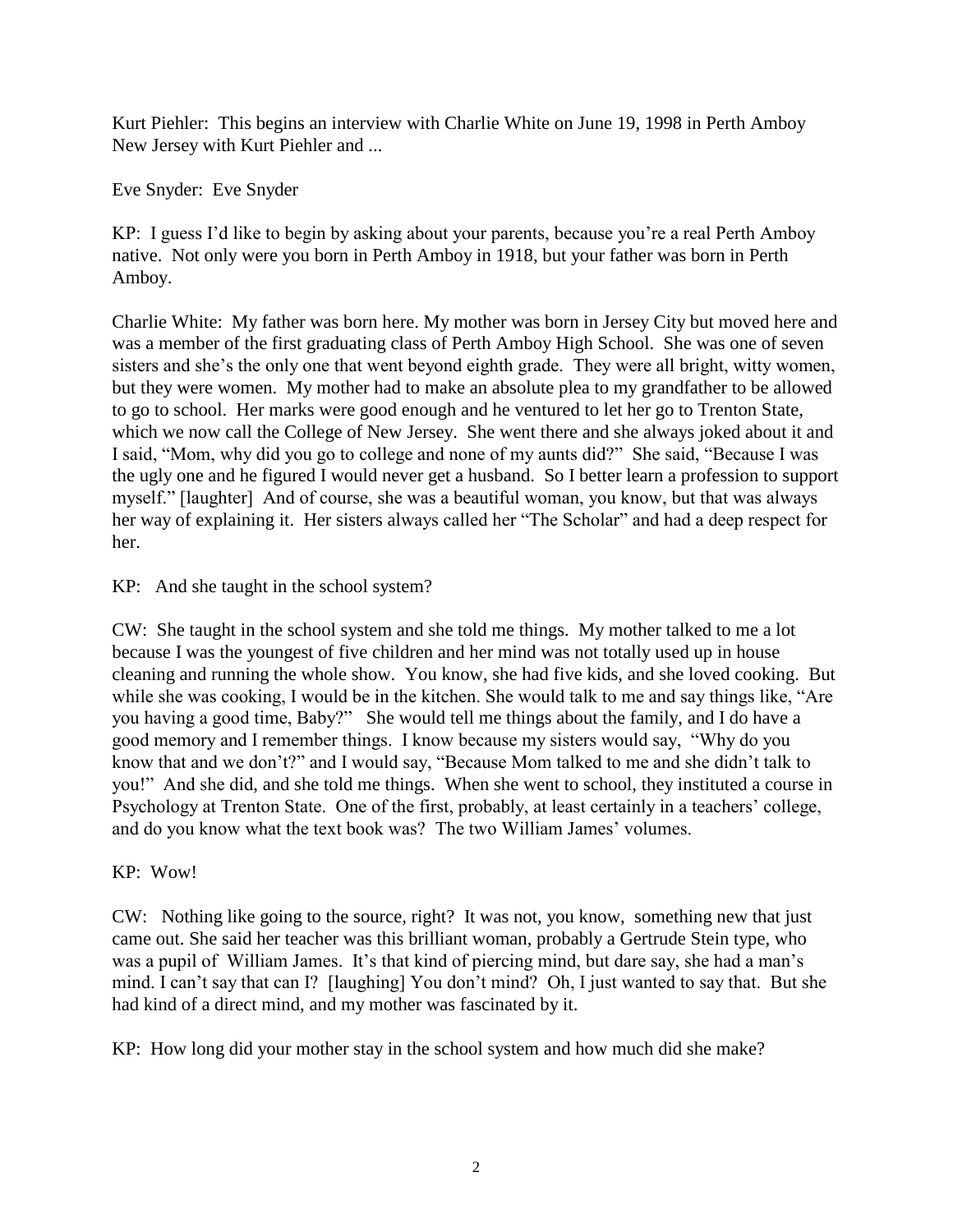CW: She taught about ten years, from around 1895 to 1905. She made eighteen dollars a month when she got married, and my father made fifteen dollars. She made more than my father.

KP: Really?

CW: He worked for his own father. There was no public school when my father was born in Perth Amboy. My mother had gone to Jersey City public schools and then came here. By this time they had started the grammar school and high school. But my father went to, what he used to joke about Warner Institute. It was a school master school. They had it on Rector Street in the large federal kind of building. It only took boys, only boys, and it was a pay school, so not all the boys in the town could attend; it was the ones who could afford to. And I imagine he went there only for four years, and yet to me, my father was one of the smartest men I ever met.

KP: You said that he served as an apprentice?

CW: Yes, he went to study under Edison at Menlo Park.

KP: What year was he with Edison? Do you know?

 $CW: I$  would think like about '85. 1885.

KP: What did he ever say about Edison?

 $CW:$  Wouldn't talk about him.

KP: Really?

CW: He would not talk about it, and I'd ask my mother, "Why?" because I didn't know him. When my mother told me, she said, "You know your father studied with Thomas Edison, he was a friend." And when I asked my father, he said, "Oh, yes, we won't talk about that." And I said to Mom, "Why can't he talk about it?" and she said, "I think Edison used to hit them." He had a vicious temper. Not a nice man, personally. And my father was a very non-violent man, tremendously non-violent. We were never hit. There were five children: nasty, rough, arrogant, conceited. So you could imagine there was chaos at times, but we were never, not one of us was ever hit. Well, my father had a silence that could destroy you. I came home from the Army, and a couple of choice words slipped out, and he didn't talk to me for forty-eight hours. I was almost in tears and I said, "What did I do?" My sister, Mary, said, "Your language." I said, "Oh, I'm sorry." Just that silence, it wasn't that, you know, it hurt or anything. It's just, "I'm above this, and I don't like what you said and I did not hear it." And it destroyed me. I hate to keep thinking that people were better in those days. I don't think they were, but I'm trying to figure out, did they have more courage than we had? My mother and father put five of us through school. College. How? The sacrifice must've been tremendous. I know one thing. My mother used to, when she was home, play records on the Edison machine. My father forgave Edison enough to buy an Edison phonograph. Which was called, I believe, a gramophone in those days. And she loved show music. Which I still do, I collect it. And they apparently went to a lot of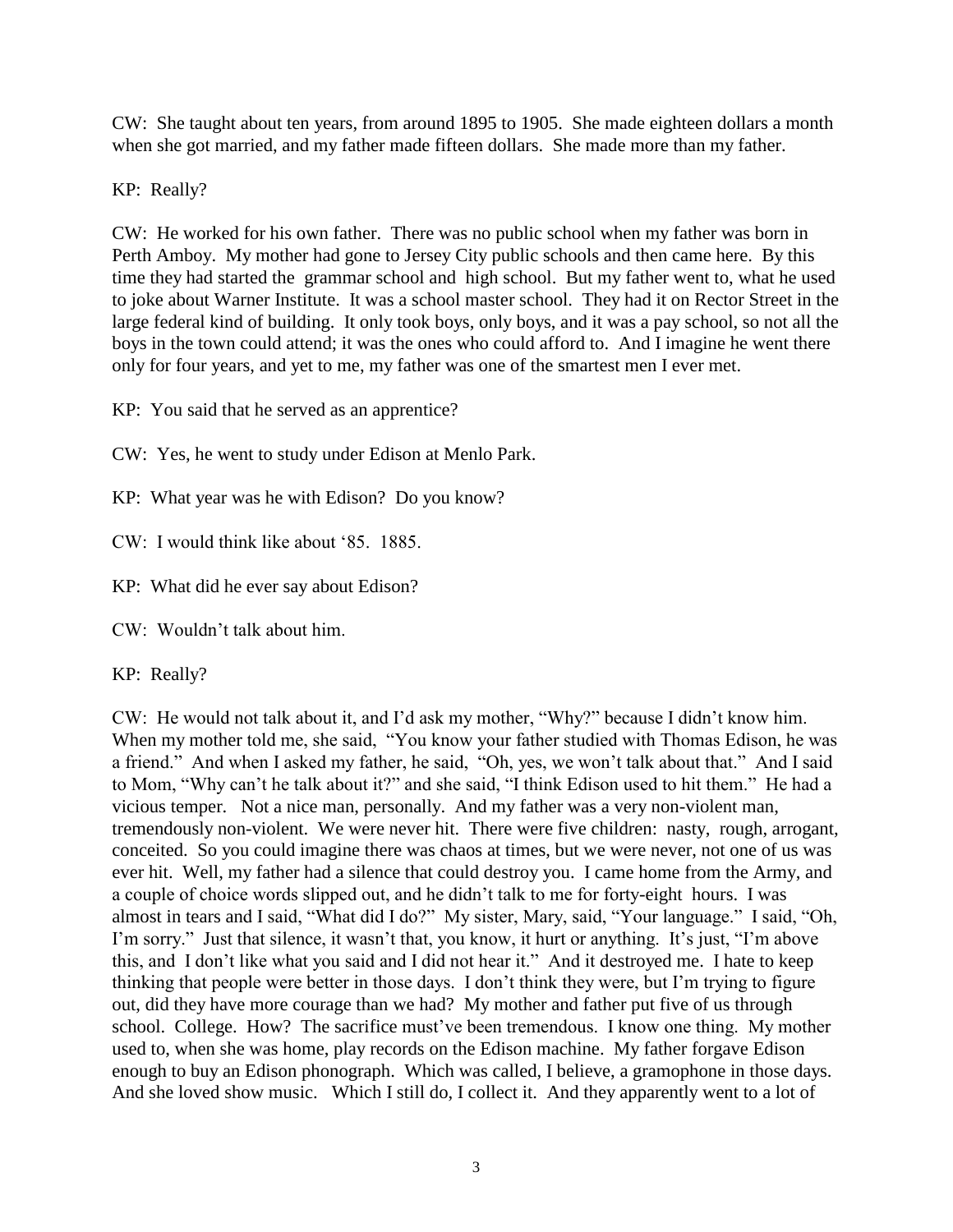shows when they were young and just married. And after we came along, there wasn't money for that. I can't remember them, in my boyhood, going to a New York show. It breaks my heart. I didn't realize they sacrificed that for us, you know, to go to school. But, I think that's where my sister, Ruth, and I got our yen to go into theater. Listening to old show tunes.

KP: What did your father do for a living?

CW: He was a designer. He designed marine fittings, as they were called in those days. Ocean liners, which you know were plentiful in those days, came here, quite large ships that came in. Things made for them had to be made specially. You couldn't call up the Home Depot and say, "I want three funnels," or something. And ... so my father would design them ... you know, on paper, and then they were made, carved in wood. And then that wood was soaked in wet sand. And then when that sand hardened, you had the shape of the fitting that was needed, and then they poured the molten metal into it. And then you had the fitting for the ship, or the machinery or something. Everything was made to order. And it was labor intensive, and there was no profit on it because you didn't make one and then make four thousand. You made one and you broke it up.

### KP: Was your father in business for himself?

CW: No, my grandfather had the business. He came from Ireland. His name was Patrick White, and he started the machine shop and foundry. And I could never find out where the money came from. He educated them quite well. And one was going to be a doctor, Uncle John was going to be a doctor. I never knew much about my grandfather. My mother said he was a cranky, autocratic Irishman. She would tell me one story. He had six boys and ... she said his wife Mary, my grandmother, was a lovely, shy woman. She wanted some female presence around the house. They tried to adopt girls, you know, but had no luck. So she had all these boys that played. They had their own baseball team, you know. And they, they did crazy things. And the grandfather apparently wasn't that mean. But when his wife died, Uncle Jim's wife, one of the daughter-in-laws, came in and the living room had no curtains. So to help Grampa White, she went out and bought curtains and put them up. And he came home from work and said, "What is this?" And she said, "Oh, Father White, I thought you'd like some curtains, and I bought them and put them up." And he went over to them and physically tore them from the poles. He said, "I didn't have curtains when my wife was alive, and I won't have them now." [laughs] Oh, but he was good to them. He sent them to colleges and things. He went back to Ireland and wanted to marry a widow he met over there, and the brothers were horrified. And they sent two of the boys over and they dragged him home without the wife. They did terrible things in those days. That's why I hesitate to say how wonderful they all were. He was probably a young man when his wife died. You know, I mean, as we would say now, he went over and found somebody he loved. But no, they went over and physically got him back, so I think maybe that might account for some of the crankiness, don't you think so? He couldn't marry a second time. What was wrong? His wife was dead. No, no, no. But they had to. The family … my sister, Ruth, used so many of the relatives for characterizations on stage. And I'm trying to explain sometimes why they behaved like they did. They were ... a different breed of people.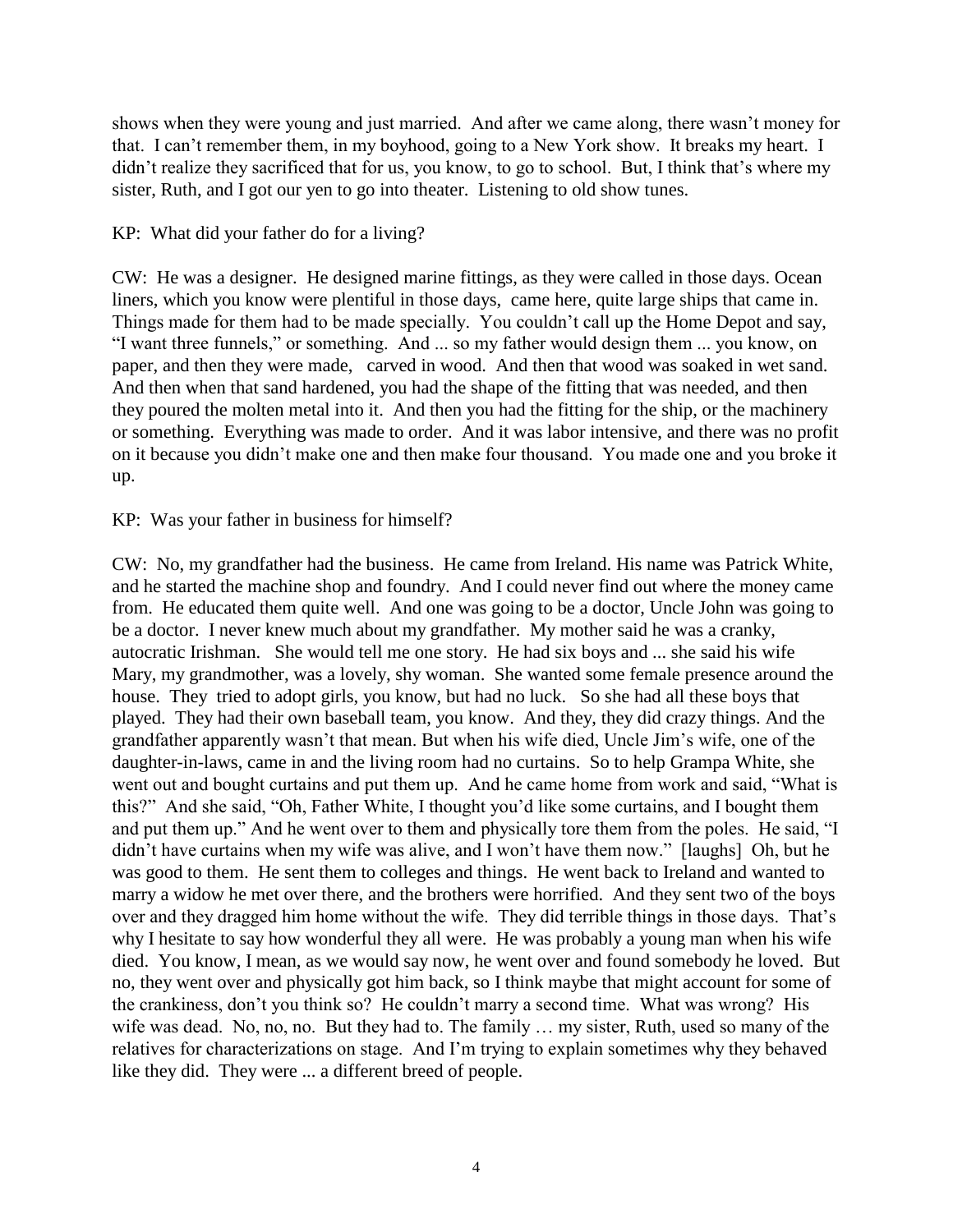KP: How long did your father work in ship design?

CW: Oh, until the late thirties. Then he had a second stroke. And his eyes … he had cataracts. He was a volunteer fireman and we had a very big fire about 1918 at the dry-docks and he was hit by falling bricks. They think then, maybe it didn't have anything to do with it, but the cataracts started growing. And then, it was a big thing in those days, cataracts. You were blind. You had the operation. And then they grew back, and the second operation was in New Brunswick, and it was like that [snaps his fingers]. Then after all these years he had his eyesight. Amazing, you know. I've had cataracts. My cataract operation took an hour and a half. I mean from when I left the house till when I came back. I think twenty-five minutes in the operating room. And the operation, I think, took a minute and a half. Amazing.

KP: Now it's become very routine whereas before it was a major thing.

CW: Major thing. You went to the ... Manhattan Eye & Ear, which was the only hospital on the east coast that did this operation to remove cataracts. And the King of Siam was there. He was having the same operation, but he had the entire floor over the room where my father was. And he was allowed to bring, I think, something like eight of his wives. They all had on brown mink coats, and they all were little. And they all ran with those little oriental steps that you see in the *King and I*. You know those little steps, and they would wander all over the place. And sometimes you'd bump and say, "Oh," and they'd run back. I can't believe it. Amazing, but it was the only place. And later on, Dr. Clare in New Brunswick, learned the technique and my father's second operation was in New Brunswick at Saint Peter's.

KP: You mentioned that your father was a volunteer fireman, and that's one of the things that makes Perth Amboy very distinctive, the long tradition of the volunteer fire department.

CW: Yes. My father never understood why I was not a volunteer, which was because I was always away, and I wouldn't be here to answer calls and everything. But it was assumed that you would become part of that. And ... amazing what people did then, in those days. Now my father had five children, and he was probably in his fifties. He shouldn't have been running around, you know, putting hoses on burning chimneys and things, but that was expected. And ... when Pearl Harbor happened, there was an empty Naval Reserve building, the armory. And ... the rector of the Episcopalian church up here, Saint Peter's, called my sister, Mary, who had done all kinds of local civic work. You had to. You were expected to. Everybody did something. And he said to her, "There are about thirty young men over there." They were taken right out of church and everything on Pearl Harbor day. It was Sunday morning, and it was about eleven o'clock. And they were just dragged right from their homes and Sunday dinners, and they were brought down there by car and dumped there. Now what they could do, I don't know. They had no guns, no uniforms, no nothing. And he said, "They're over there and they have nothing to eat and no blankets or anything." So, my sister, Mary, called her circuit of women friends and they got the food and it was ... amazing. By five o'clock in the afternoon, they had blankets and cots. Now the Red Cross had been doing some things. We, of course, had warnings that the war was going to happen. We were preparing for it in some way. But this was the war. This was it. We were bombed at Pearl Harbor. And ... the first thing we were told was that we, you know, had to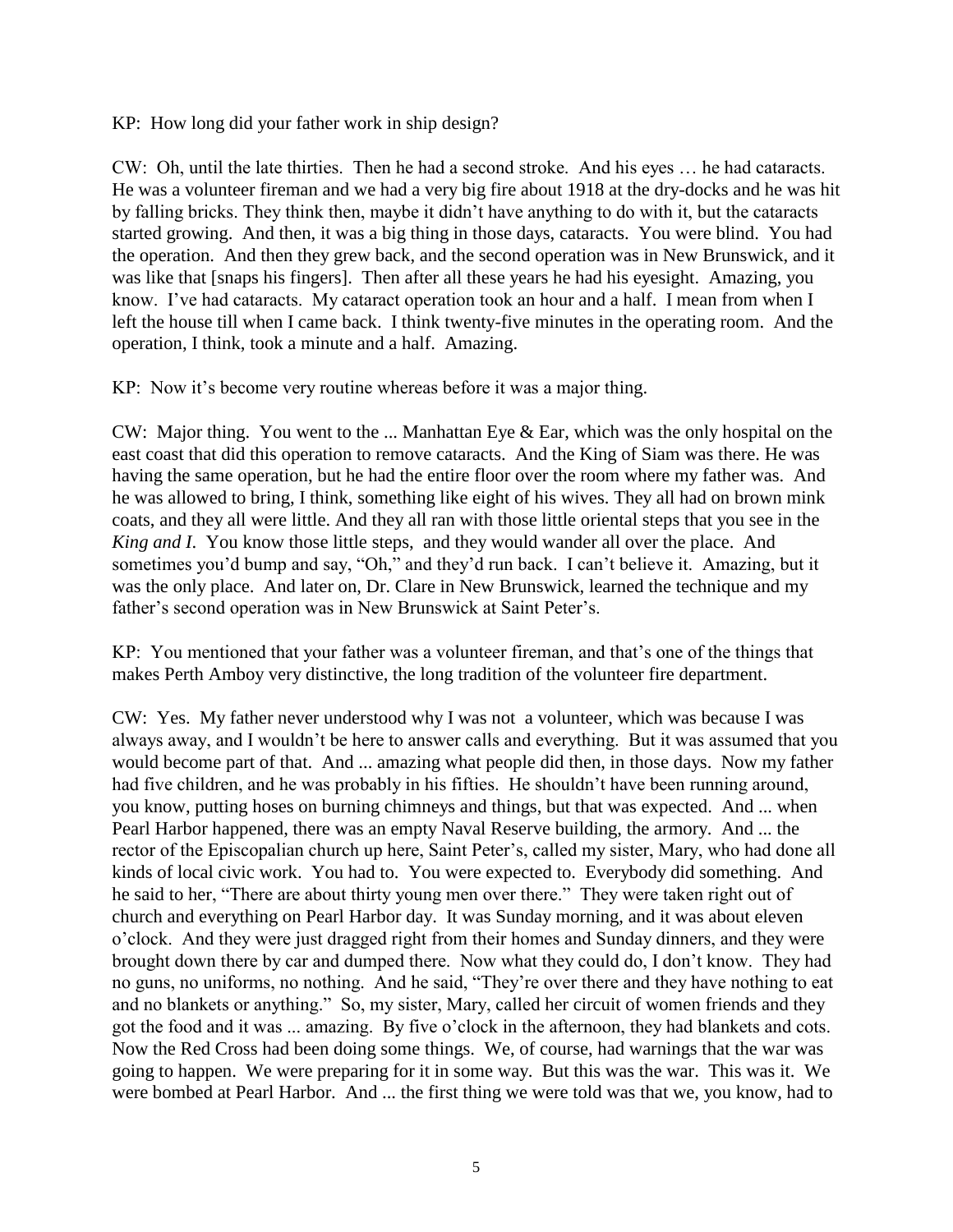put black sheets on the windows because we were facing the bay. But those women came over and they had blankets and sheets and food for the people. They all just went in their kitchens and cooked and brought it over ... I don't know when we stopped doing that. Don't you think we have, Kurt?

KP: I guess it depends on the town.

CW: Is it the East that doesn't do it now?

KP: I'm not sure, actually.

CW: You must remember when we knew every single person living on the street. Even now I don't know these people. There're two men and we say, "Hello," but, you know, before it was Grace Hines and her son, Joe. They lived there. So you yelled, "Grace, you got any bananas?" You know, "Can you make a pie for the soldiers?" It was that kind of thing, they wouldn't know it … You lived and worked in Perth Amboy, but you don't anymore. I'm willing to bet you that sixty percent of the Perth Amboy High School graduating class will leave Perth Amboy.

KP: So your memories of Perth Amboy, you mentioned before we started the interview, are in many ways as a mini city, a very cosmopolitan city.

CW: Yes, yes. You could buy a ticket to a Broadway show here in Perth Amboy. We had ticket agencies …We had printers. You could have books printed. We had song printers. You could have your songs printed in Perth Amboy. And we had a lot of musicians. You could hire bands and things. You could hire entertainment. We had a lot of vaudevillians that lived here. And of course, there were women who taught piano, people who taught voice. And we had people, who came from the Metropolitan Opera twice a week, who coached the advanced people. My sister, Genevieve, studied with Nino Ruisi, who sang. And he would come to the house and he would come from New York, by train. I had a timetable from 1904, and it was ten minutes quicker from New York to Perth Amboy in 1904 than it is today.

KP: Really?

CW: Yup, yup. And of course, trains left on the dot in those days. They were efficient. Now, a trainman was a very highly respected occupation. Wonderful. But the town was not. When the Depression hit, this was a major industrial city. It's had so many layers, I always think it's like Troy. You know, there's Perth Amboy I and Perth Amboy II and Perth Amboy III and up until about … [loud airplane overhead] Thank you, Port Authority, for redirecting air traffic. This was one of the first artist colonies in America. The ... McKays. Steel McKays and his son, Percy, lived here. Percy was born here in Perth Amboy. Harry Tierney who wrote *Irene*, lived here and his family were all musicians. Ruth Saint Dennis used to spend her summers here. [William] Dunlap, who wrote *The First Plays*, had told people in New York how charming Perth Amboy was, when it was a village on the bluff overlooking the bay and all. And a lot of people knew it as a summer home. And, oh, … and a lot of MGM (musicals?). They lived here. There were a lot of theater people. It was an artist colony. L.C. [Louis Comfort] Tiffany came down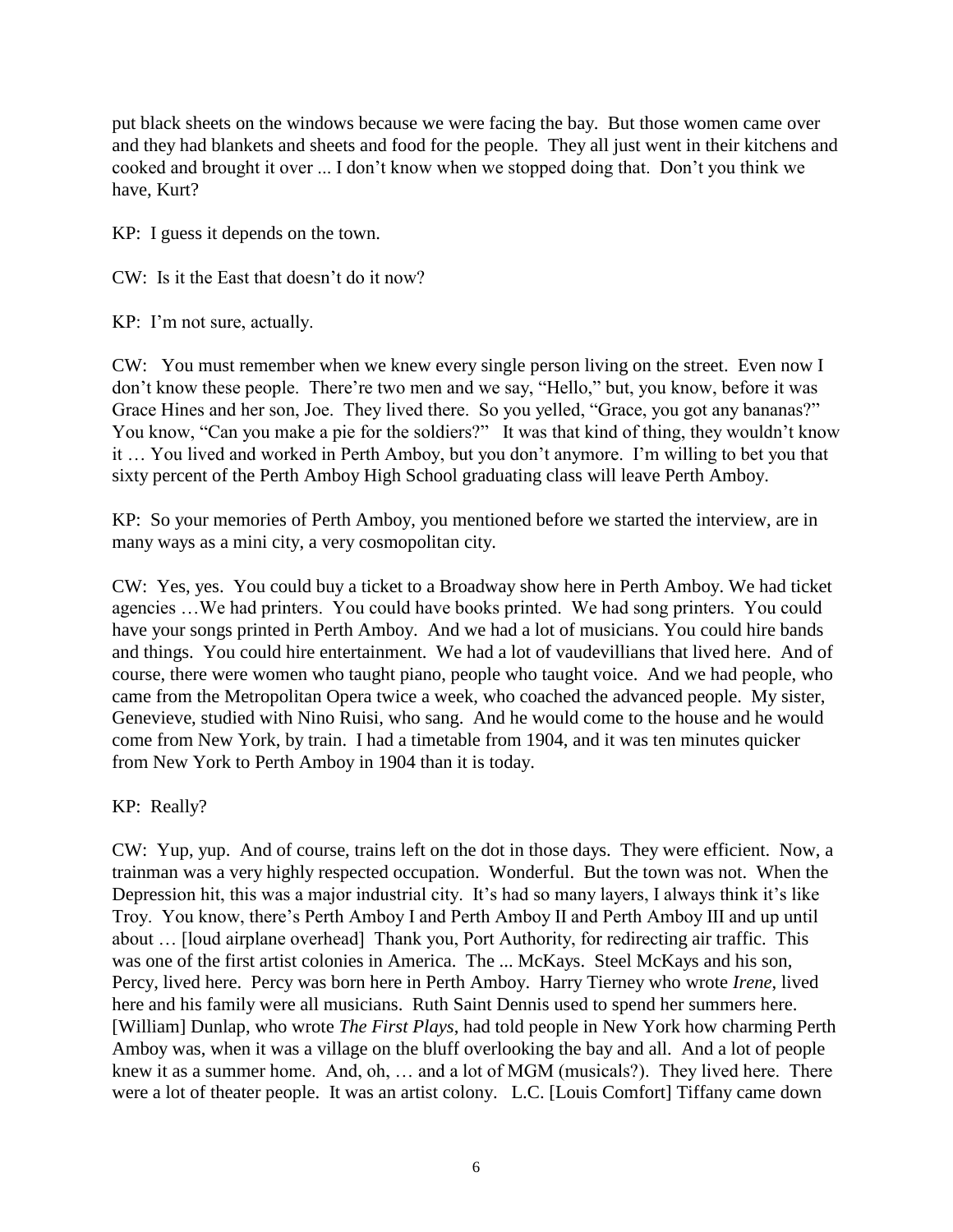here to study art at Eagleswood and Carl Wiggins, also studied art here. That got lost when the industry came in. Industry came in because of this magnificent port. You had water on two sides, and you had a bay. And you had access to New York Harbor, and you had access to the world. It was ideal, and the industries are all built on the edge, on the waterfront. They brought their tankers right in, they brought their barges right in. And that was so successful that we lost the beauty of the artist colony.

ES: Was the artist colony a remnant of the Eagleswood that was here in Bay Union?

CW: Yes, yes, here in Bay Union. It was friendly, too. Marcus Spring, who started Eagleswood Colony, lived until about 1875. And he was active in the town. He stayed, but his wife kind of lost her interest after the Civil War. But he stayed around here. But by then, the ... industry, and of course, you were getting the immigration then. The Irish came in, and the Danish and the Scottish came in. Now those influences are almost gone now. There are very little of them. But it's my … I read somewhere and I can't back it up … we have arguments about this. Thomas Mundy Peterson was the first black man to vote after the passage of the Fourteenth Amendment. He was encouraged to do it and escorted to the voting place by ... Marcus Spring who founded ... Eagleswood. He was a transcendentalist, a pupil of Emerson, and kind of a mystical Protestant. But the other member was Patrick Convery, who was a Roman Catholic. It was kind of interesting because, and nobody wants to admit this, I think because Thomas Mundy Peterson would've been lynched … New Jersey did not vote for Lincoln. New Jersey's record on slavery is not totally beautiful. And ... when Mrs. Spring, Rebecca Spring, Marcus' wife, went down to Harper's Ferry and got John Brown, she couldn't directly bring him into Perth Amboy, because there were mobs waiting for the bodies. So she had to stay; they kept the bodies in Rahway, and then about two o'clock at night, they brought them into Perth Amboy and buried them. So, it wasn't all waving flags and, "Oh, yes, we're honoring everyone." So it's my point that Marcus Spring and Patrick Convery probably said…Patrick Convery probably said, "If I'm with him, the Irish won't bother me." Because the Irish were not particularly, you know. The riots in New York City were sponsored by the Irish who resented the freed Negroes for taking their jobs ... low paying jobs. And you can't say these things because you know history and tradition has glossed over them.

KP: Turning to your growing up, when you grew up Perth Amboy, it was also like a city. It had a lot of ethnic communities.

CW: Yes, yes, it did.

KP: And I take it a strong Irish community.

CW: Oh, yes, yes.

KP: Could you maybe talk about the Irish community that you remember, when you were young, in your twenties and thirties?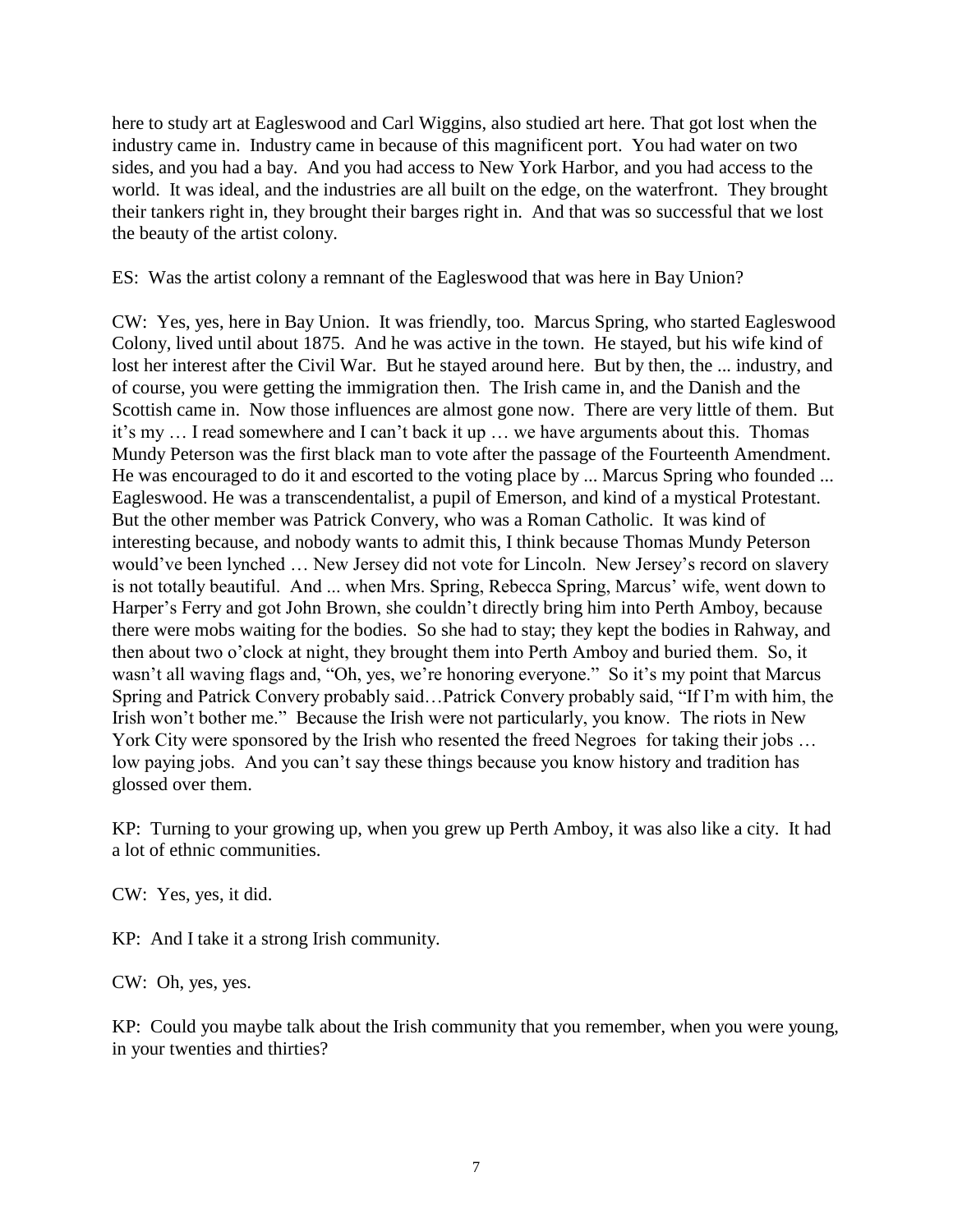CW: I grew up as a Roman Catholic. Of course, I went to what we call, "the Irish church," which was Saint Mary's.

KP: What were the other churches?

CW: We had a big Polish church. Saint Stephen's was a very active Hungarian church, but there was also a very active Hungarian Protestant element. Now my father's friends, who were Danish, of course were, I suppose, Lutheran. And I can remember a Lutheran pastor, who was a wonderful man, named Reverend Schlotter. The Episcopalian pastor was a very aristocratic man named Northy Jones, who had money and taste and was a scholar. The Catholic pastor, when I was boy, was also a scholar. Monsignor Cantwell spoke four languages, including Latin. And he had studied in Rome … brilliant man. So that ... in no way was the Catholic church then a minority, except that the political power was still pretty much middle-class, Protestant, white. And it was only then that the Irish began to realize they could capture. I think Ed Patton was our first ... Irish Catholic mayor.

# KP: Really?

CW: And he was a graduate of Rutgers, you know. And ... it was the early thirties. Yeah, but they were friendly. My father's best friend was Mayor Billy Wilson who was a Protestant. They were lifelong friends. Just the one day, on Election Day, was when they separated. But they were close friends always. And my father was great friends with Morgan Larson who was a ... Lutheran, I suppose a Danish Lutheran. There was no hostility and there wasn't bigotry. But I think the Irish came from a background of hardship and hunger and intolerance. And they were inclined, no matter what their position was, to be in favor of the common man. The Danish didn't have that experience. They came from a settled country and the Scottish did, also. The Scottish were not as downtrodden as the Irish were. So that the Irish became Democrats out of, I think, sentiment more than conviction.

KP: Do you remember when the Klan tried to march on Armistice Day, in the twenties?

CW: It wasn't in the Armistice Day Parade that they tried to march. The Armistice Day was the excuse for it. And they said that they would march on Smith Street. Now this was an outcome of the Red Scare after World War I. And ... as far as I can tell, the germ of it came from the Jewish community. They instituted a ... club that they called, I think, Knights of Justice or Knights of Equality. And they contacted the Knights of Columbus. Now the Jewish idea, I'm sure, was probably just to say, "Look, you can't do this, this is illegal to do." Of course, the Knights of Columbus' idea was a little more physical and a little more violent, and they met them. They had absolute physical fights. My father went up ... because he thought it was unjust that they would have a meeting in which they would denounce Catholicism, Jews, and Blacks, and they would be driven out of town. The Irish were too well established by then, and they met and they had physical fights. Somehow they knew that the police would not interfere. Nobody knows how, because the chief of police was a Danish immigrant, Chief Thomason. He was famous for clearing out crowds, but a wonderful man, but heavy … still has his accent. We had a police woman who was Danish, Jensina. Wonderful. It sounds like they were, it was divisive,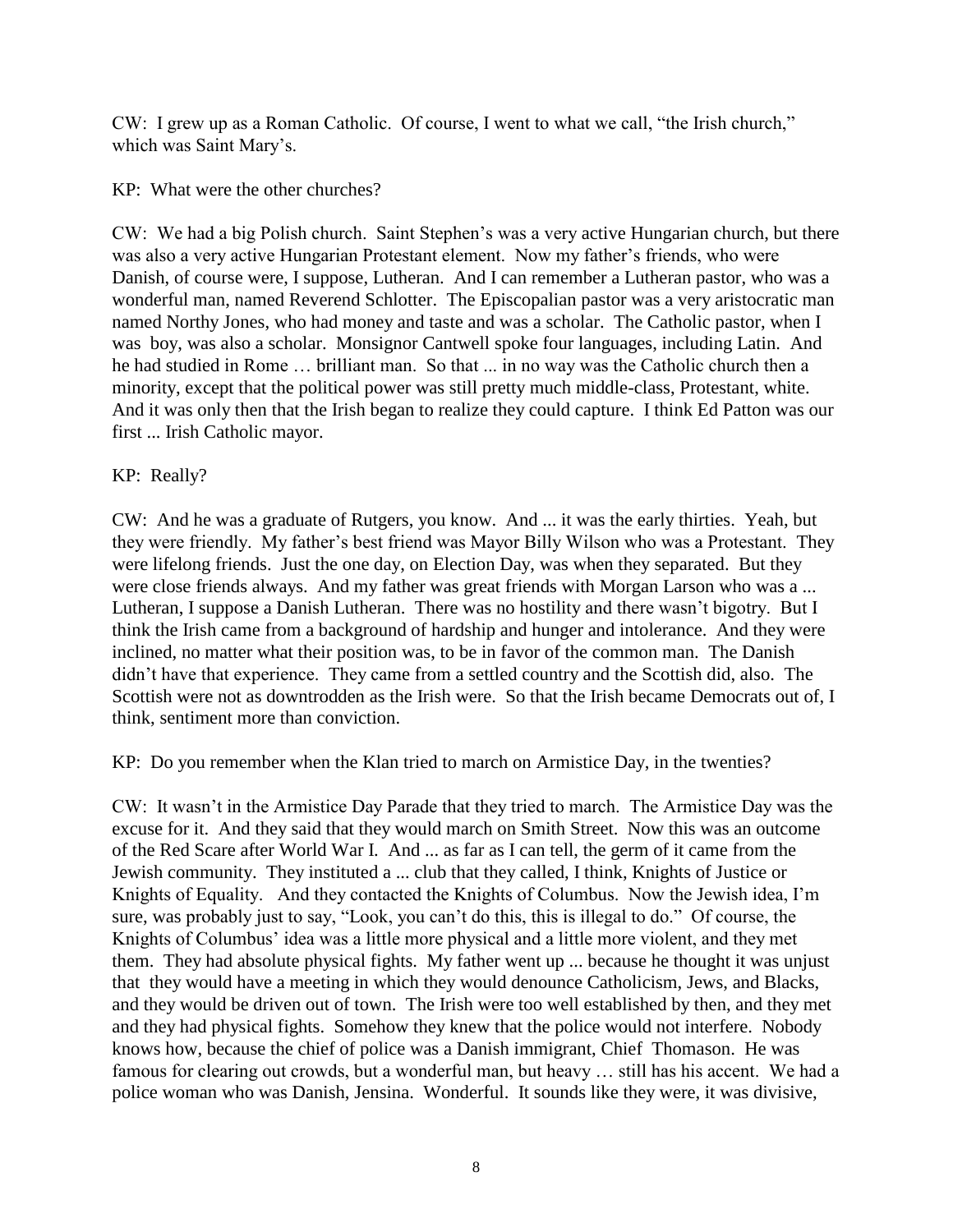and it wasn't. Jensina was a wonderful woman. She could scare the you-know-what out of the kids, but she also would never hit them or anything. But she was about six feet tall. And Jensina was almost like one of those cartoons of the big housekeeping lady. She was big and she wandered around. And she could just say, "You, get in school right now," and they ran. And there's one little [story]. It was not until recently that they put women on the force again, but we had a woman on the force and she was great. It's funny. It's a funny town, Kurt ... it's a funny town. Its never cliché. It's not a pretty little village like … have you ever been to Williamstown?

KP: No, I don't think so.

CW: Where Williams College is? Have you been there?

ES: No.

CW: You swear somebody painted it. The leaves are all perfect on the trees. The grass is perfect, the perfect house. The library is exactly what you want a New England college library to be. But to me, there's something unreal about it. It's absolutely gorgeous.

KP: I've been told by some people I've interviewed about Perth Amboy that it was a very rough and tumbly town.

CW: Yes, yeah, yeah. Now, we had the bootleggers here. The crates of scotch were nailed into wooden boxes. And they had the straw. And they were dumped over by the ocean liners right in the bay. And then the boats went out in there and picked them up, out of the water, and they brought them here. And they went to a place on Route 9 around Sayreville; it's still there under the name of Jillies. It wasn't Jillies in those days, but that was the distribution for Central Jersey. It was like a well run business. The liners from Southampton wired the people, "We will be heading around Ambrose Light around such-and-such a time on Wednesday." And they would be out there within an hour. And they were prominent people, they were. But the Coast Guard still had to fire at them, and they could still go to jail. And it was illegal. I think Prohibition was a terrible mistake, I really do. It brought in, from what my mother and father tell me, crime. They had no knowledge of underground crime. And their friends weren't into crime. Now, suddenly, people they know were buying boats to run out and sell liquor. The son of a prominent man, who got thrown out of high school for failing his Latin test, found out he could go into rum running. But the element behind it all was the criminal element. And it brought it into everyday life. So I think it was a mistake. The same way drugs have done now. And I don't know what the solution to that is. We won't get into that, I know, because that's another four days. [laughs]

KP: What did you or your parents think about Smith?

CW: They loved him. He was a great idol. He was a most unusual man and, they couldn't change him … Not until the DuPonts got ahold of him and then changed him. Up until then, he was wonderful man. And ... you know he used to hate talking on the radio. No matter what they said to him, he called it the "rahdio." "And I want to talk to you on the rahdio," and he wouldn't let loose his Lower Eastside accent. He got through, in New York, some of the most incredible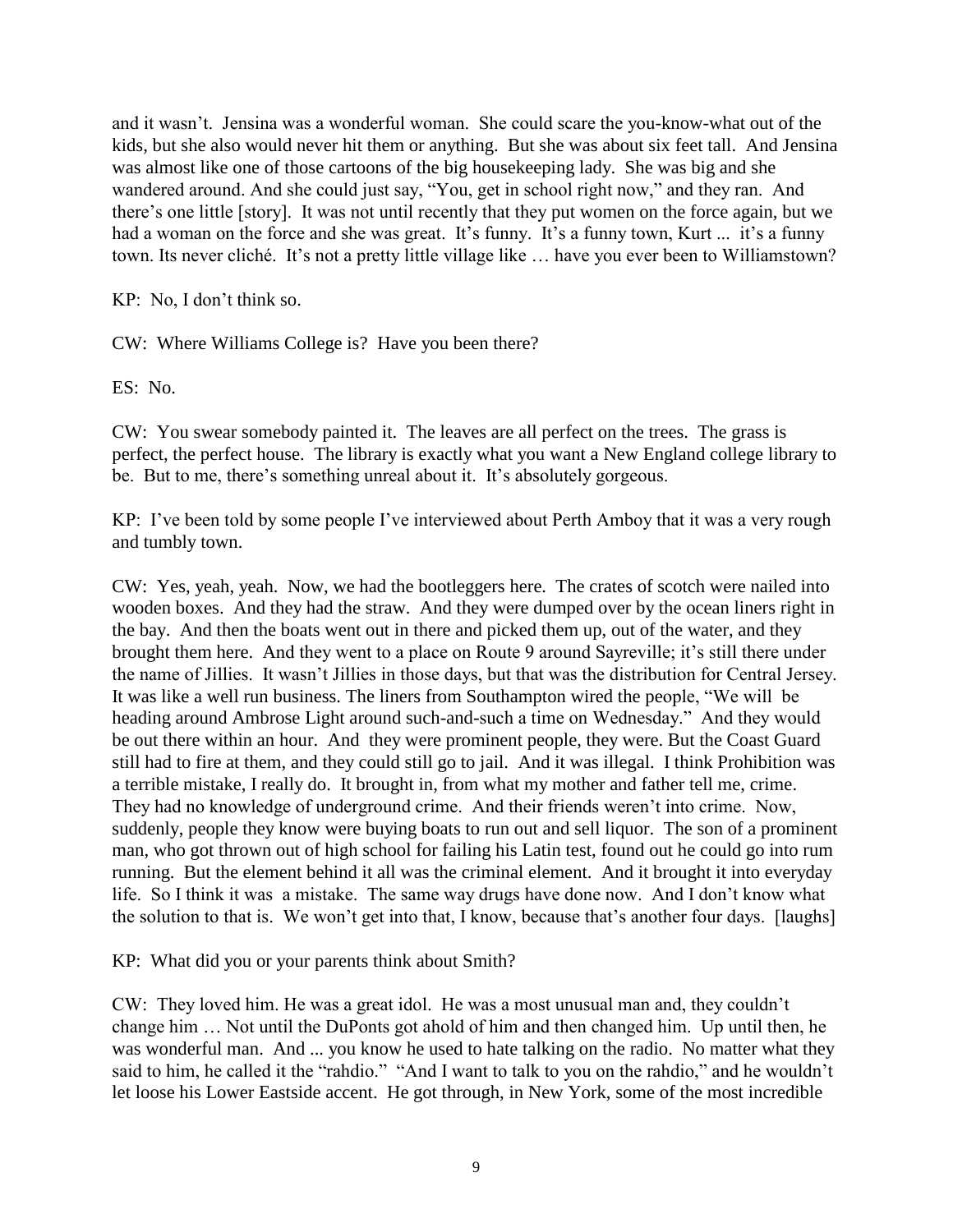social legislation. Unbelievable. And I read about ... the trips that Wagner, Senator Wagner, Al Smith, and Eleanor Roosevelt used to take. [Mr. White greets people on the street.] Hello. The Perth Amboy kids. Adorable, aren't they?

KP: Since we're on, you were mentioning about the trip with Roosevelt.

CW: He could not go and she was determined. It was a fight between the mother and the mother-in-law. But the mother wanted him to end everything. She wanted her little boy, Franklin, back even though he had five kids or something. And ... Eleanor was not going to have that. She was a remarkable woman. Remarkable. Do you know anything about Eleanor Roosevelt?

ES: Not too much.

CW: She's remarkable. I had the honor of meeting her twice. Did you know that Franklin Roosevelt had a brother? James. I think he was retarded. He's buried at Hyde Park. Normally it always tells you that Franklin Roosevelt was an only child. He was not, but he was the only one that lived. James, I think, was a mental case or something. But there was a grave up there at Hyde Park.

KP: You mention you had the honor of meeting Eleanor Roosevelt twice.

CW: The second time was when I went to a neighborhood playhouse and she came to talk to us. And I was one of the older students because I had been in the Army. And the head of the school said, "Would you see that Mrs. Roosevelt gets a taxi?" So I was talking to her for quite a while and then ... we went down and we just hailed a cab. She wouldn't let me call one, and we just hailed one. And I said to the driver, "This is Mrs. Roosevelt," and I gave him ten dollars and I said, "She's not to pay for it. Please take her to her home and see that she gets in well." Oh, she had entertained me in her home in Hyde Park, her home which was the little cottage that she built.

KP: That was the first time or the second time?

CW: The first time. And it was at Hyde Park. We played all the shows. Week after week we did a new show. And of course, being the character actor, I got the comics and the funny guys and the good parts. So she kind of took a shine to me, and she had a barbecue at her home. We went there and we talked, talked, talked, and at one point I said to her, "Mrs. Roosevelt, do you miss your big house?" She replied, "Oh, Charles, that was never my house, that was my motherin-law's." And I went, "Oh." The little cottage was her house.

KP: This was after 1945.

CW: Yeah, yup. But now my father had owned a business. My father never had a driver's license because he didn't think a gentleman should drive a car. You called up, in the old days,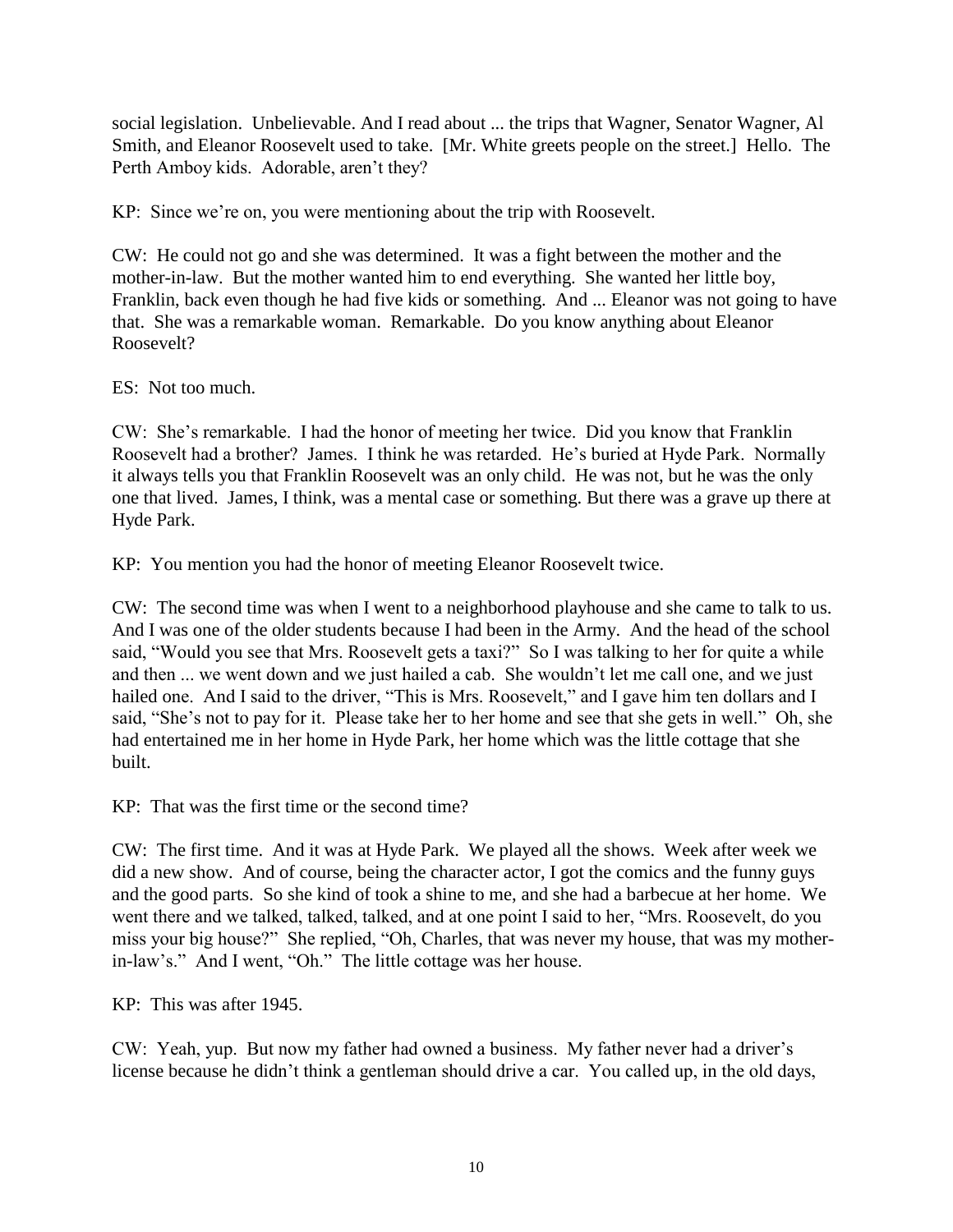and you got a carriage, a livery man. So his idea of the same thing was that you called up and got a taxi. Now we went from Perth Amboy to Lake Hopatcong and my father went by taxi.

KP: So you used to go to Lake Hopatcong as a resort?

CW: Yeah.

KP: Every summer?

CW: Every summer.

KP: I grew up in the Lake Hopatcong area.

CW: You did? Oh, do you remember when there was a Nolan's Point?

KP: I've heard of Nolan's Point. I lived on the other side. It sounds like you lived to the Hopatcong side.

CW: We did, and my father adored it and my mother loved it. The thinking was that my mother was to have a summer's vacation from the children and running the house with the five kids, but we always brought up three or four cousins, so instead of having five kids she had eight. And she had to do more cooking than ever before. But she said she loved it, you know. We stayed in the hotel one summer when my mother said, "Let's not take a house." The girls were growing up and they didn't want to go away for the whole summer. They wanted to stay, they had boyfriends and all. They wanted to stay in Perth Amboy. So we, my mother and I, went up and we took rooms in the hotel.

KP: Which hotel, do you remember?

CW: Nolan's Point. And the band leader was Daly that had the Meadowbrook. Frank Daly, Frank Daly's Meadowbrook.

KP: Okay.

CW: And I played *Finnian's Rainbow*. I played *Finnian* at the Meadowbrook when it became a theater, and he wasn't there then. I like to talk to him about the old days because it was great, beautiful place, beautiful.

KP: Did your parents go anywhere else or did you go anywhere else before the war on vacation?

CW: Yes, we went to ... Milford. Shortly after, I would think about 1924. We went to a woman's house in Milford … a farm. We went with my Aunt Gertie, my mother's sister, Gertrude, and her grandchild, who was my age. And it was a house in Milford filled with antiques and an outdoor toilet. And we bathed in the creek and one day. Excuse me. Sorry.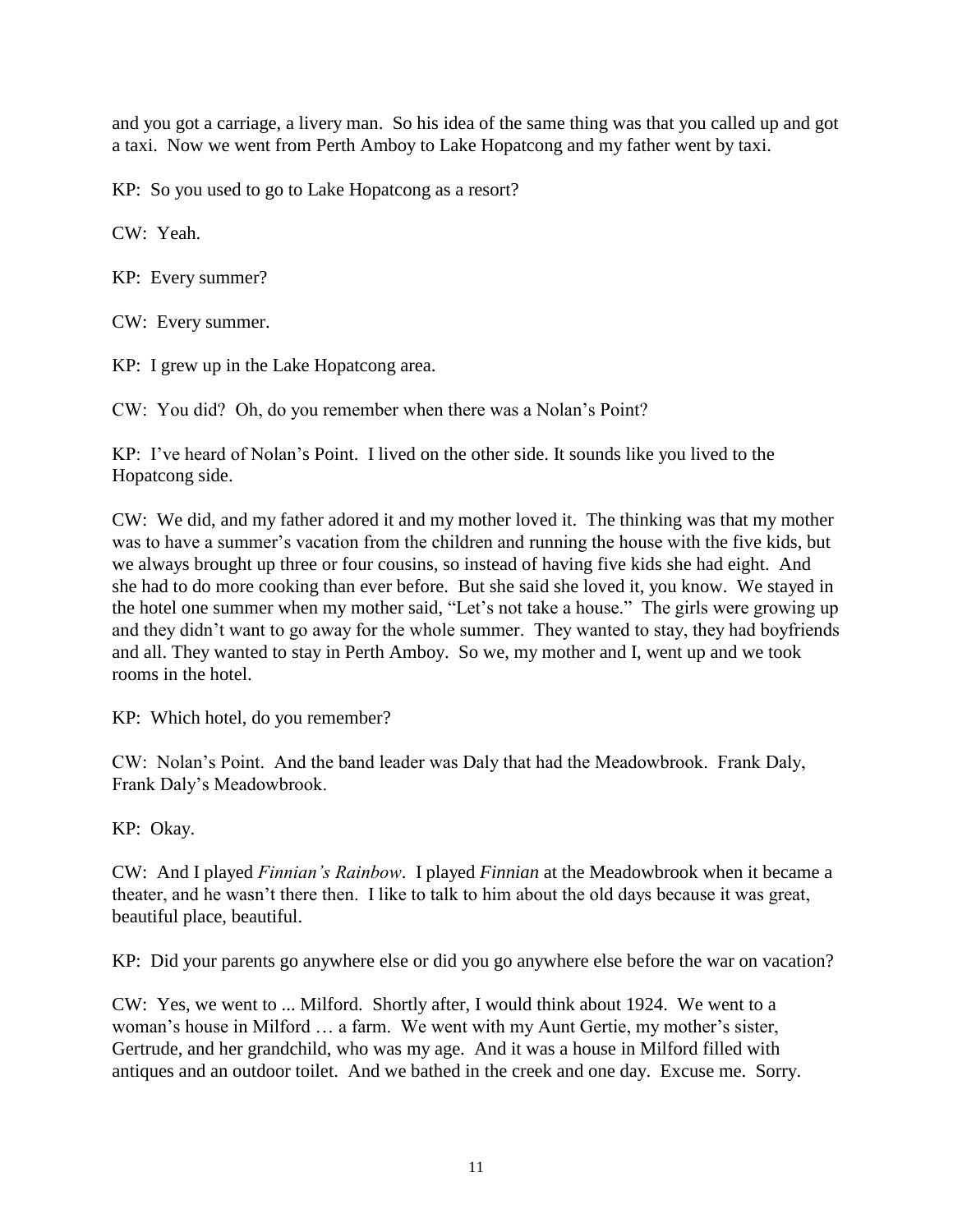KP: No, that's okay, that's okay.

[tape paused]

CW: But weren't those kids adorable? Have you been to the Perth Amboy schools?

ES: No.

CW: They ask me to come and talk quite often and ... it's a revelation. You know, people expect that they're going into blackboard jungle. You say to some kids, "Can you tell me where Miss So-and-So, the speech teacher is?" "Yes, sir, she's over there. Can I show you? I'll walk you to it." And you think, "Have they been prepared for me?" You say, "No, they didn't know I was coming." And these kids, they weren't taught to say all those things. They're adorable. And I love them because they either want to be kissed or they want you to sign an autograph and they come up to you. So where are we?

KP: Well, we were just finished talking about being in Mrs. Roosevelt's home which is quite an honor.

CW: Yeah, yeah. She's an amazing woman.

KP: And, since we were sort of on politics a little bit before, in the '20s and '30s, one very famous Perth Amboy family was the Wilentz family.

CW: Yes, they were our lawyers. We knew them well. And he was remarkable ... the Lindbergh kidnapping was so, the trial was so unusual. And lawyers now laugh at it and say it would not be allowed today. Now Mr. Wilentz, David, was a criminal lawyer. And he was the prosecutor, and the prosecutor was a man who had defended criminals. So they reversed roles and did things. And the judge must have been off somewhere in the mountains, because he made no objections and never stopped anybody. Wilentz said things that nowadays he would have been barred for saying. The newsreels are fascinating. They allowed cameras into it, and it's on newsreels. But as lawyers say, it was a laugh. It was hysterical, it was terrible. But I talked to Ed Patton about ten years ago and I said to him, "I think [he] was innocent." And he got violent. "No he wasn't! You don't know. You don't know all the evidence, people don't know, he was guilty." It's still a very vital subject. It's a vital subject at Rutgers even. Yeah. Now my sister, Ruth, had a German teacher, my sister, Ruth, graduated from Douglass. She had the German teacher who was proven to be a Nazi spy.

KP: She remembered Bergel and Professor Hauptman.

CW: Hauptman. And Hauptman used to say, "What are you Ruth?" And she said, "I'm a Roman Catholic." "I don't like Roman Catholics." He gave her a rough time, but she worked and he gave her good grades and all. She had a rough time. He was a rough man, but there was some leeway then with teachers. They had a lot of … there was not that control that there is now, and students did not object, you know. A teacher could say anything to a student then. Now you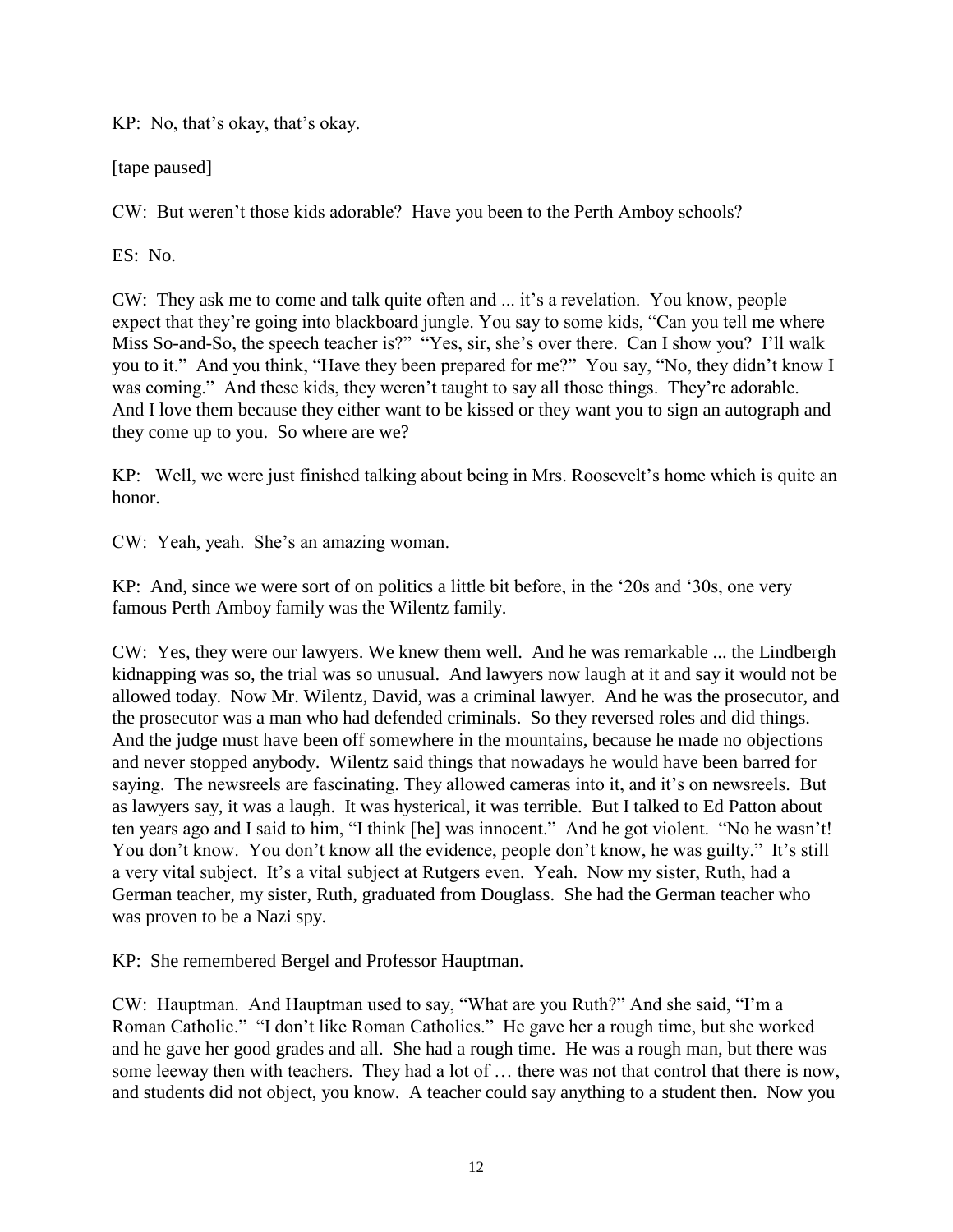can barely say, "You're not doing good work," without being arrested, you know. It's totally turned around. And of course, I came from a Catholic school where they could hit you.

KP: So you went through parochial school?

CW: I went through parochial school.

KP: Both high school and elementary school?

CW: No, I went two years to high school, and then we lost our house in the Depression and we moved to Woodbridge. Why we thought Woodbridge would be a financial saving, I don't know. By then my two older sisters, Mary and Genevieve, were teaching school. They graduated from Trenton State. [says hello to passerby] They graduated from Trenton where my mother had gone, and of course, that was a two year course, and they got a certificate to teach. And about, I would think about 1927 or '28, Columbia started what they called an extension work, where teachers could continue and get their Bachelor's degree by going Saturdays and nighttimes. And they were young and they immediately took advantage of it. The first year they went to Columbia. Then Columbia, which had a close affiliation with Rutgers in those days, I don't know whether it was because of the Kings and the Queens College thing or not. When I went to Rutgers, the logic prize was administered by Columbia University. Do they still do that?

KP: I don't know. I don't think so. But I don't know for sure.

CW: Yeah, it was amazing. It was, you know, a very close affiliation with them. So Dewey and his Colonia crowd came down to Brunswick and they instituted their series, and Mary and Genevieve went there, and I think they were among the first extension graduates. And I had a cousin, Gene Mullen, who graduated in '31, who was saying, "They're getting a degree and I don't think they should. I'm here at Rutgers in the daytime and they're getting a degree by just coming Saturdays and nights." And he put up this stink about it. But they worked very hard. And they got their Bachelor's degree ... that's how I got my education credits because I was in humanities. I had no time to get into the School of Education. I didn't want to go to the School of Education because I couldn't take the courses I wanted. So I took them on Saturdays with grown-ups. And of course, it was wonderful with teachers, professionals. It was wonderful because in creative education, when they say, "Oh, now let's see what would happen if we got our class to make pictures of the world." Well, I had no class. So, the teachers would do double projects and give me one. But it was very interesting. The first faculty of education came from all over. We had a teacher from Skidmore, and most of them were Columbia graduates with Dewey. John Dewey, philosophy. Now did you take your education?

KP: I got my Bachelor's at Drew and my masters and Ph.D. at Rutgers.

CW: Yeah.

KP: I've been at Rutgers quite a bit.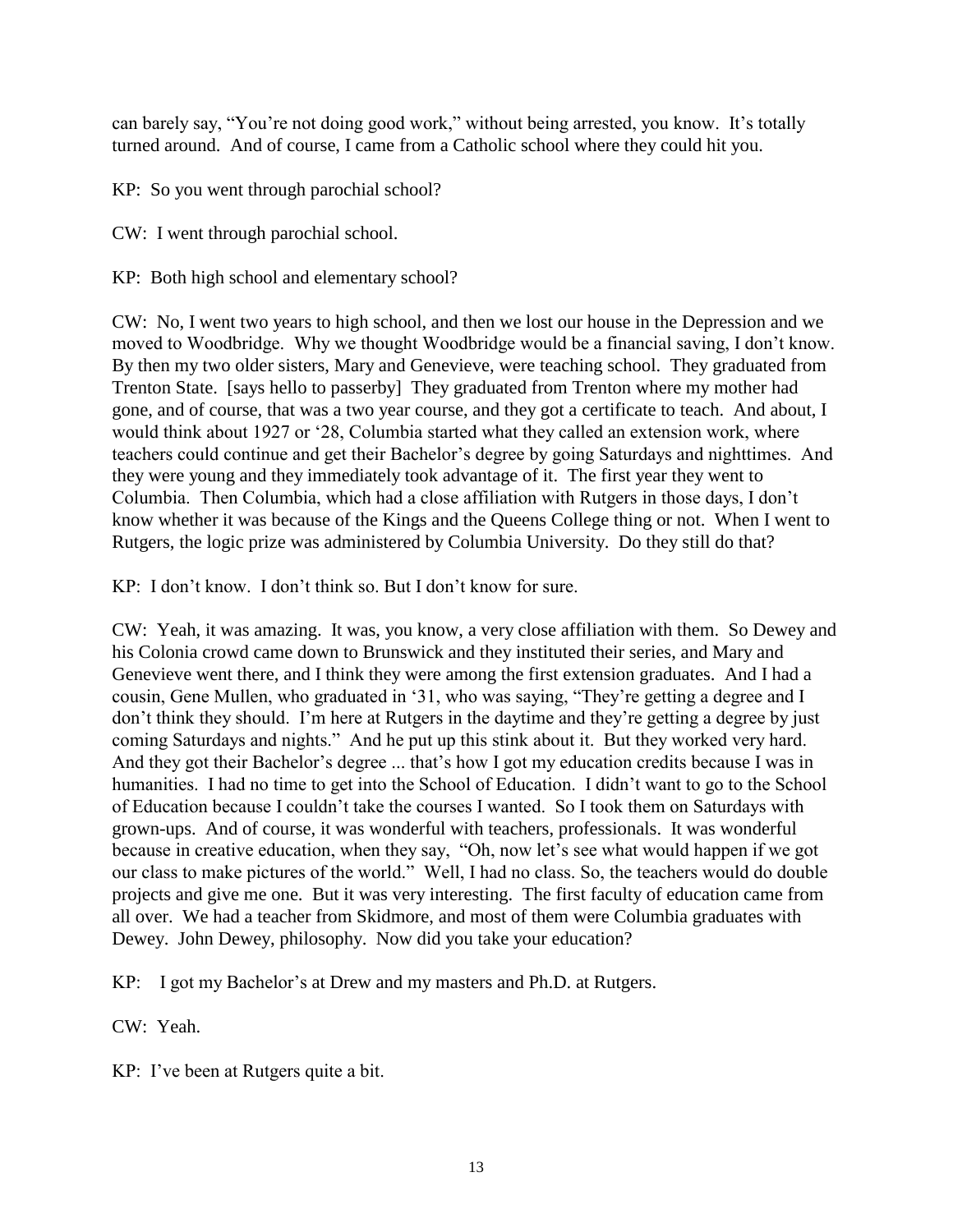CW: Yeah. Did you take any education courses?

ES: No.

CW: Are you, you're not going teach?

ES: Maybe, but I'm not sure yet.

CW: See, I don't think ... you really don't have to take those courses anymore, do you?

KP: No, no, you don't.

CW: See we had to take Methods, Testing, Child Psychology, all of those things.

KP: Now did you want to be a teacher?

CW: No, I really never did.

KP: This was something you'd fall back on?

CW: My mother and father said to both Ruth and me, "We don't care what you are, but you must have a profession." And of course in the Depression you said, "I'm gonna be an actor." That was like saying, "I'm gonna be a bum." And my mother and father said, "You have to take something." So I took Humanities. Ruth took ... Languages. She was able to take Dramatics because they had a teacher named Jane Inge, who was a wonderful teacher. Rutgers had no Dramatics, none at all. So I didn't take mine until after I came out of the Army.

ES: What made you want to major in Classics?

CW: Because I failed my first six months of math, freshman math. And I went to ... the Dean.

KP: Which Dean? Dean Metzger?

CW: Metzger. And I said, "I'm never gonna finish college and I have to ..."

----------------------------------END OF TAPE ONE, SIDE ONE--------------------------------

----

KP: So he switched you to Humanities.

CW: And he said, "And then, if you take Latin and Greek, you don't have to take math, college math." And I knew I could at least memorize. I had, you know, four years of Latin, so I took Latin and Greek under Professor Clayton Hall. He was the one teacher of Classics in those days. He was a remarkable man, a graduate of Johns Hopkins, and kind of a snob, you know. He told you, "You should buy your clothes at Brooks Brothers," and he talked about the Cotillion in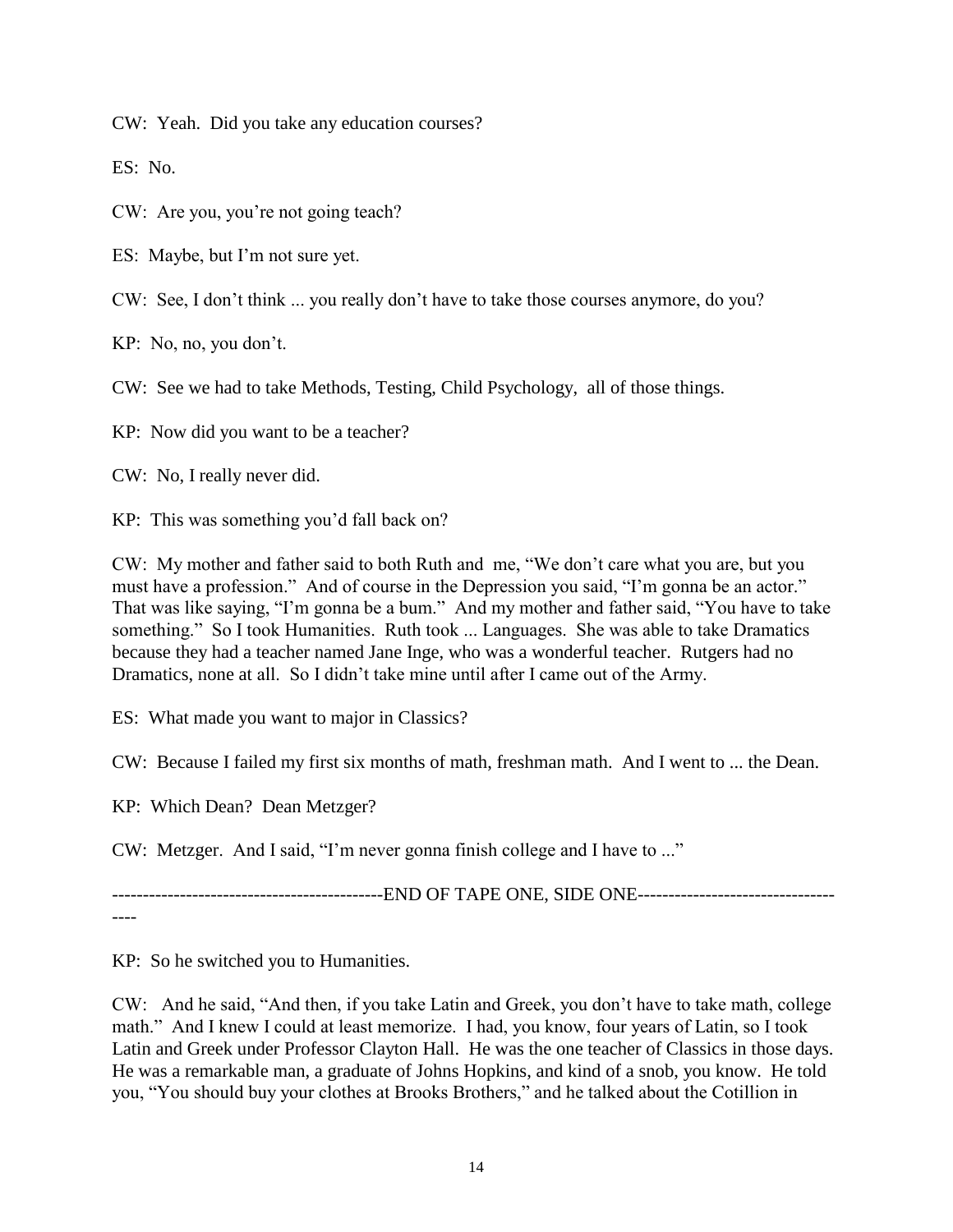Baltimore. But it was the Depression, and it was a world we didn't know about, and it was wonderful. He was one of the great teachers, and I didn't mind a little bit of snobbery. I went to a Catholic school, but he kept referring to it as a private school, "Now, Charles, you've been to a private school all your life." And it made me feel like, Whoa, I'm one of the Vanderbilts!" [laughter] That was kind of innocent snobbery, but he was also very brilliant. But he didn't get along too well with the other faculty members. We had a mixture of old-type professors, very keen, and then the younger ones who were doing it for the money, Depression things. But there were several that really changed me. The history professor was Edward McNall Burns, a mind that you wouldn't believe and an integrity that was unbelievable. You couldn't wait to go to his lectures. And then there were the others that you knew were just faking it, you knew it. [laughter] And you can do it, you got to learn that, you know, you could do it. But it was wonderful for me because otherwise I'd been at Catholic schools, and this was an education. Rough, but a good one. But I was very small. I was five feet, two inches, and I didn't reach my height until sophomore year. By then, I got into a kind of a lonesome pattern. I was five feet, two inches, you couldn't play any sports. I was the only one in ROTC without a uniform, they didn't come that small. So I marched in civilian clothes. And the next year, when I came back, they brought out the little suit, and I was now like five feet, eleven inches. "What the hell happened to you?" You know, "God, they made the suit for you and now you can't wear it." [laughing] But it was a different school.

KP: Was it a very small school?

CW: Very small. I was called in once by the Dean for missing one of the President's Teas. My presence was missed. The people who did not go were noted and we were called in. I don't think they have Presidents' Teas anymore, do they?

KP: No ... No....

CW: And we had to wear a beanie. Do they still wear a beanie at freshman year?

KP: No ... No.

CW: And there were certain walks you couldn't use. It's kind of fun.

KP: And there was real competition between the classes, particularly the sophomores and freshman?

CW: Oh, yes, oh, yes.

CW: 1938, the year we graduated, was a very close group, and they have stuck around a lot. They had, you know, Dick McCormick, Dean. There were a lot of them, and I get notes from them when they see me on television. Amazing. I think maybe because it was the last depression year, I don't count '39 because by then the war in Europe had happened. '38 was the last year when we thought, "Maybe it'll be no war. Maybe we'll have a life." And then I came out, and I went to work for part of the WPA, Department of Labor. I was not on the WPA, but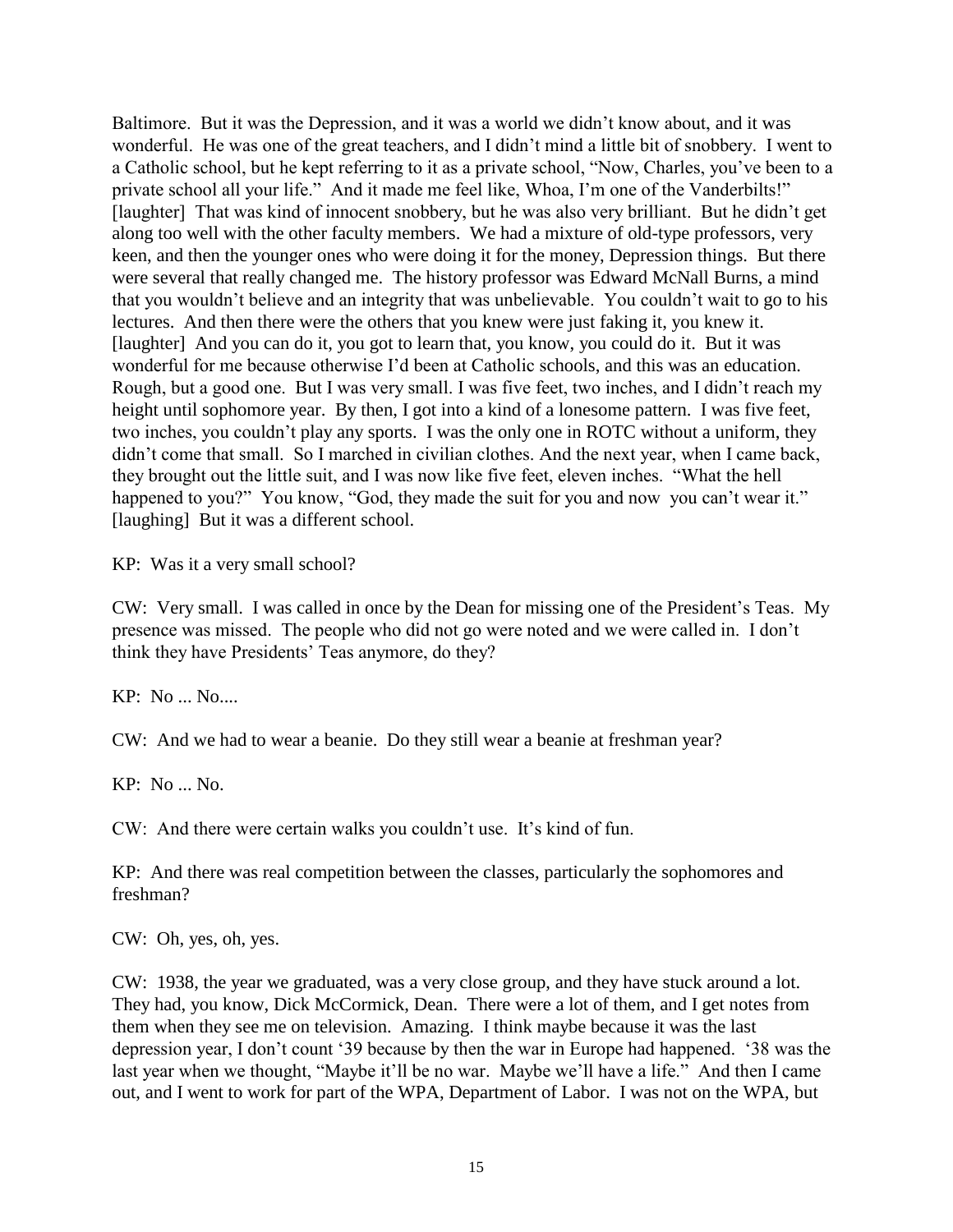we were associated from the WA. We interviewed professions, skills, and trades people to find out what they did, what they needed for their profession. And because, I guess, the government knew they were gonna need people. I guess now as a young person, even a college person, I wasn't sure we were going to go to war. Pearl Harbor was a terrible shock.

# KP: It was a shock, even that late?

CW: Yeah, yeah. And I think while we did that, we weren't doing those things just to give us salaries. We did that to get a list of people that went into trades we needed for the war effort, ship builders and things. Our little history group, that contacted you, has found out that there was a shipyard during the war. Well, I worked in there for a couple of months when I was finally judged 1-A. I gave up my job. They didn't take me for eight months and I had no money. And when I went to get a job, they'd say, "Oh, you're 1-A. I know we don't want to take you, you're gonna be leaving us." Well, I wasn't. Week after week, you know, and there was no money to even buy beer, or go out with the guys, or go to a movie that was fifteen cents. So some friends of mine told me about the shipyard that was desperate for people. And I went out there and they said, "Well, sure, we can use you no matter how long you'll be here. We'll put you in the tool room." And there I am, with my degree from Rutgers in Latin and Greek, ready to quote Cicero to the tradesmen. And, you know, they played every kind of joke on me, but I had fun. "Give me a left-handed wrench." "Hey, White, give me a bucket of steam," … all the corny, cliché jokes. And we worked around the clock. But that shipyard must've been … it was so quickly done, that somebody in Washington or Trenton was preparing. I'd like to know how much preparation Roosevelt did for the war. I guess, a lot.

KP: Were you at all worried about the peacetime, in 1940, draft?

CW: No, I was rejected that because of my eyes.

KP: So it was only when they lowered, quote unquote, "Lowered the standards."

CW: Yeah, yeah.

KP: That you were …

CW: See, I tried to join the Navy the day after Pearl Harbor, and they wouldn't take me because, you know, it was practically a joke about, you know, "Tell me the letters on the chart on the wall," you know, "What wall?" Never mind the chart, or the letters, but what wall? And the man who I went to my examination for the Navy was a classmate of mine from Rutgers. Now why he was in the Navy I don't know, because we had no Navy Reserves. It was all Army Reserves. But somehow, somehow, between '38 and '41, he had gotten into the Navy and I said, "Can't you please get me into the Navy?" I thought that was more fun. He said, "Charlie, with your eyes, I don't think you'll even be drafted." I said, "I'm 1-A, I know I'm gonna be drafted." "Maybe they'll throw you out." But they didn't. And I'm trying to think of who he was. And I have one very slightly off-color story about a classmate during World War II. Can I tell it?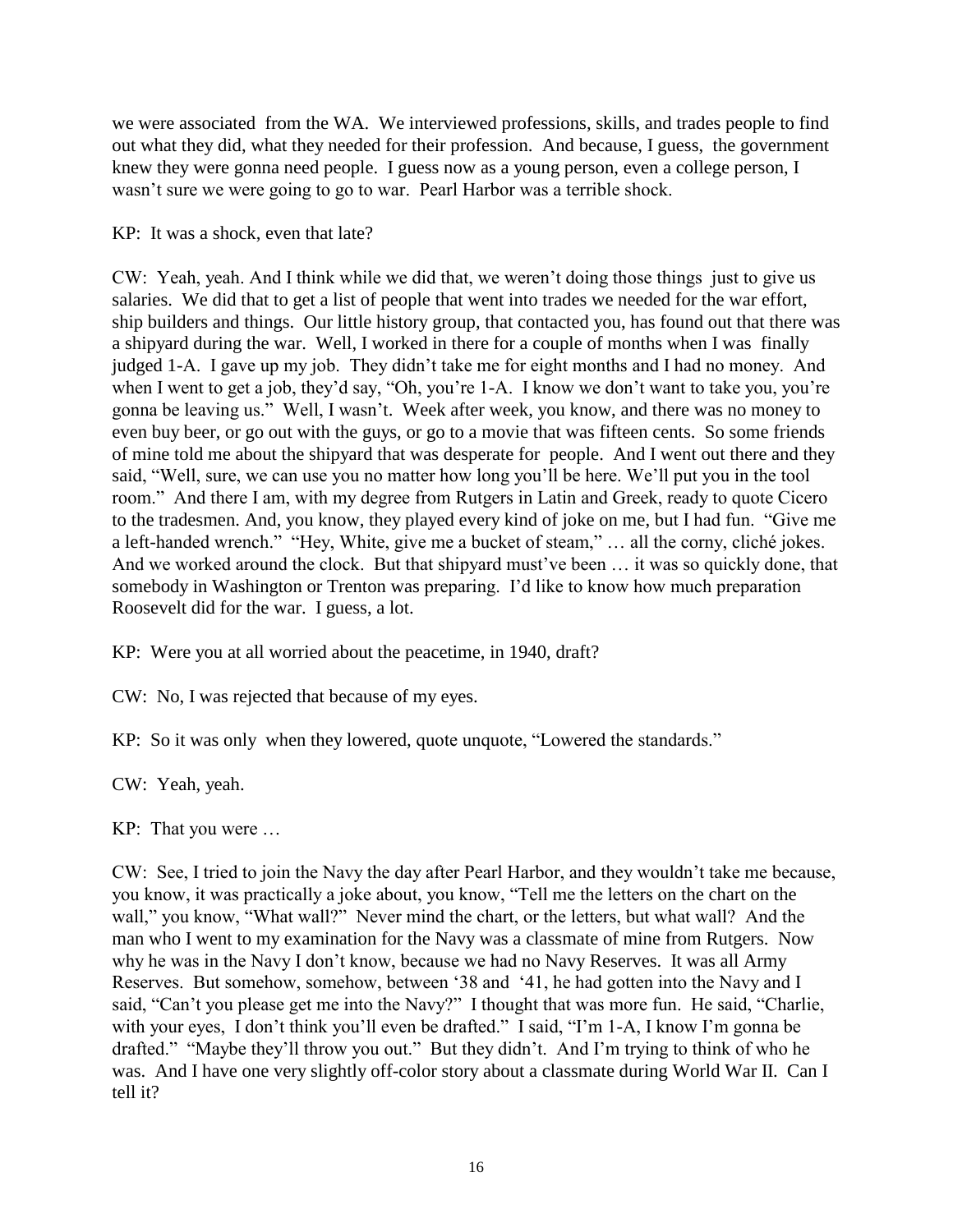KP: Oh, yes, please do.

CW: I will not mention names. But during World War II, if you had a small boat and if you donated it for use to the Coast Guard, you got an ensign's position in the Coast Guard. You and your boat came in together, and they took your boat for use during the war, and then you got it [back]. And this classmate of mine, who was always a snob, came to Perth Amboy, from, I think he lived in Somerset or New Brunswick, and, of course, he had this boat and he was the captain of it. You know, not literal captain, but the commander of his boat because he owned it and, of course, he had a crew of common sailors. So they used to go out and everything and they went out in December. And it only had one head, one toilet, and of course the sailors had to go, and they used it. Well, he was faced with the proposition of having to use the enlisted men's john, and he decided he wouldn't do that. So he put his backside off the side of the boat to relieve himself, and it was December, and he was hospitalized for six days with windburns on his derriere! The sailors all told me. I was hysterical. Oh, God, I couldn't believe that happened to Ralph. Yes, I could believe that happened to Ralph. He would risk derriere chap before he would go to the same john that the enlisted men used. Well, we had in 1936, Captain Croonquist, who was head of the ROTC Department. He was supposed to have been the Romeo of the faculty. He was an incredibly handsome man; he was kind of like John Wayne with silver. Now, he showed up Tuesday afternoons for drill. Now, we were in those awful uniforms and everything. And most of our officers were students, seniors and juniors. But he was a part of the regular Army. He showed up in riding boots, a uniform that had to come from London, a captain cavalry hat, a sword, now this is in '38, and white gloves. He was like a picture from a British magazine. Captain Croonquist.

KP: When you were …

 $CW: So...$ 

KP: No, go ahead.

CW: No, so you know it was this mixture of looking back, he was obviously thinking of the barracks, peacetime Army. He was not thinking of tanks and blitzkriegs and bombs dropping on civilians. It was not his concept at all. But, you know, when I went into the Army, they told us that we could knock a Japanese plane down with our guns, our rifles. And we were told that the Japanese pilots were … "Don't worry about Japanese pilots, they all have bad eyesight and they can't see and they can't hit anything."

KP: When were you told that?

CW: We were told that now…

 $KP$  This is

CW: Pearl Harbor was '41.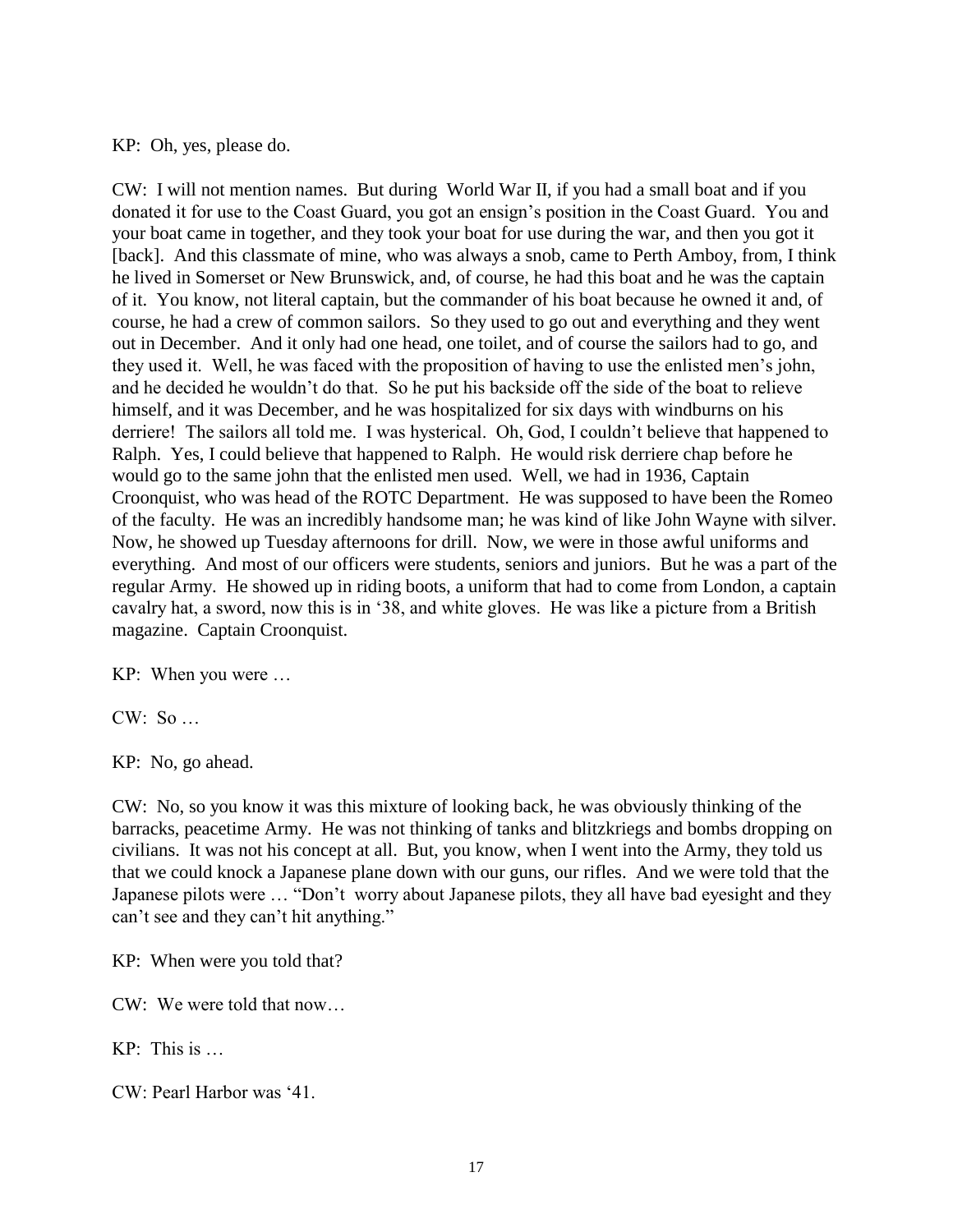KP: Yeah.

CW: December.

KP: Yeah.

CW: So, this must've been the following November, of '42.

KP: They were still saying that, even after Pearl Harbor and that all of that?

CW: Yup, yup. And we had one Chinese in our outfit, 80th Division, who walked Oriental style. You know, like they do in *The King and I*, with that little step, that little Oriental step. And he used to walk with us. He could not get the rhythm of the American. He didn't have our width, he was short. So finally, they made him the general's orderly, and it turned out he was a wonderful chef. So it all worked out well, but they didn't release him. But it was so funny to see him trying to catch up with us, because he walked one and a half steps to our one, and he was always on the verge of running. [Laughter] I don't think I met anyone from Rutgers when I was in the Army. I was in the 80th Division, 317th. Most of my classmates had gotten officer commissions. I didn't take the last two years of ROTC, I only took the first two.

KP: And you thought of taking the advanced?

CW: Oh, God, no. I couldn't wait to get out.

KP: Why couldn't you wait to get out? What were your thoughts?

CW: It was just so restrictive. You know, everything was cut and dry. There were these answers, and you had to just know them. There was no leeway, and I had begun my actor's kind of bohemian quality, and it didn't fit at all. Now, we never fired an actual gun the whole two years at Rutgers, but went into the Army and started firing rifles. I loved it, and I was a marksman. I hate to say that, but I loved it. Even now I would love to go shooting, but I don't and I won't.

KP: It sounds like you were a bit surprised at how much you loved shooting.

CW: Yeah, I loved the Army. No, I hated ROTC because that was kind of classroomy and stifling and everything. But the Army was comrades, and never being lonely, and drinking, and girls, and everything I had not had. We used to walk the streets of Lincoln, Nebraska tilting bottles like this. And, "Helloware, you boys," [slurred like drunk] and you were drunk. It was terrible, awful, and yet I loved it. It was the other side of life. Now, when I came out and I couldn't go teaching, I was working in a bookstore up in Brentano's and that was exciting for the people I met. But I thought, "There's something more exciting." And I got off the bus one day, on my way to work, and I went to the Neighborhood Playhouse, which is a famous school in New York. And I said, "I want to be an actor and I'm twenty." I think I was twenty-two or twenty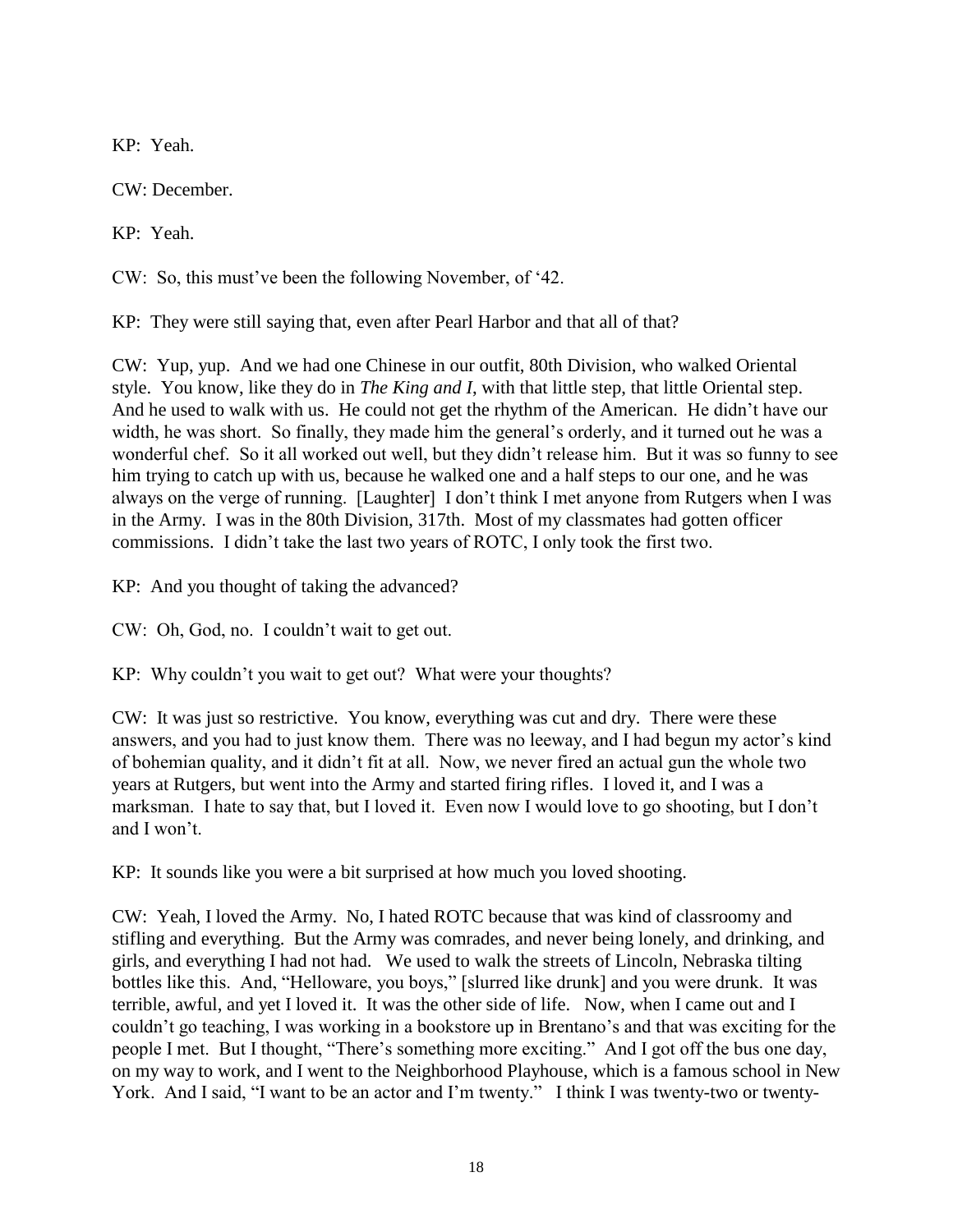three. And I said, "I know I'm old," I said, "well, Gregory Peck was twenty-six when he entered." And they took me.

KP: Did you use the GI Bill for that?

CW: Yes, yeah. They paid all tuition, all costs, and then we got fifty-five dollars a month for spending money. And do you know that I bummed around New York and had dates, and went to dinner, went to shows, drank, on that fifty-five?

KP: Fifty-five dollars?

CW: Yup, 'cause my family didn't charge me. You know, I was living at home but I was commuting.

KP: That's actually a lot of money to just bum around

CW: Yeah, yeah. Well, when I got my first TV jobs I made \$275. I started to buy a house, I went to Europe, I went out. Two hundred seventy-five. In about 1948 or 1949 that was a lot of money. You were still paying a nickel for a cup of coffee. You were still getting a meal at the Automat for fifty cents. Now before the war, I had gone to hear Glenn Miller at the Café Rouge Hotel in Pennsylvania. My meal cost me a dollar fifty, no cover charge, and nothing for Glenn Miller and his band. So if you had five dollars, you could have a date and there was no fear of running out of money. And then about, I guess it was around 1951 or '52 that things began to [change]. You were still buying cars for under a thousand dollars then. Now, I'm trying think of when it, you know, then it started, and once it started it never stopped. Amazing. The lowest priced ticket for a Broadway show was fifty-five cents, and you could buy a ticket for forty cents at a place called Gray's Drug Store if the tickets weren't selling. You could buy a ticket for a Broadway show for forty cents.

KP: And now even the discount tickets are …

CW: Yeah.

KP: Harsh.

CW: Sure.

KP: It's a lot of money.

CW: And if you were a student actor, you could sometimes say to the box office, "We're studying acting, can we come in?" "Yeah, sit in the back rows." They don't do any of that anymore. If you were Elizabeth Taylor and asked for a free ticket they'd turn you down.

KP: Backing up a little bit, did you act growing up in Perth Amboy?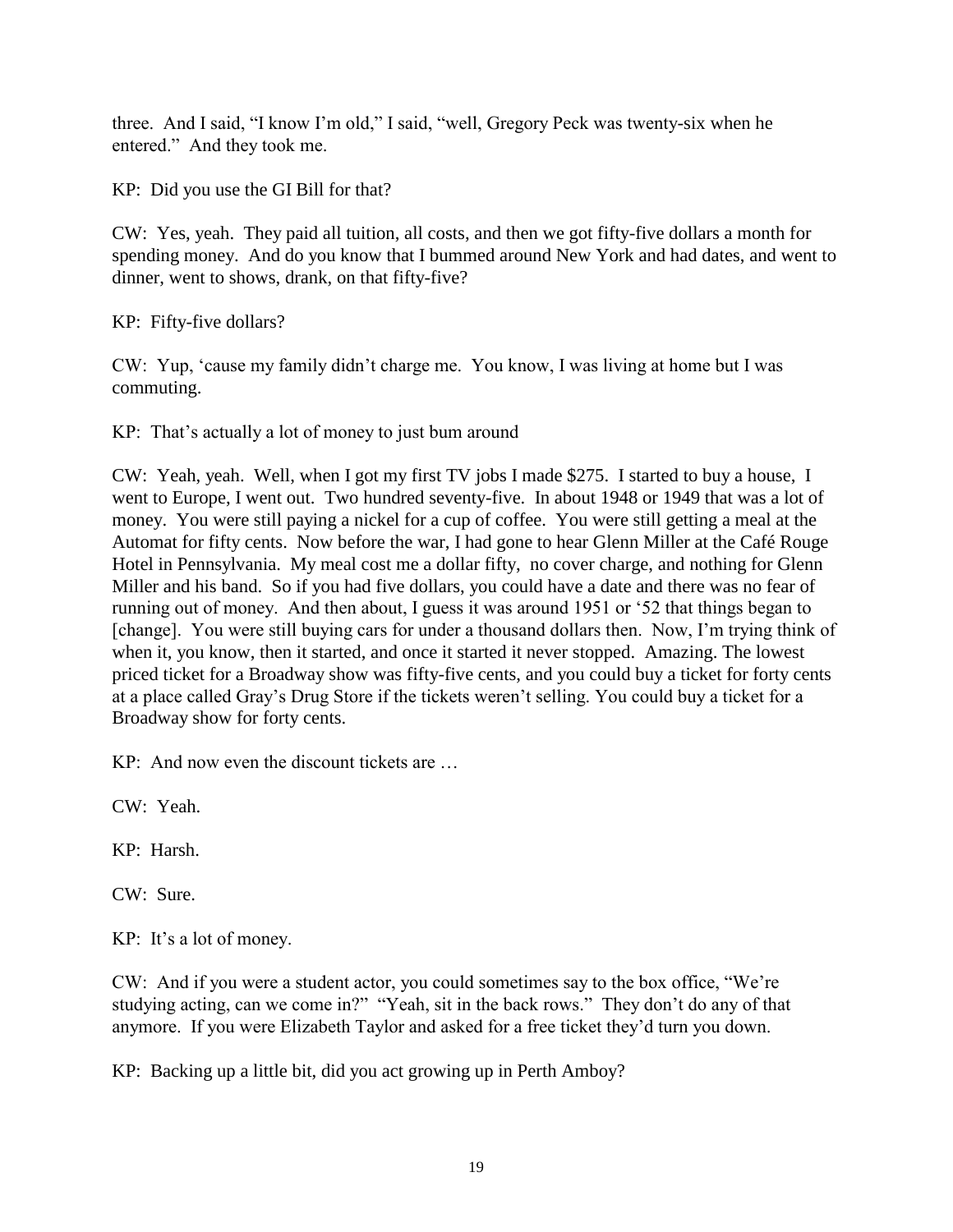CW: Amateur acting. My sister began getting some work before the war.

KP: How influential was your sister in your decision to become an actor?

CW: Total, total.

KP: Because she, in a sense, was the first one.

CW: Yes, yes, and she and I were close because it was kind of like Mary, Genevieve, and Richard were hotshots. They were good at everything. Then we're the two, Ruthie and then myself, who were the getaways of the kids. So I always said we went into theater just so that people would listen to us. Because, you know, my sister, Mary, was national vice president of the American Federation of Teachers. My brother, Richard, had a tenor voice that would melt your heart, and he was funny, and witty, and charming, and we weren't.

KP: What does your brother Richard do?

CW: He was an insurance salesman. He should've been the actor, he should have been the actor. He had it all. And Genevieve had a gorgeous voice and could talk a mile a minute. And we were the dummies, but we took it out in acting. You know, if nobody would listen to us, then we'll go on radio and TV. And I mean, people will have to listen to us. But it was strange, because we had that division. Maybe it wasn't as divided, but I always thought of them, Ruthie and I thought of them as, not against us, but getting all the glory. And my mother adored Richard. I know she loved me, I knew it, but it seemed, to me, like he could do nothing wrong. She adored him. And I was like my father. Ruth always said they never had any pictures of her so she was adopted. She was convinced. And I was convinced that nobody wanted me because I had like five different names: Buddy, Pete, Charlie, Pat. I had all these names and I would answer to anything anybody called me. We always thought they didn't really want us. So, Ruth went to Rutgers, Douglass, and they had this brilliant teacher there named Jane Inge. And Ruth studied with (Spinskaia?), who was the famous Russian actress, who was a member of the original Moscow Art Theater. She came over when they first came over and she stayed. And then Ruth began to get work. And Ruth's career was amazing to me. Amazing.

KP: What year did Ruth graduate from Douglass?

CW: 1935.

KP: Did she ever marry?

CW: Nope. Never married. Nope. There was a young man that used to come down. He was young and he used to come here and say, crying, "I've been in love with Ruth all my life, and she won't marry me." He was a grown man and he was kind of … [claps] God, but she knew what she wanted and that was it. She was gonna be an actress. She had a fantastic reputation in New York.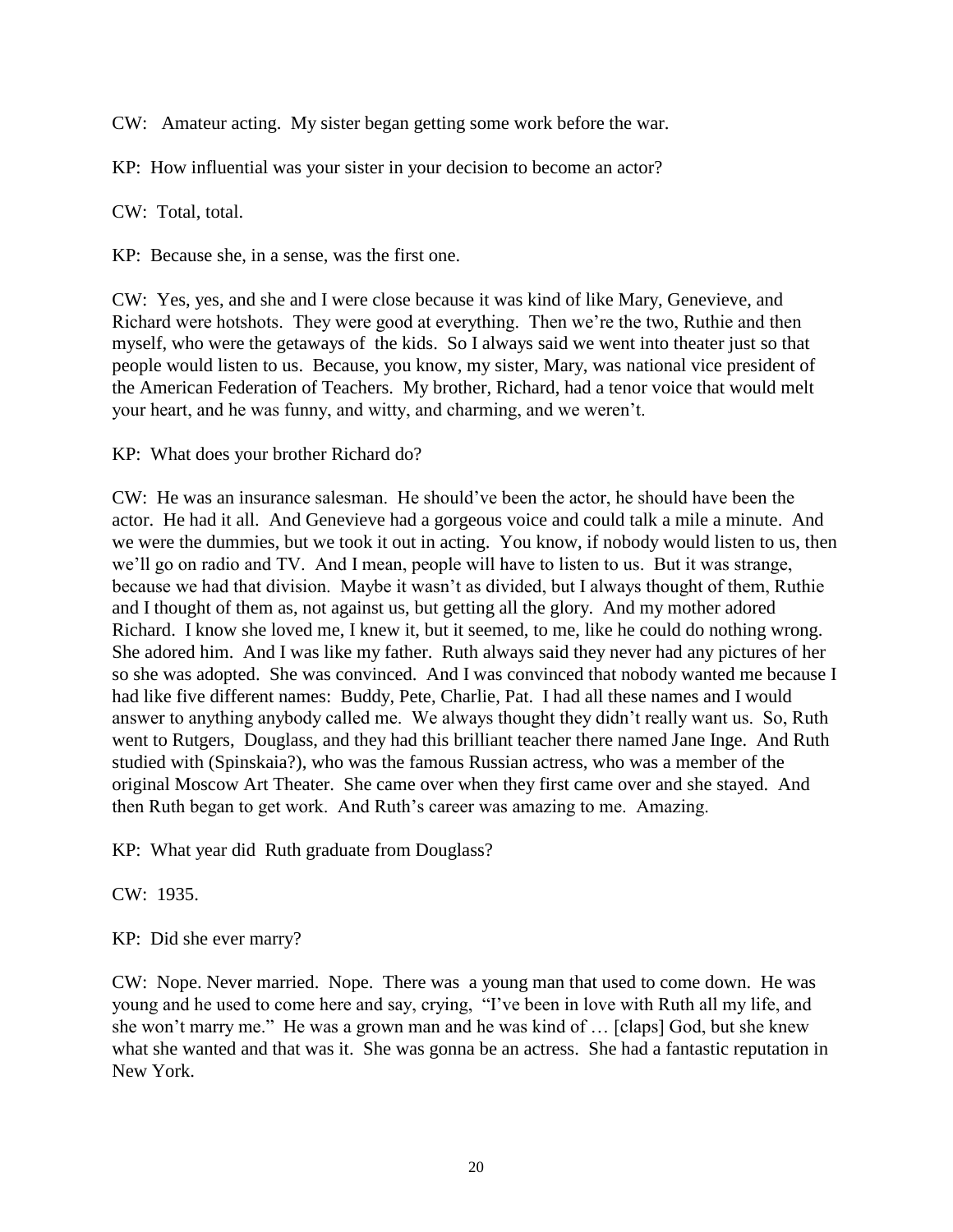KP: Since we're on your sister, what were some of her highlights in her career?

CW: She did the world premiere of *Happy Days* for Beckett. She was chosen through that. She did two Emmy Award performances on TV. She did *A Little Moon of Alban* with Julie Harris, which she won an award for. And she did *The Club Bedroom* on PBS for which she won an award. Then she won an award in Chicago and she did work at the studio and all. And she's in *Hang 'Em High* with Clint Eastwood and *To Kill a Mockingbird* with Gregory Peck.

KP: What role did she have in *To Kill a Mockingbird*?

CW: She played the old grandmother on the porch, the very old lady. And then she was the Mother Superior in *Nun Story* with Audrey Hepburn.

KP: She had, she had quite a …

CW: And she was in *Midnight Cowboy*. She played the grandmother in *Midnight Cowboy*, Sally Buck. Yeah. The thing we always say, you know, the one line he says … John Voigt. Such a nice man. He had that wonderful line in that movie, "My grandmother died and she never told me." Which was so wonderful, so typical. "My grandmother died and she never told me." [laughs] Isn't that a wonderful line?

KP: What made you go to Rutgers? Had you thought of any other schools?

CW: I applied for a scholarship to Princeton. And there was a Princeton graduate who was pushing me, the son of a famous doctor here in Perth Amboy. His name was Ted Henry. And my mother was crazy about Ted, and he was a friend of my brother's. He wanted me to go to Princeton. And surely, about my senior year in high school, Ted had a breakdown, total breakdown. And my mother said, "It was from studying, and the conditions of Princeton." I don't think so now. And she said, "I don't want you to go there. I don't want you to go there. I don't care where you go, but you're not gonna go, you're not gonna. No." Princeton then was a pretty tough school. They flunked what, fifty percent of the classes? Half the classes were flunked. That's what would happen when they would play us. You know, only the top half was taken for the second year. It was just arbitrarily. They usually had eight hundred applicants. They chose sixty for the first year. So to get into that first thing was rough. Then the second year, out of the sixty, they chose the top thirty. So you were pretty lucky if you got to the second year.

KP: And you made it to the second?

CW: I made it to the second year.

KP: It sounds like you felt very lucky to be there.

CW: Oh, I did, a brilliant teacher named Sanford Meisner. Sandy, we called him. He was one of the great minds that I ever met. Not a great actor, but a great teacher, and he liked me. But he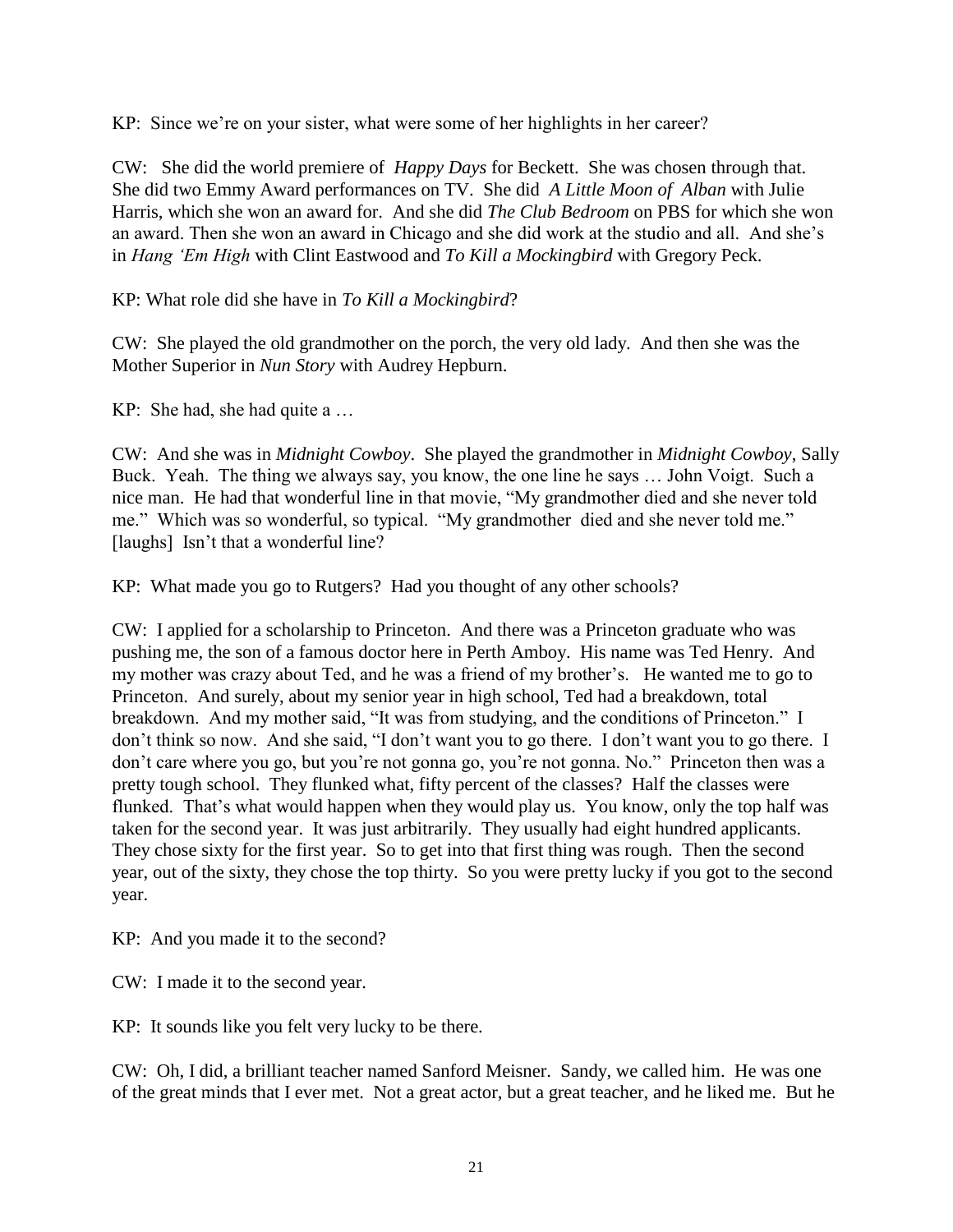had a tongue that could curl you, you know. I came in once, and I don't know what I had on, whether it was a blue shirt and a red necktie, or green pants, or something, and he said to me in front of the whole class, "What do you read, Charlie, the Bulgarian edition of *Esquire*?" [laughs] Oh, what a brilliant man. He only died a year ago. He was in his nineties when he died. He was hit twice, once by a taxi, once by a truck. And when he was still teaching, in his nineties, his vocal cords had been removed for cancer. And he had an assistant who could understand his growls and burps and things and he taught that way. But the mind was still like this [snaps]. Amazing man. He was with the original Group Theater. But I had seen him act. And you know, he was not a great actor. Which was what we used to always say, "Teachers are not always the great performers," you know. What is it Shaw says?

ES: There were a couple of questions I wanted to ask you about Perth Amboy.

KP: Well, yeah.

CW: Yeah, please do.

ES: Okay. One was that I had heard about different ethnic sections of the town.

CW: Yes.

ES: Like Chickentown? And ...

CW: Dublin.

ES: Dublin, yeah.

CW: Yeah.

ES: And I was wondering what you could tell me about them.

CW: Pretty much that ... the immigrants clustered in areas, and then the people would normally call them what that was. The Irish went to the Hall Avenue section, which is now the Hispanic section. They went there because it was near the tracks and ... most of them never bought coal for their homes during the winter. They picked them up from the tracks where they fell off the coal (hots?) and everything. And the Danish went around ... Market Street and they built a church around there and they built an ethnic center ... which they called "Dana Hall." The Hungarians went around Johnstone Street, and they built beautiful church and a club room. They used to have, I don't think I'm pronouncing this correctly, a (Manacore and Damencore?), a men and women choir. And once a year they did a formal concert. Now, I don't mean like *God Bless America*. I mean starting with Handel and Bach, and maybe lightly winding up with Greig or Victor Herbert, a formal concert, and they would bring down a Metropolitan Opera star as the guest. And this was totally well attended, but it was not like, "Now … little Joey's gonna sing ... you know, something." You know, it was nothing like that. It was a formal concert. The Episcopalian church used to put on an operetta. The Italian church, Most Holy Rosary, put on an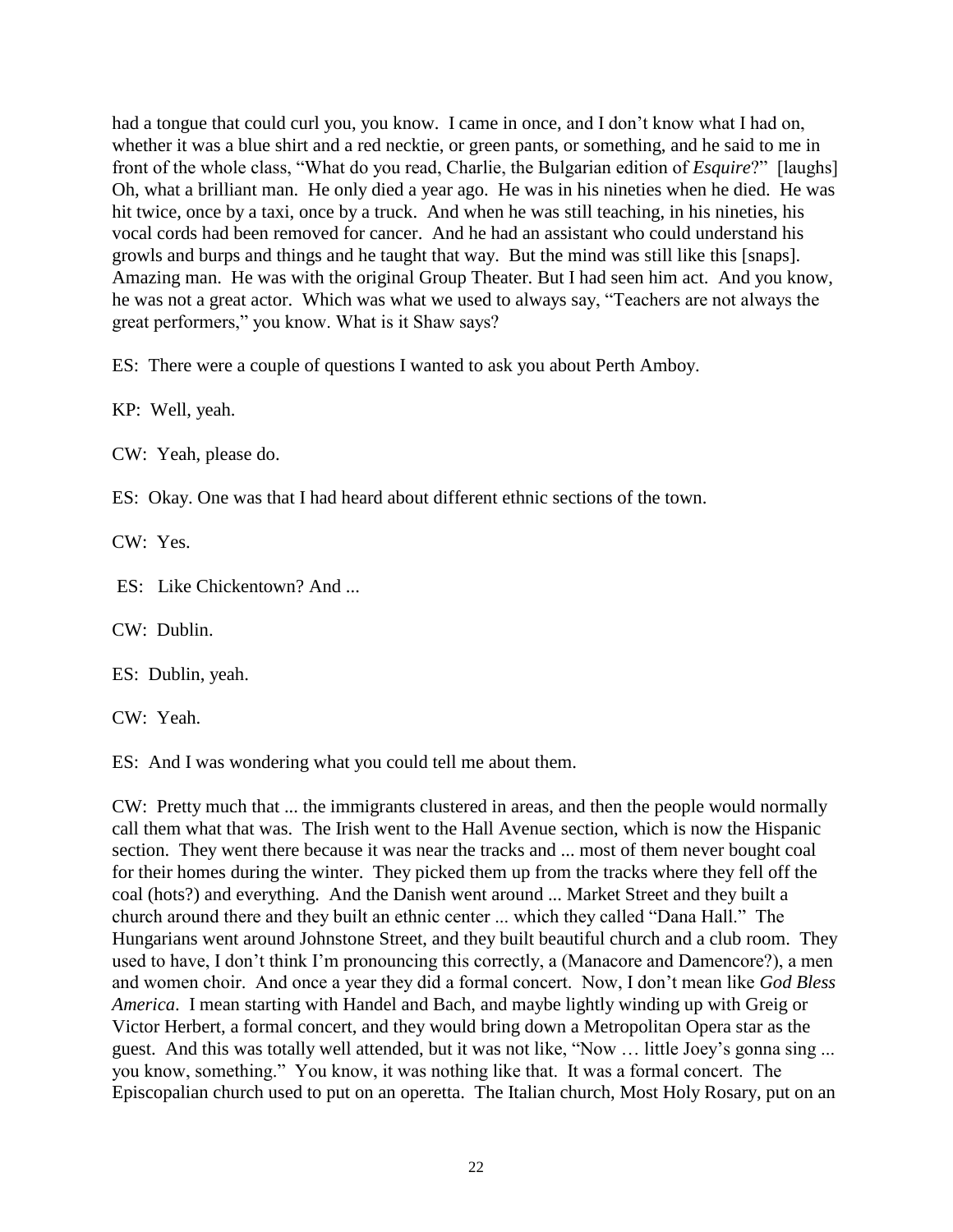opera. Now this is with local people. Maybe a star or a special piano teacher or something, but I mean the choirs and the people in town put it on. The synagogue used to put on a review which was directed by the man that directed the Lewis and Martin shows later on. So there was a tremendous amount of ethnic culture around, and we went to those things. You know, you heard a lot of good things. The first time I heard *The New Moon*, the (Simmon and Romberg?) operetta, was at Saint Peter's when they did it. Now where the voices come from, I don't know, that's my mystery. Where are the people that sang in those things so beautifully? They're not around anymore, Kurt. What's happened to us? Every church choir in Perth Amboy had at least two or three soloists that were of exquisite caliber. I mean exquisite. I don't mean competent. Saint Mary's had a woman named, Stella Christopher, who studied in New York. We had a mezzo-soprano who had an offer to go to the Metropolitan Opera chorus. She stayed in Perth Amboy. We had an Irish tenor that could have sung anywhere in the world. This is in a local church choir. Saint Peter's had, and still does, had an organist that's connected with one of the biggest talent agencies in New York. The Danish concert, their Bach and their Handel, was as good as any you would hear anywhere. They worked all year on that. The Italian church, I saw them do *Traviota*. Sometimes they would do something light like Gilbert & Sullivan. Light. We didn't have any distractions. We had no television. We didn't go to New York that much because we didn't have the money. And the church had filled a social vacuum which they don't now.

KP: But you did have radio.

CW: Radio was tremendously important. Tremendously important. You have to know what Roosevelt sounded like on radio. It was hypnotic. It was your mother telling you that nothing was going to happen to you. There's nobody under the bed and everything's gonna be all right. And you believed it and you had the courage to go on.

KP: My father very vividly remembers, as a child, listening to the music ...

CW: Yeah, yes. Absolutely. It was. You know, you believed there was somebody in the White House. There was a father of us all in the White House. It didn't matter that he was an aristocrat. He cared about us and he had his martini and his cigarette holder, but he cared about us. And he was vicious about ... capitalists and ... factory owners ... Barton.

KP: Ah, we have Barton, Fish and …

CW: Barton, (Dustin?) and Fish. And he ... had three republicans and they held up his reform of the Supreme Court. Barton, Dustin, and Fish?

KP: I ... I can't. I know Barton was one. I know Fish is the other. I can't, I'm not sure about the second one.

CW: And he started. And we would have a modern and he would give a beautiful speech and we would have this. We wouldn't have reform in the Supreme Court if it weren't for Barton, (Dustin?) and Fish. And he would do that and by the end of the speech everybody in the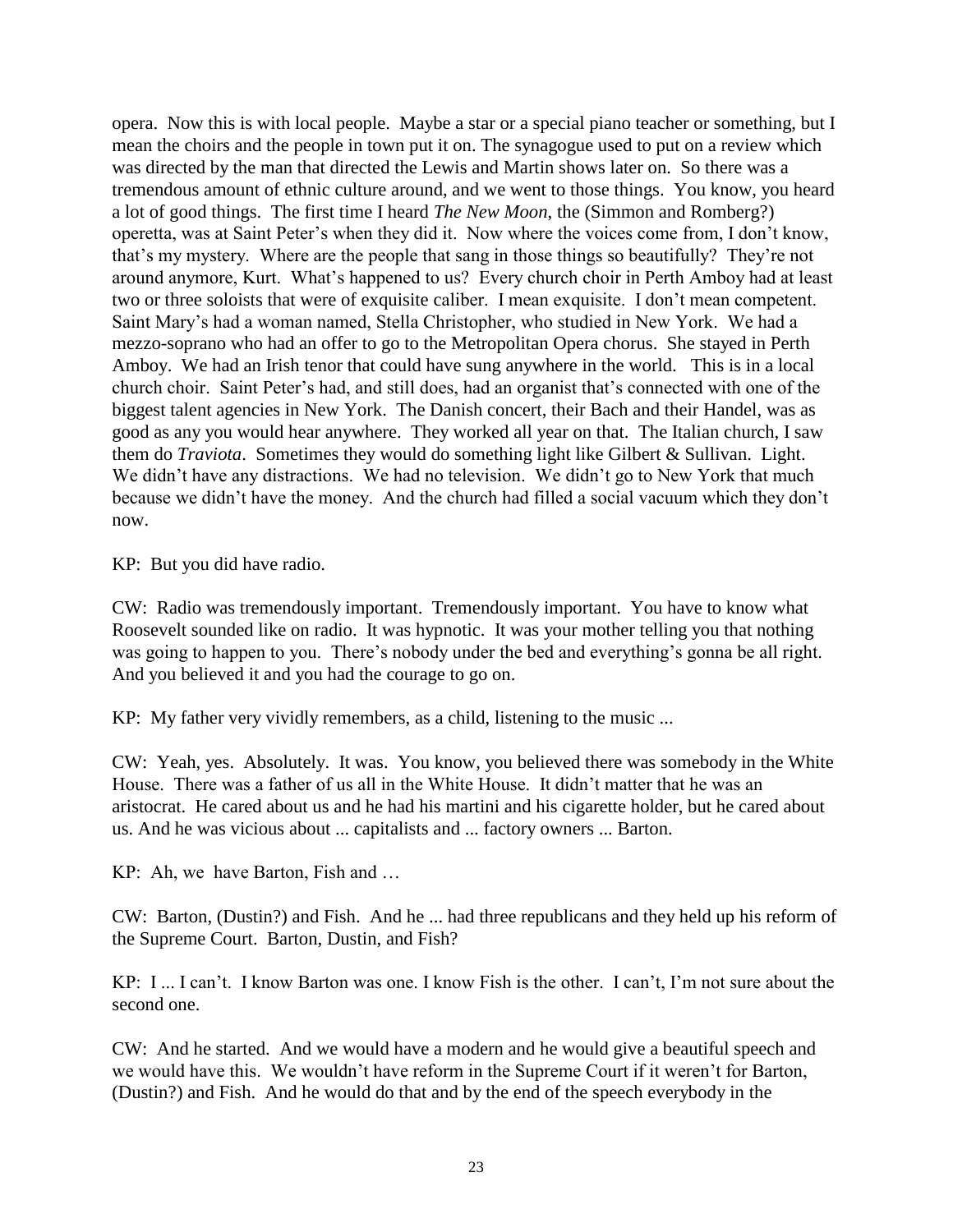audience was chanting it with him, "Barton, (Dustin?), and Fish." And those three guys who merely objected to one of his programs were maligned for the rest of their life. The audience said, "Oh, God, he's Barton, or he's Fish. Hamilton Fish was a prominent man and it ruined his career. I think his grandson now has recovered a little. We're talking now about what, 1936?

KP: No, well ... Fish bore that grudge for years.

CW: Can you blame him? The whole nation was, you know, "Barton, (Dustin?), and Fish."

KP: One thing about Rutgers, looking back at the old *Targums*, was that a strong part of your classmates were Republican.

CW: Terribly, yeah, yeah.

 $KP^{\text{th}}$  In '32 and '36.

CW: The faculty was Republican. No, the administration was republican. And we were children of the Depression. My father lost everything. At one point we were out of food. Now my mother's sister and my uncles wanted to bring it. "Nope, we're fine, we're fine," but we were eating soup. Our mother was making biscuits with flour and water, no butter, and we're eating them. We were getting very close to starvation. And one night, I'm sure it was my Aunt Ruth and my Uncle Joe, put bags of food at midnight on our porch. No name or anything. They didn't tell us. The next morning they were there. They couldn't be returned, because nobody … so we had food. So we were hardly worrying about Herbert Hoover. "Herbert Hoover" were the two dirtiest words in my family's life. Herbert Hoover. My recollection of Herbert Hoover is that he dressed for dinner in the White House when the rest of us didn't have bread. And all he did was play Medicine Ball with Mark Sullivan. I remember a picture of Herbert Hoover playing Medicine Ball with Mark Sullivan. Now Mark Sullivan was a brilliant writer, but all I can remember is how I hated that name and that picture. He's there playing Medicine Ball, and my father is starving and we don't have enough food. It was vicious. And to go to Rutgers, I thought surely Rutgers would be liberal, and they weren't. Now ... I thought Burns was liberal and ... the music teacher was wonderful. And they knew that we were bringing peanut butter sandwiches five days a week to school and all ... I thought in 1938,at the end of the Depression, to bring a college teacher, a college educator, who was noted for his hatred, and let him speak for one hour against Roosevelt was inexcusable. Clothier was terribly anti-Roosevelt, but he was a gentleman.

KP: This was the famous address ... you were mentioning before we'd started about a president.

CW: Yup.

KP: And he basically gave an anti-Roosevelt rant.

CW: For an hour. For an hour. My father just …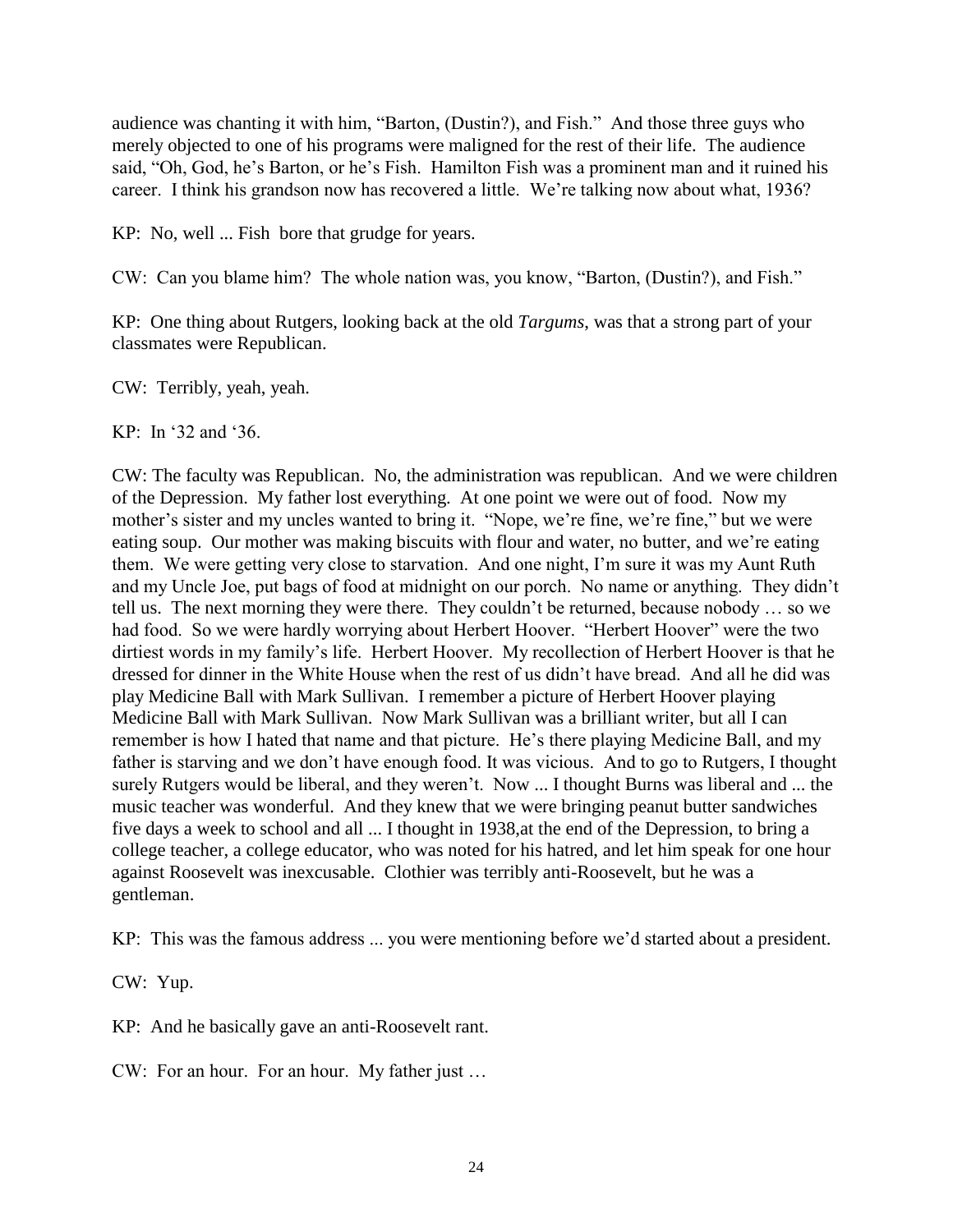ES: That was at graduation?

CW: Yeah, that was our graduation speaker.

KP: And that was 1938?

CW: 1938, yup. We had a classmate, I won't mention his name 'cause he's still alive. We had chapel in those days that you had to go to. You know, they'd check your name off at the door. You had to go to it. And for some reason, he was always the speaker at the chapel. And he always began by doing imitations of Eleanor Roosevelt. You know, "Franklin, this not war. I don't want war." And I used to hate that. And, of course, I think he's a very wealthy man now. I don't know, he's given millions to Rutgers so I shouldn't talk about him, but there was that feeling then. It was a lot of anti-Roosevelt feeling. New Deal feeling.

KP: What's striking is, even though Rutgers in many ways was benefiting from the New Deal, you have the stadium going up, and it was a WPA project, and several other buildings …

CW: They don't talk about how close Rutgers came to closing during the Depression, but it was very close. Until Roosevelt came in, Rutgers was like this ... You know, but there was some money given and there was aid from Roosevelt. Otherwise, Rutgers would have gone down the tubes. Yeah, but they didn't want to ... It was the same way about religion. Which seems impossible to think, but it was. There was a strong strain there. Because I took Latin and Greek, I had classes with some of the seminarians. They told one of the teachers, one day in class, about how they went over to the Catholic church, Saint Peter's, and they went to communion and they got it and they examined it. And I thought that was tasteless, and the professor was laughing and thinking it was so funny. And we kept it, we could. And I thought, I don't know, maybe I know it's my own religion, but even so, I don't think I would do that about any of the other religions, you know. It just seemed to be tasteless, you know. One story in my senior year was about a ... rapist and one of the girls in a fraternity. And the fraternity boys go out and they get him, and they bring him down to the ... basement of the fraternity house, and they start breaking his bones, and, eventually, they kill him. That caused quite a stir.

KP: We haven't heard about that one, actually.

CW: Yeah, yeah.

KP: That didn't make the *Targum*. When would you say that happened?

CW: This was the literary magazine, not the *Targum*. We had a literary magazine. I don't know what it was called, but that was the story in it and it was not censored.

KP: We haven't looked at the literary paper. So this was a story. Is this a true story?

CW: I don't know. I don't think so. I think it was made-up because I don't remember any rapes. I don't think so. I think it was just, you know, a kind of upper class vigilante.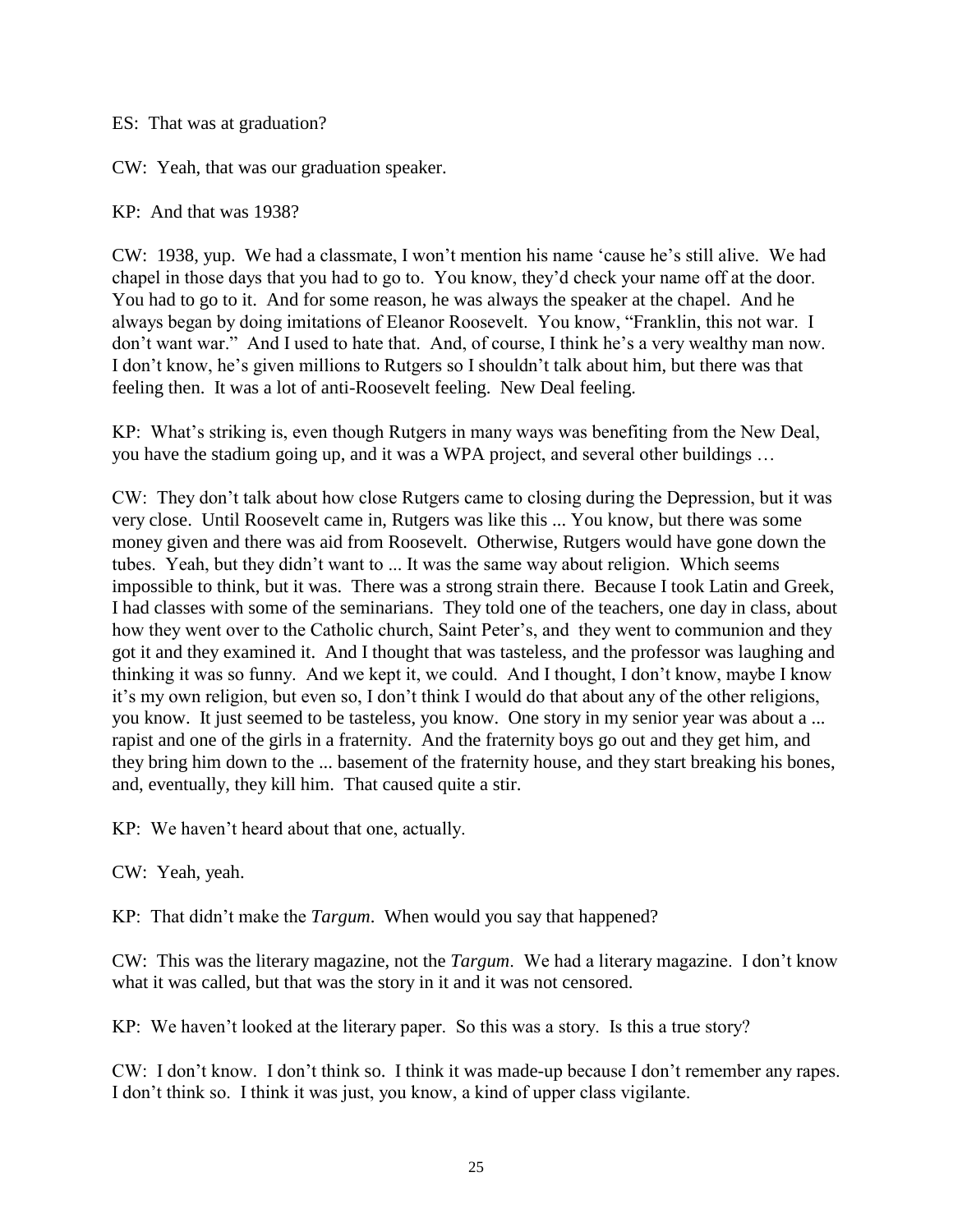KP: Oh.

CW: The class was very important then. But I can't remember. I can only remember a few wealthy kids, wealthy guys. You now, someone who owned a boat, and a couple others. But they were very, very minor.

KP: Now you commuted to Rutgers?

CW: I commuted. Ruth and I bought a car.

KP: Did you wish you could've lived on campus?

CW: Yes, yeah, yeah. I missed a lot by not living on campus.

KP: What about fraternities? Do you think you would've joined a fraternity if you could?

CW: Yeah, I think if I could've. See, I think the Army was my fraternity. See now, I had guys that belonged to my section of my company of my division, and we were close. I still am in touch with my Army buddies, and I'm still in touch with my Neighborhood Playhouse classmates. We call on the phone, but I don't have that with Rutgers. Probably my own fault, don't you think, Kurt? Because first of all, I was young, much too young for college. And I was conscious of being poor. Terribly conscious of it.

KP: Well, I think most of the people from Perth Amboy that I have interviewed didn't live at Rutgers. Bob Moss talked about his commuting and how difficult it was …

CW: I didn't even know ... (Seymour Saint Lifer?). You know, we were in the same year, same town. We weren't friends. Strange. I guess I hid in the library.

KP: Did you act at all?

CW: No, no.

KP: So you never took part in any of the performances?

CW: No. I can remember entering. I used to take summer work to get my education. And one of the ... other students in the education class was one of the leading actors. He had done one of the leads in one of the poetic dramas. And he came in and he had on sandals without socks and ... a silk shirt and no necktie and some kind of like purple pants. "Oh, God, if I could be an actor like that!" It was so un-Rutgersy, you know.

KP: One of the things that I often say to people about my impressions of the thirties and forties is that it was in many ways a "Poor Boys' Princeton." That people may only own one suit, but they sure enough wore that suit.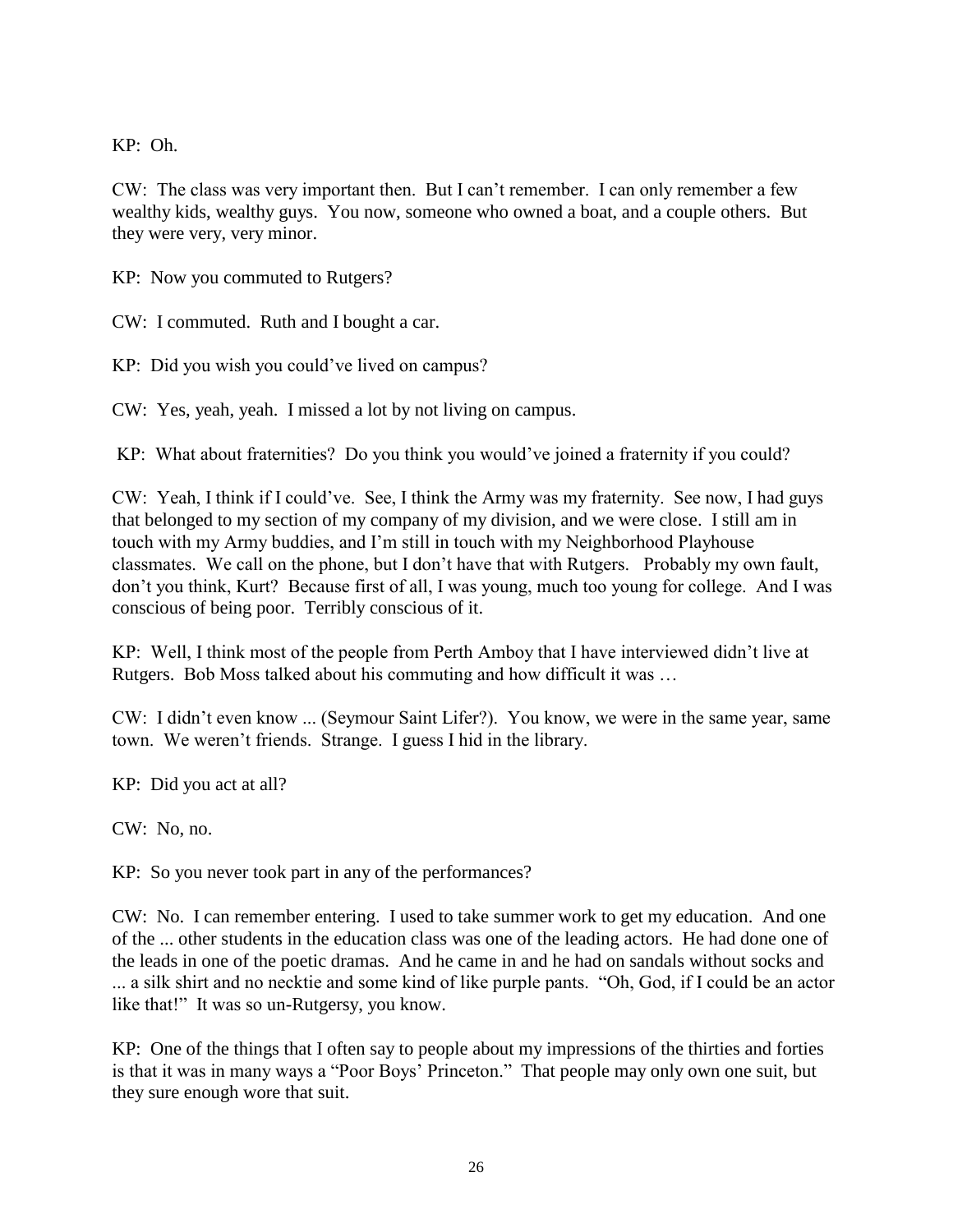CW: My cousin, who was very close to me, wanted me to go to Rutgers. He persuaded my mother to make me go to Rutgers. He went from '26 to '31, and to him it was a Scott Fitzgerald life. He belonged to a fraternity, he had a Roadster. He used to take me when I was in high school to the games, and he'd take me down to Princeton. He loved to go to the Princeton game, the old stadium, and he would get me a drink afterwards, you know. And he hung around Princeton and he had total "rah rah" college life. Now when I went there in '34, that had disappeared.

KP: But ... you had experienced some of that … the coonskin coats.

CW: And my sisters, when they went to the extension, began to meet some of the Rutgers students, like the seniors, and they would come to the house. Now this is the late twenties, and that was raccoon coats, playing, sitting, standing around the piano and playing. And, "Oh, let's go out and get in the car and go into a diner or to a bar." Not to a bar 'cause there were no bars then. But that was still very Scott Fitzgerald college life, with the cars and the coats and the songs. And not a care in the world. And I went to Rutgers from '34 to '38, which was the worst of the Depression, because you had had ten years by then. Nobody had money. And then what do we get? We get the threat of the war. But I think we totally ignored the war.

KP: Well, it sounds like you had other things on your mind.

CW: Yeah, yeah.

KP: Did you work while you were going to school?

CW: Yes, Rutgers got me jobs.

KP: So what kind of jobs did you get?

CW: They got me … Every summer I used to work at the American Bankers' Institute.

KP: Oh, okay.

CW: And that was great money. Always get ninety dollars a week. Ninety dollars a week! WPA was paying people twelve dollars a week, and we were getting ninety! So we got enough for the year. And then Rutgers let me finance. I finished paying my tuition two days before I graduated. I had to pay it before then, but they were nice about it. And I was still paying it two days before graduation. But it was your own. There was no other place to get it but yourself. And you had to get it together, and you asked people if they were going to give you money for graduation if would they give to you early or something. You know, tacky things. But I had it, and I paid it.

KP: I'm curious because you mentioned chapel earlier. How did you feel about chapel?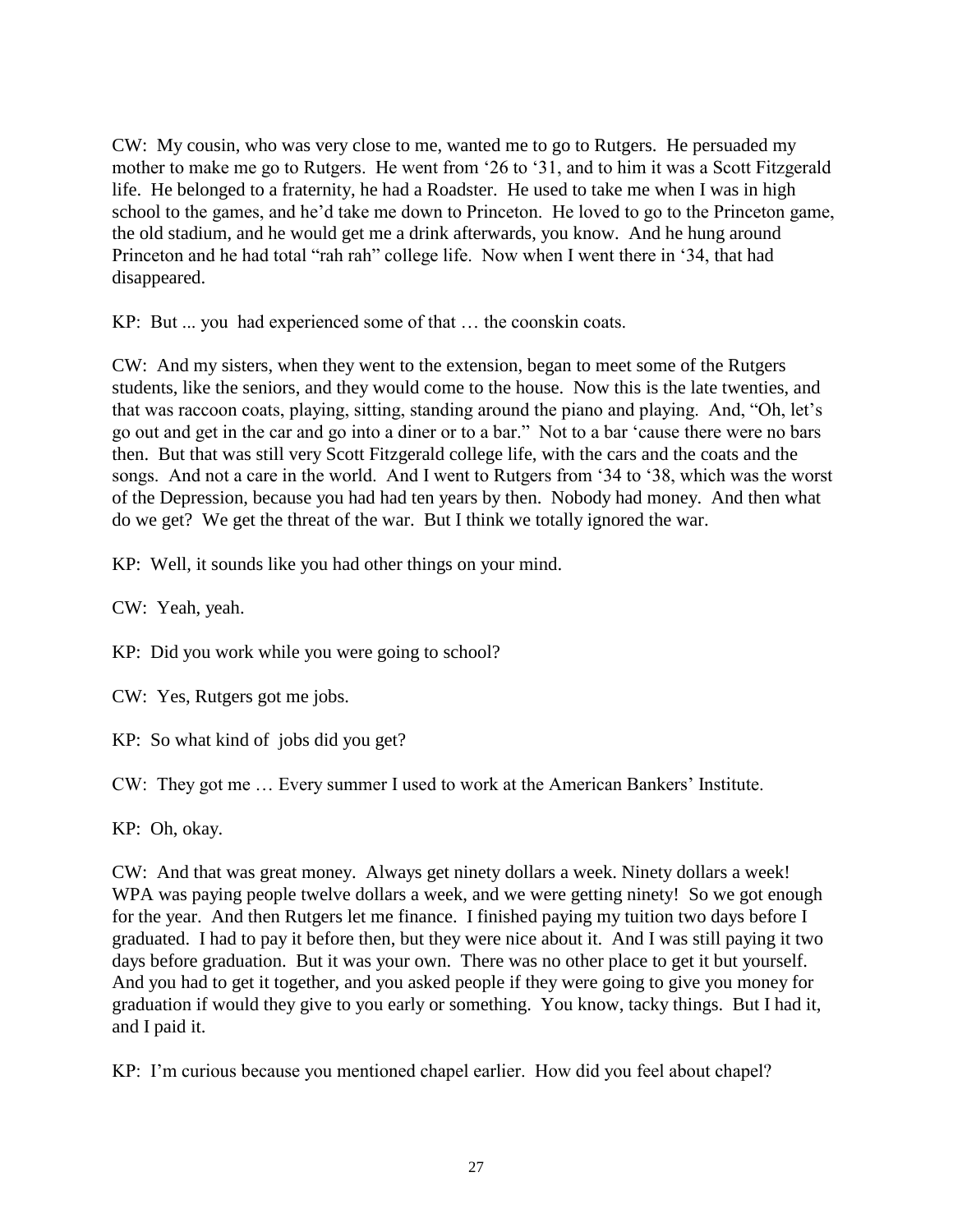CW: I thought it was a waste of time. A waste of time, you know. I had ten years of that in Catholic school. I didn't mind it, you know, it was good, but I didn't need those hymns and the reading of the Bible ... And then it meant you had to rush your lunch hour for that day. And we ate, the cafeteria was in Winants Hall, in the basement. And ... you always had a quarter for your meal, which was usually some form of pasta for a quarter. And ... there were times when Rutgers was dreary. From '34 to '38. And maybe all colleges were dreary. What do you think, Eve? Are they? Now see, Neighborhood Playhouse, because it had young actors and a wild teacher, it had a kind of wildness about it. And it was after the war. We were the first Veterans class. And we were not to be told that we had to do anything. And Mrs. Morgenthau, who was a Jewish philanthropist, ran the school.

### KP: Was that Secretary of Treasury Morgenthau?

CW: Yup, yup. And most of the money came from the Chryslers family or the (Lewinson?) family, who gave (Lewinson?) Stadium. These were Jewish aristocrats with a tremendous amount of money and a deep sense of commitment and philanthropy. And they established the school, Neighborhood Playhouse, because one of the (Lewinson?) girls lisped, so rather than just hire a speech teacher for her that would only help her, they instituted a Neighborhood Center for Theater, where all kids could study free. That was the type of thing they did. And Mrs. Morgenthau came and sat with her hat on every day in her office, with her pearls, and she had lunch at "21" or somewhere. And I can remember her saying to me once, I was the oldest student in that year, "Oh, Charles, you're so talented. Oh, but they're so terrible. Oh, they're so terrible." Because, we weren't obedient, or we weren't nice. And a lot of them became wonderful actors.

### KP: Do any names stick out?

CW: Richard Boone, who did *Have Gun, Will Travel*. And Marian Seldeze, who became a star. And we had a lot of people. And we had a lot of famous people's children. Mischa Elman's daughter Nadia was there and ... the famous scenery designer's daughter was there. And we had a lot of people. Most of them dropped out after the first year. They thought it was finishing school, and it wasn't sandy. But Nadia was fun, and we went to (Elman's?) for a New Year's Eve party. It was the first time I ever saw … I thought it was just a turkey … And someone put a fork into the turkey, and, of course, it fell apart. It had been deboned. Totally deboned, and then put back together like a regular turkey, but I didn't know that. And I thought, "Oh, my God!" And ... Mischa Elman played, and other people played. Amazing night. So you made wonderful contacts. But they weren't as dedicated as we were.

KP: It sounds like Mrs. Morgenthau's comments, it makes a lot of sense, because you had all been in the Army. You had learned how to swear, and while this was an incredible opportunity, you were getting money. The government was paying for this. You were getting fifty-five bucks to go hit the town.

CW: And we used to take our characterizations out on Fifth Avenue. If we were playing blind people, we would come out of school and hit people on Fifth Avenue, and walk into them, or we were drunks, or anything. And then, of course, it would come back to the school, you know.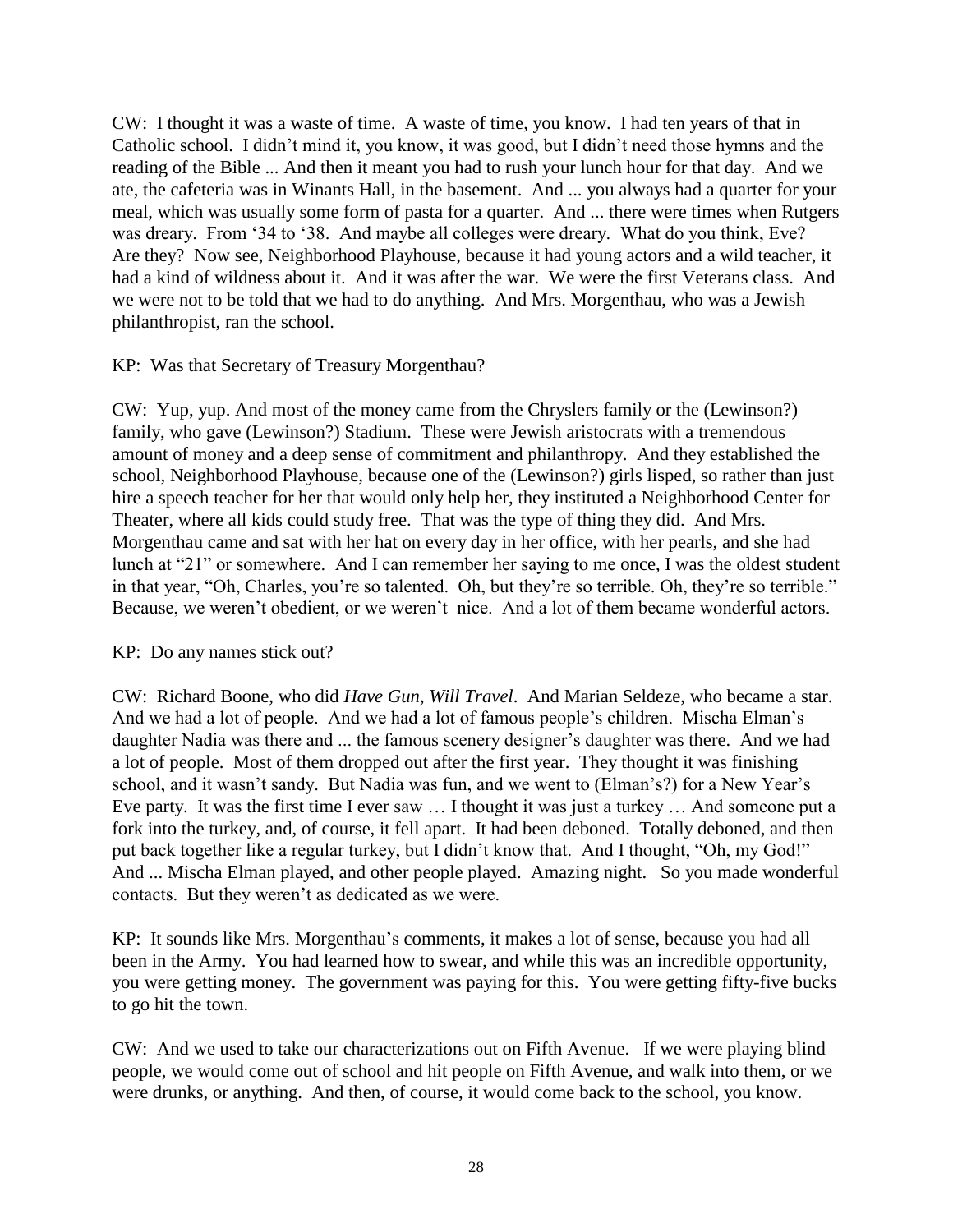Once, Dick Boone was incredibly built, he was absolutely like Mr. Superman, and Fred (Sadan?), who was an itch, bothered him one time and like you see in the movies, he took Fred.

----------------------------------END OF TAPE ONE, SIDE TWO-----------------------------

KP: You were just reminiscing about the community.

CW: He put him right through the door. In the first place, we were out of the Army, and theater to us was not something to fool around with. I think Mrs. Morgenthau, being a society lady, still thought that maybe we were correcting our lisps or learning to drink tea nicely. We weren't. We were about to do *The Wild Ones* with Brando, and *Streetcar Named Desire*, and things like that. We weren't about to learn how to make a martini like Noel Coward. So it was the first of that "macho" acting school. It was exciting. You didn't know when you did a scene whether you were going to get punched in the face or not! And you might well be punched in the face or you might be pushed down a flight of stairs. And theater was exciting in those days. Olivier was performing in America, Laurette Taylor was doing shows on Broadway. Oh, it was exciting. And it was still cheap. And that makes a difference. See, you can't do that in New York now. Students can't live that way in New York, its too expensive. We could. Did you get enough?

KP: Actually, I wanted to hear more about your GI Bill experiences. But going back to Rutgers, it sounds like you were a little disappointed, especially since you had seen a different world there before.

CW: Religion hung heavy over Rutgers in those days, Kurt. It still was the influence of the seminary and the religious founding. That was still strong at Rutgers.

KP: Well, people have said that Dean Metzger was a very stern Calvinist.

CW: He was. Now Holy Hill was there, they were in our classes. And we went to a chapel that was fundamental or mainstream Protestant. My idea of Protestantism was Saint Peter's Church, which was a beautiful church, and close to what I was as a Catholic. I didn't know about this theological strictness, which I found not at all pleasant. I was not at home there. Now I went down to Catholic University as a guest artist, and they put me up at the Dominican House of Studies. And I said to them, "I'll stay one night, then I'll go to the Howard Johnson's down the street. I won't stay over more than one night." I had such a great time, I stayed the six weeks. It was exciting and wonderful. Now, it's not like the Catholic Church in my church. Religious University Catholicism can make your hair rise. It must be worse than Notre Dame. These men are so far beyond Pope Pious II, that he, John Paul, doesn't know what's going on.

KP: Well, why didn't you say that?

CW: Some of the two thousand year old tenets of the Catholic church are questioned by these people. I've had Jesuit priests say to me, "I don't know whether there's a hell or not." Come on, that's why I'm good, because I don't know if there is one, and I don't want to burn. I don't know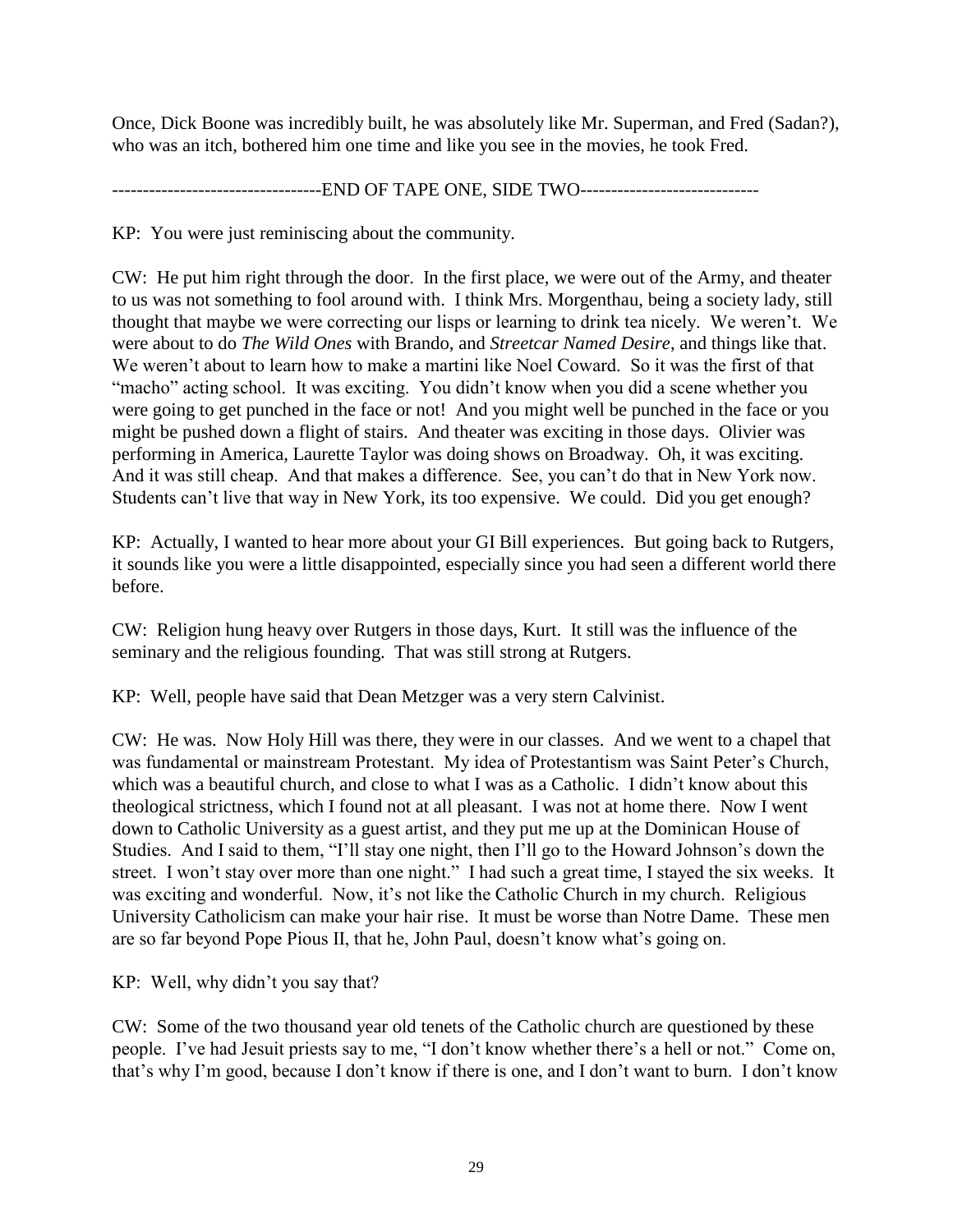whether there is one. Maybe hell is what you went through here in life. Maybe hell is when you didn't win the lottery. And they're way out, tremendously way out.

KP: It sounds like you were a bit surprised at it.

CW: There was one young brother who was not bright enough to be a Dominican, but he was a brother and he was a wonderful person. He took a shine to me because I'm an actor and he'd be waiting, when I came home from the performance, he'd be waiting to hear, "How did it go tonight?" And then I found out that they had liquor. Their order approved to have liquor, but they didn't have snacks. So I used to come in with snacks: peanuts, popcorn. And they all would come up and we'd have a drink at night at one o'clock, and I would tell them about the show, and I would go on. And he got carried away and one night, he got drunk and he fell and cut himself. We had to wake the medical priest to have him fixed and he was severely reprimanded. I went down to the abbot to explain to him and I said to him, "Father," I said, "X," Xavier was his name, "X is lonesome." And I said, "He's not going to run away and become an actor. He just wants someone to talk to. He's not a priest, and you're all so superior and he's so lonesome." And instead of getting upset, he looked at me and said, "Maybe we should have an examination of conscience." And I thought what a nice way of doing it. And he didn't leave the order. But the soccer coach did. He had got an offer. And he was a muscular priest. And he was one of those muscular Christian guys. But he got an offer and he left the priesthood. But they were exciting people. The only thing I objected to, and they changed it after, was that they had nuns come in and we had unbelievable meals, fillet mignon and all, and then there was an order of nuns called the Sisters of the Poor, who begged their food. Begged. And they used to come to the back door and say, "Do you have any food left over from your meal?" Now some of these nuns had Ph.Ds, but it was the fundamental basis of their order that they spend no money on themselves. They beg their food and they beg their clothing. Everything was given to the poor. And to have eaten a fillet mignon, and I mean it had the little wooden paddles that said "medium well-done," and a drink cocktail before dinner, this is hardly roughing it. And then to have these nuns come and say, "Do you have any food left over?" And the half of the fillet mignon that you didn't finish was given to them. And I found out that they later on changed that. They don't do that anymore, and the good life was over. But it was interesting. And they were brilliant people. And what I loved was that at ten o'clock at night, they went down, put on a robe over whatever they were wearing, pajamas or anything, and they had the ten o'clock service in the darkened chapel.

KP: What year were you at Catholic University, do you remember?

CW: It was about twenty years ago.

KP: So it was 1960s.

CW: Yeah, yeah, and it was fascinating because I had never had that much ... scholasticism. But it's fascinating, besides in the Army, I belonged, see. I realize now it was the same thing that happened to me in the Army. I had a group of people that cared about me. Now I came from a big family, but I guess that belonging … and I didn't have it at Woodbridge High School and I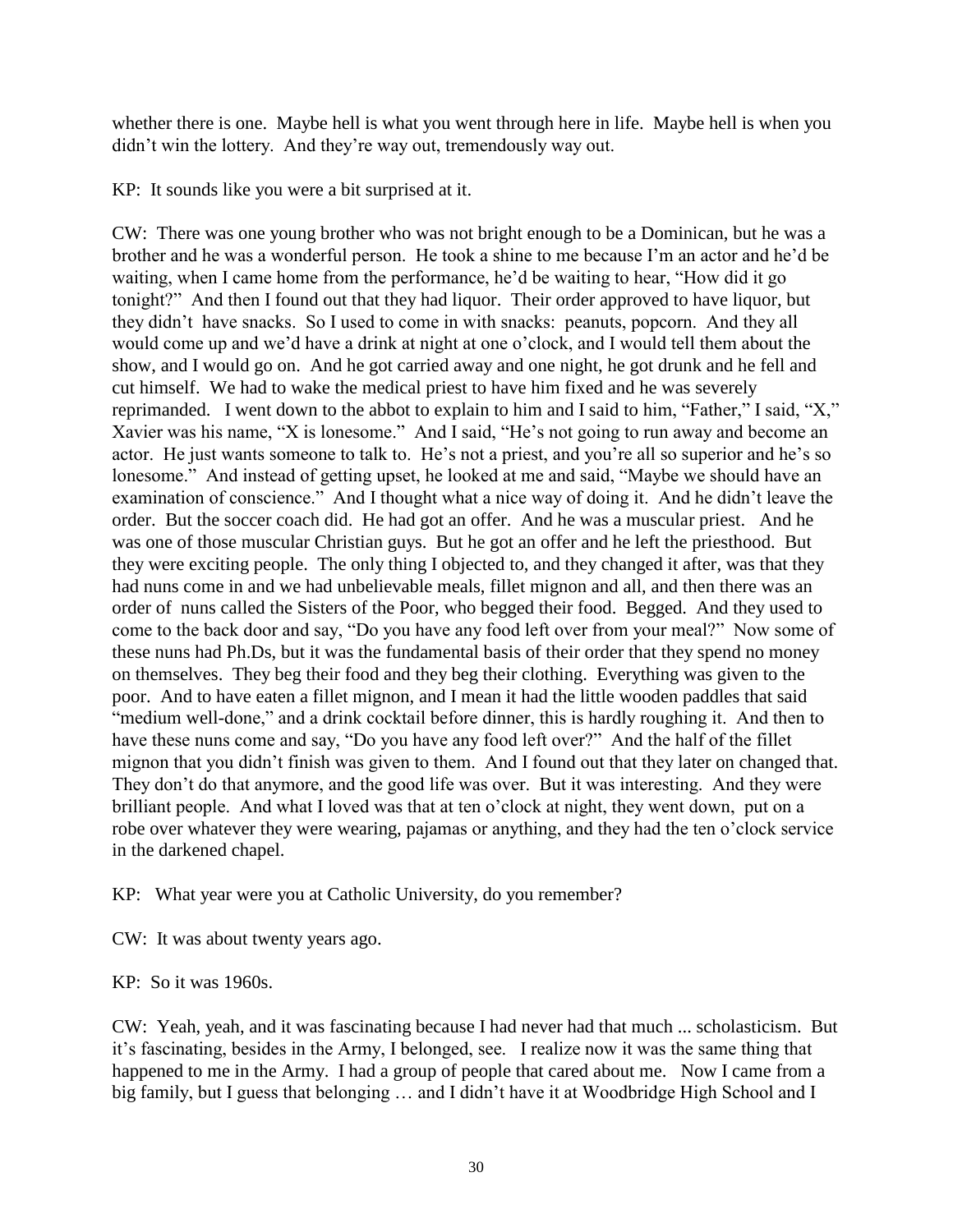didn't have it at Rutgers. I had it in the Army and I had it at Catholic U. And the abbot said to me, "You think about staying permanently." And I said, "You have everything here anybody could want but one thing." He said, "What's that, Charles?" I said, "The sound of a baby." It's a totally masculine thing there, you know. It's unreal and I said, "You need a baby to cry to know what life is." And he, "Well." But that's what I thought. But otherwise it was like the Army. In the Army you don't have a care in the world. If you spend all your money, you get fed, you have a place to stay, you have companions. There's no worries and the Dominicans were just like that. You don't worry about a thing. So you're broke, so you're gonna have fillet mignon and a martini. And you get some of the greatest brains in America to talk to about problems like how many angels there are and things. Fascinating, but not real. To me the Army wasn't real. The Army was not real to me. You know, what are a bunch a men doing with guns? Plus, you had a good time. So why question it? Eh?

KP: On the surface, even during the Depression years it seemed like Rutgers was probably pretty fun particularly with dances and social activities. Did you go to any of them?

CW: I went to the proms they had, I'm trying to think. It was our Junior Prom. We had some people from places like Newark and Jersey City. They felt the Depression very keenly, and one man in our class decided that he would go to the prom but he would make a protest. So he went in his ROTC uniform. That was a scandal. He was almost thrown out of school.

KP: And why was he protesting in an ROTC outfit?

CW: He thought the prom was ridiculous and lightweight and stupid but he didn't do it by, you know, just ignoring it. He would go in his military uniform. And, you know, well, you know girls, the way those girls dressed in those days could be a matter of concern. And then the dresses went down to the floor. We didn't wear red neckties, we wore black.

KP: So they were very high class affairs.

CW: Oh, yes, and great orchestras, great orchestras.

KP: My students actually are very envious of some of the life that we don't have.

CW: And we had them in the … what we called the "New Gym," the one on College Avenue. And they used to open the pool, and the pool was in view and it would be lit and decorated. So it was like an outdoor garden with a pool.

KP: Oh, very nice.

CW: Yeah, and the food was great, and there were wonderful orchestras. Usually a ... a big band ... I think they tried as best they could to have a Scott Fitzgerald kind of life, but the mood wasn't there, Kurt. The decades of my life have had a mental life and a mood. The Twenties, trust me, were giddy and fun. My mother and father were giddy and fun. The Thirties were somber. The Forties were so intense and normal and everybody just worked hard. And then the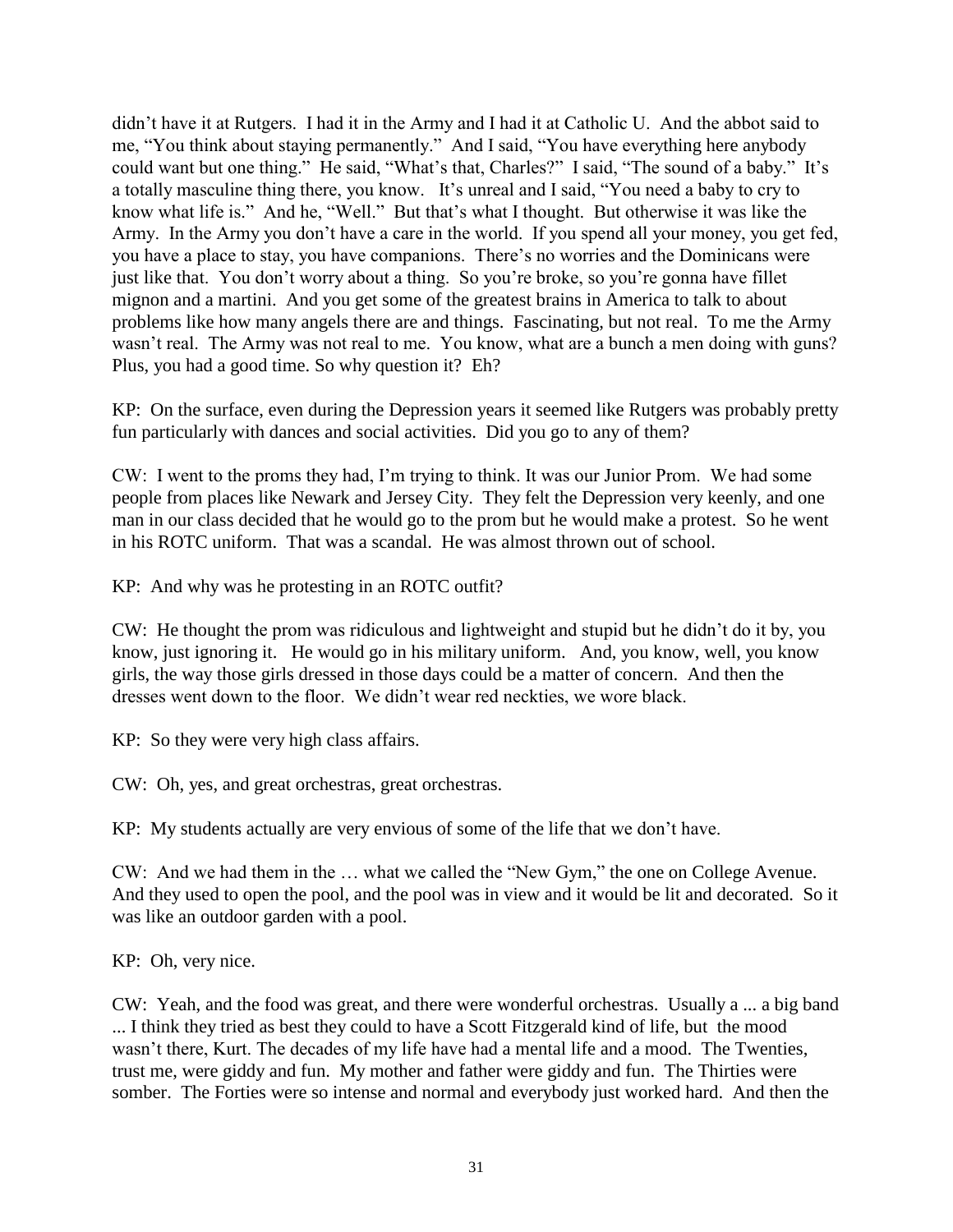Sixties were the breakout. There's a German word for the spirit of that time. Now I don't know what your age has, do you know? But to us it was clear. Peace treaties were signed in the Twenties. They would literally be on page twenty-two. Peace treaties. Important things. There was no international news on the front page. "(Dadda?) Browning Says He Wants to Marry Peaches." She was a fourteen year old girl and he was a judge about sixty-five. He was running around with a fourteen year old girl and people couldn't stop talking about him. And those were the headlines. "Judge Browning was going to marry Peaches." That was her nickname. That kind of thing was important. And tightrope walkers between banks.

KP: You also had flagpole sitters.

CW: Flagpole sitters. These were important things.

ES: What's a flagpole sitter?

CW: They sat on poles for days, sometimes for two months. And they hoisted up there to be fools, just to do it. And they had six day bicycle races. Well, if they don't know by six days who's gonna win ... and people would go at two o'clock in the morning. And women and men would go in evening clothes and they would sit there and watch the bicycle riders and then leave and drink. You know, everybody brought their liquor with them. And ... dance marathons. They were sad because people were doing that for food. There is a lot to be said for the man who said, "They should only play the last two minutes of every basketball game." Right? Sometimes you feel that way?

KP: You had mentioned earlier that the pressure was very hard on your family.

CW: Terribly hard.

KP: When did your family lose their house? Would you remember the year?

CW: Yeah, in 1932.

KP: So was your billing to Rutgers very problematic?

CW: Unbelievable! How did they do it? Now Ruth was going to Douglass at the same time. Now Ruth went to work in Five and Tens and things. We always worked in the summertime. One time, we tried to run the refreshment stand at the beach. Anything you could. But how did they do it? And I don't remember them discussing money that much. They must've done it at night when we were all in bed. And then of course my father had a stroke, his first stroke. That's probably why he had it. You know now, there are things now I see that I didn't see then. Of course, you know, he didn't go to the hospital. He had the stroke in the house and stayed in the house. The doctor came to him. So when we paid the doctor, we gave him a loaf of bread or something and he was happy. He didn't have to; he didn't. A visit was two dollars if you had it, if you had it. If not, you still got the treatment. But I am so conscious of money now. I don't think they were, Kurt. You know, I'm conscious of my Ford Taurus … that I don't have a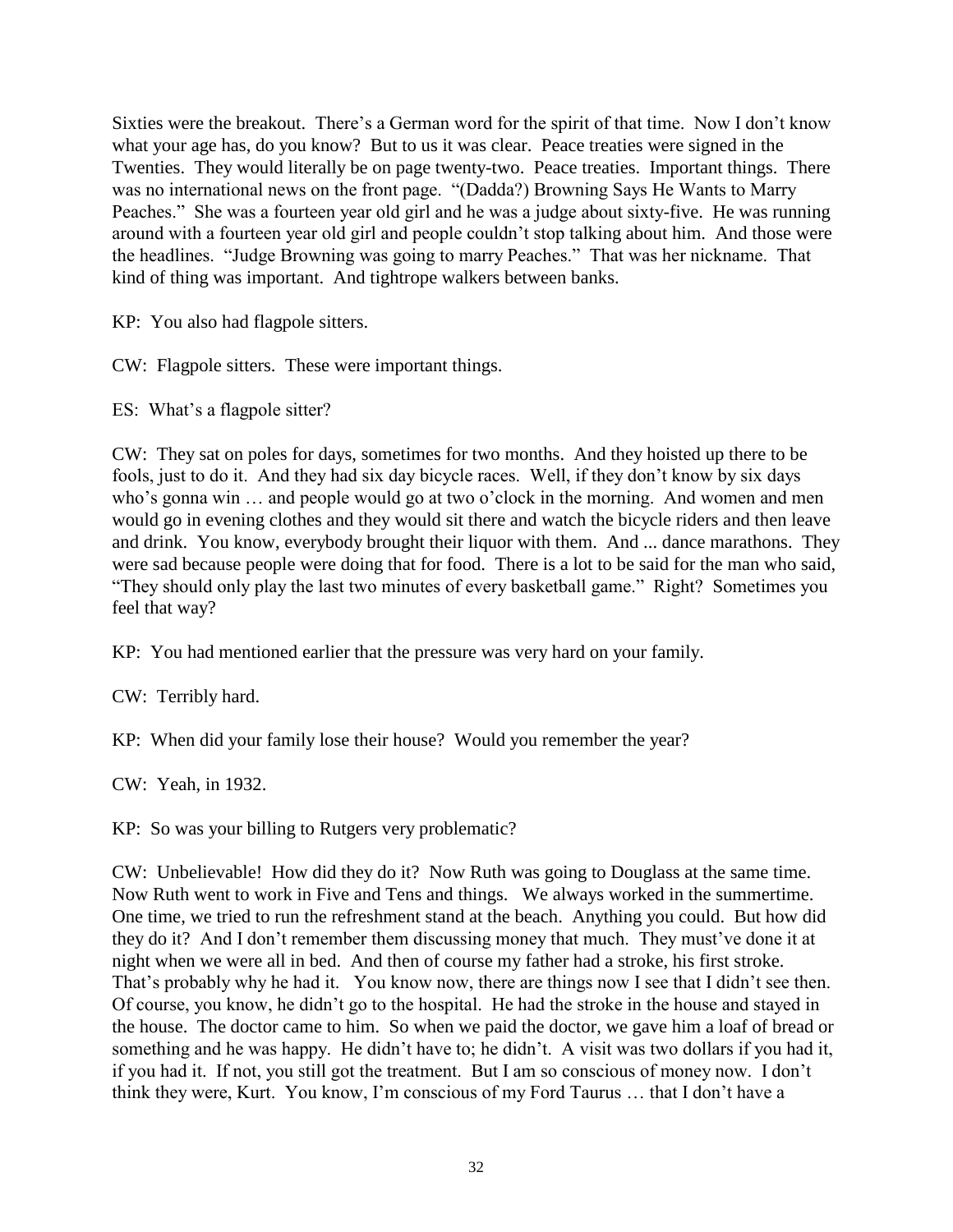Lincoln or something. Now I live down here because I have the view and I love it down here. But most of my friends think I'm living in slums.

KP: It looks pretty nice to me to be honest with you [laughter].

CW: I should be, to them, living in Metuchen. I should have a colonial house with a lawn. But I'm an actor.

KP: Yeah, Yeah.

CW: And I said, you know, that excuses it. See that's the excuse, because I could do that.

KP: I am currently living in Metuchen.

CW: It's a nice place. Edison is a place I don't like. I almost got arrested in Edison in the A  $\&$ P because of the idiot running it. There was a blackout at eleven o'clock at night. I was in line next to be checked, and I think I had a loaf of bread. The lights started flickering, and this crazy night manager jumped on the counter and said, "Nobody move!" And I looked around and said, "I'm buying this loaf of bread. It's sixty-nine cents, here's a dollar." He said, "Don't you dare move." I said, "I'm not staying here. I have to get home. All I want is this loaf of bread. Its sixty-nine cents, it says so on the wrapper. Here's a dollar, I don't want any change." He said, "If you leave these premises I'll have you arrested." He called the cops. And I said to the cops, "Now this man is crazy. He's got everybody in there hysterical. Women are crying, people are hysterical. What about?" And they said, "Well, he said he thought they were going to have a blackout." I said, "Well, there's no blackout. The lights are on. Why is he in there screaming, 'Don't move. Nobody move.'" I said, "There are old women there that want to go home. Its eleven o'clock at night." And they were going to book me for a while. And I said, "Is So-n-So still the mayor?" And they said, "Yes, yes, do you know him?" "Yes." "Well, all right, Mr. White, don't do it again." This crazy guy. Don't move because the lights were flickering.

KP: What year was that?

CW: It was only about five years ago. The lights were flickering so he's jumping on the counter screaming at people. And you know, who shops at eleven o'clock at night except old people that forgot things or somebody that has to go somewhere the next day and needs lunch or something? Nobody was in there to hold up people. He was the only one hysterical. I said to the cop, "He's the one hysterical, up there screaming at people." I said, "We're all standing here in line waiting to check out." Life is funny. Life is really funny.

KP: Is there anything we forgot to ask you about Rutgers?

CW: [laughing] Now my sister, Ruth, had a totally different experience at Douglass. She loved Douglass.

KP: Even though she was a commuter?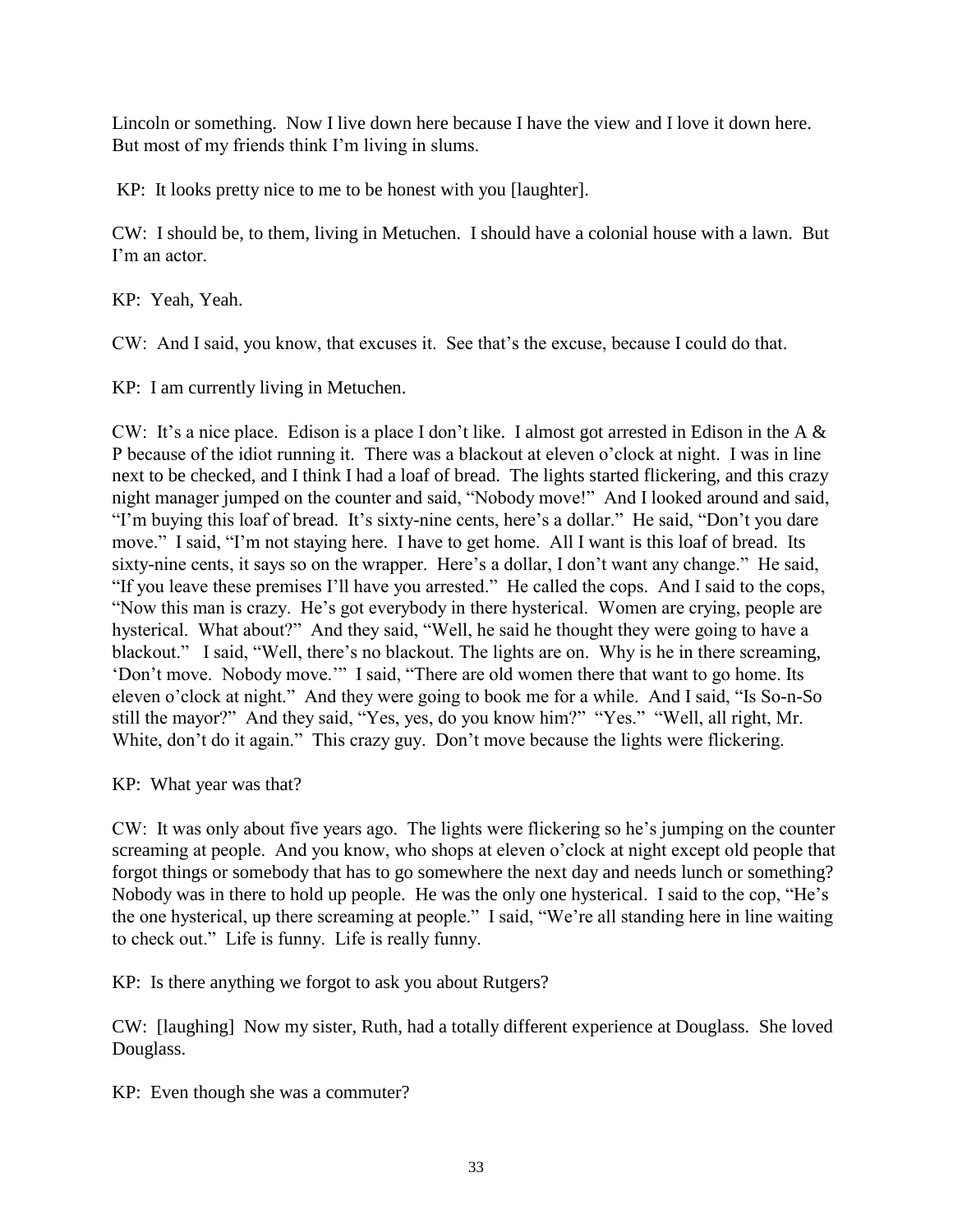CW: Yep. Oh, she stayed there one year. Yeah, she stayed there and she stayed there a couple of times, off and on ... I don't know. I think it was me, not Rutgers. I think I didn't blend in. I don't think they were hostile to me. I think I didn't made an effort to blend in. Thank God for the Army. Because I want to tell you, when I went to the Playhouse, I was the party boy and I loved it, and I learned to do that, and am now. The Army changed me from a bookworm to an extrovert.

KP: It sounds like growing up you were very shy.

CW: Yes, I was small, quiet and ... you know, in this family they're all such hotshots. Yeah, do you have brothers and sisters?

KP: I have one sister.

CW: Yeah, Eve?

ES: None.

CW: None. See, I was the youngest of five. And they were, I mean they were hotshots. Everybody adored them. "Oh, how's your sister?" No hello. It wasn't, "Hello, Charlie." It was, "Hello, how's your sister?" And they meant Mary and Gen. They didn't mean Ruthie.

KP: When you say your sister had a very different experience at Douglass, what did you mean?

CW: She had a lot of friends. And Jane Inge taught drama, and Ruth got good parts, and was good. So she began to have a reputation and she was well-liked. She was, you know, friendlier. And it was Jane Inge that sent her on to (Spinskaia?) and gave her a recommendation and all. I didn't have anybody that cared for me that much at Rutgers.

KP: How did you get your first job out of college. How did that come about? You mention you'd gotten jobs with the State Employment Service.

CW: Yeah, my uncle was a county politician.

KP: In Middlesex?

CW: In Middlesex, and he put my name up and pushed me a little and I got a job as an interviewer.

KP: And where did you work?

CW: All over Central Jersey.

KP: Were you based in Perth Amboy?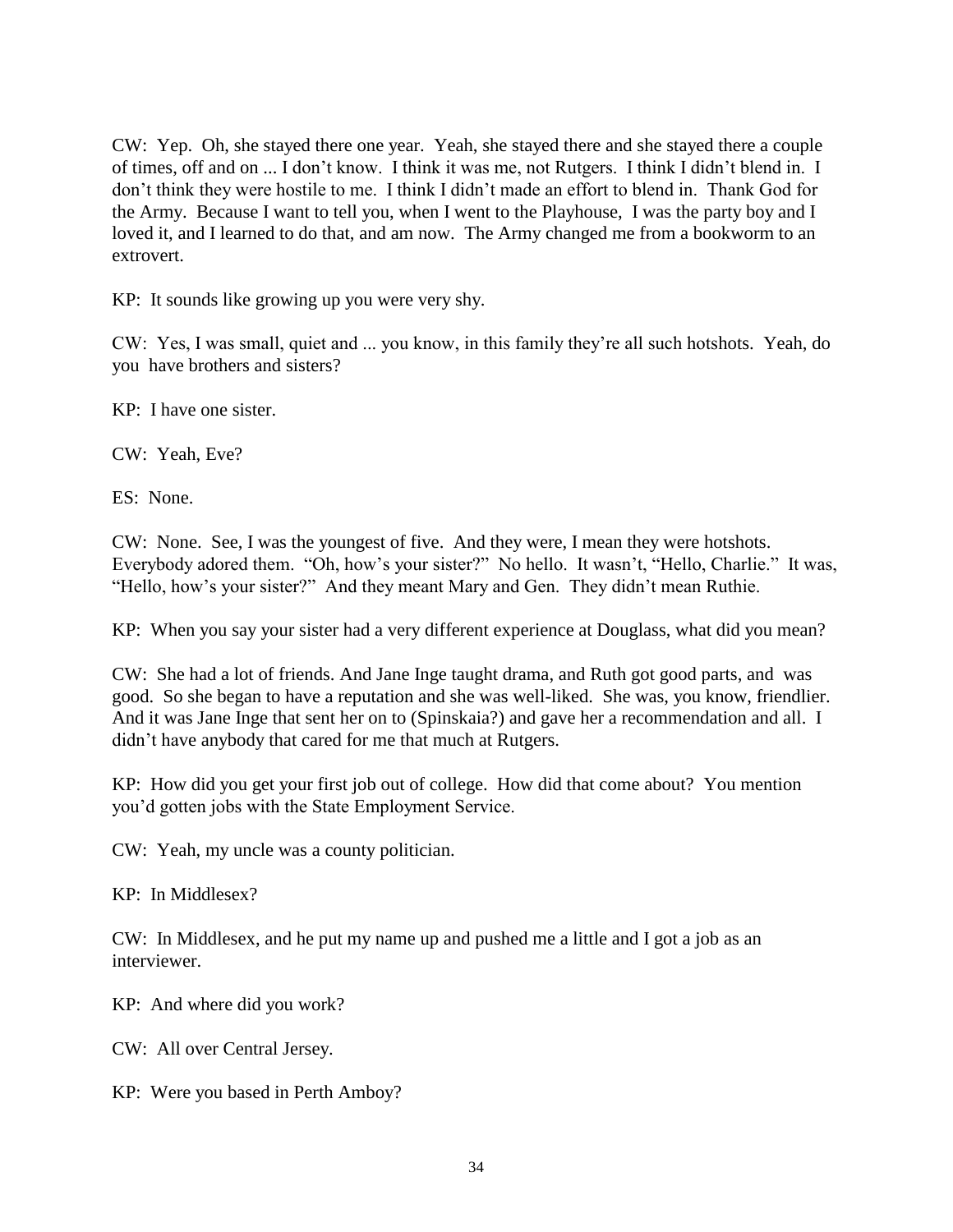CW: Yes, the office was in Perth Amboy.

KP: Would you go out and interview?

CW: We would go out … One of my coworkers had a car. He was given, I think, seven cents a mile. It was official and he had to jot down the number. And we would go to Jamestown, Trenton … Union, Colonia, all these places. And you went into factories. And you asked, "Did you go to school? How did you learn to use that lathe? Does it bother you? Do you have any physical pain?" And we'd try to get a reason. And I think it was for the war years, I really do.

KP: It sounds like you were in some way collecting basic statistical data.

CW: Yeah.

KP: And how long did you have this job?

CW: Oh, I had it about eighteen months.

KP: And then what happened?

CW: Then I got the 1-A and I quit it, stupid thing to do.

KP: Oh, you got your notice and thought you would go right in?

CW: I thought, "I'll be gone, and I'm gonna have two weeks to have fun." And the two weeks turned into, I think eight months. Then I had to go work in the shipyard.

KP: Oh, okay. And you were living at home at this time?

CW: Yeah, my mother had died. My father and the family were here.

KP: It sounds like you were helping your family out.

CW: Yes, yeah, yeah. My father had a second stroke and then we knew he would not go back to work and he stayed home. Yup. Now, I've had two minor strokes and they're putting me back in the main stream. What I'm thinking is that we resigned my father to a position of being an old man. I'm seventy-nine and I'm going to try to keep working as an actor, but we automatically assumed that my father would just stay home. It was hardly fair. We assumed that he would not ever date again or anything. My father was a handsome man and five children. You know, we just made him. I don't mean we were the only ones, but that was done in those days. A widow of forty-five, her life was, she was a widow. She wouldn't look at a man or anything else. Widows who married a second time were, well, you know, they were racey. It was amazing what they did to people. My Uncle John's wife died when he was twenty-five, and he was told by my grandfather that he was not to marry again. No, he didn't enter a monastery. He had girlfriends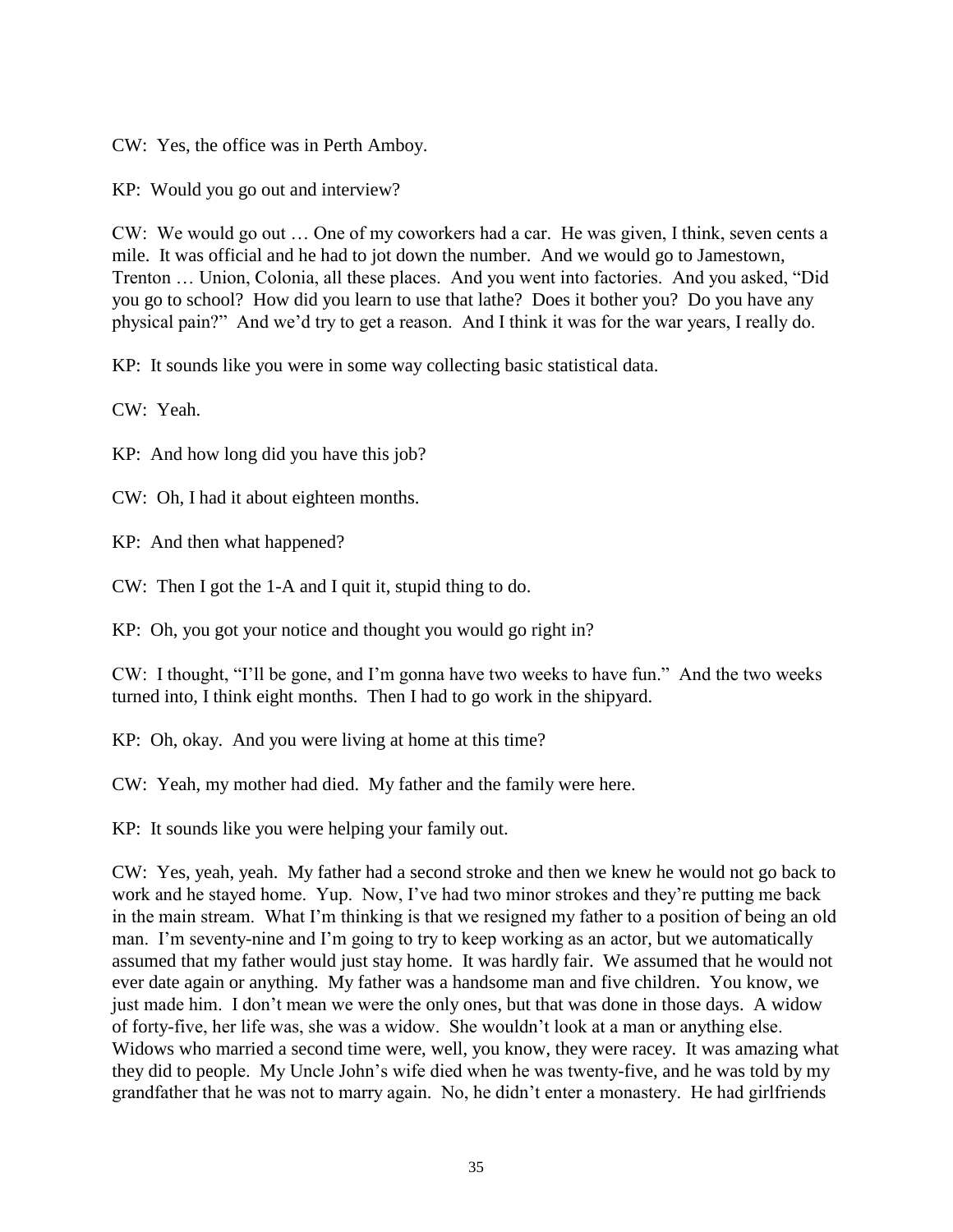and he kept mistresses. Can you blame him? He was a young man with money. And my grandfather said, "If you marry again, it is a dishonor to your first wife's memory." At twentyfive! He only knew her for one year. She died of tuberculosis. He met her, they fell in love. She was a beautiful girl and she died. He was supposed to run around the rest of his life mourning her.

KP: Did they have children?

CW: No. He used to go visit her relatives up in Scranton. She was beautiful. He was studying medicine at Columbia, and she was a librarian. They eloped, and it developed soon afterwards that she was tubercular, which in those days was deadly. But, I mean, he was twenty-five. It's ridiculous to say, you know, but I think we did it to my father. My father was only sixty-five when my mother died, yet we made him an old man.

KP: I know that you were recently on TV. Are you pleased that you still have an acting career?

CW: Yeah, yeah. I don't belong to the "senior citizen" group. I think they're wonderful, but I want to be around young people because they keep me young. And I want to be around people that do something else besides watching the *Simpsons* on TV. I think your mind is so important to keep yourself going. My father was a very active man, which is why I'm sorry that sometimes we treated him so. He used to go to the track and he ... had the television to watch ball games and things. So I know he didn't have an empty life. And he read. And he had the five children. And Ruth was getting a lot of prominence then. He took great delight in her career. But we assumed that he would not marry. I think it's an Irish thing, don't you? I do, I really do. I think it's an Irish thing. You're married the once. Whether they're alive or dead, you're married. And that's what it was, you know. And yet I have a cousin, a beautiful woman, Catherine, whose been married eight times. I think that's wonderful. Eight times. I ask, "How does Cathy look?" "Oh, she's always gorgeous." "Married?" "Nope, she's not married."

KP: The Irish had no great love for the British. How did you feel about Britain in '40 - '41? I mean, we were doing a lot to help the British.

CW: You know, yes. And of course, we weren't …Roosevelt said ... Roosevelt's telling us to help the British overrode. And now my father was also of that generation that said, "We are not Irish Americans. We're Americans." My father, when he had money, went to Bermuda and traveled ... never went to Ireland. And he used to say, "We are not Irish Americans, we're Americans." I never heard Irish music or anything. We went to Catholic schools, but we didn't go to Irish … My mother always said, "Well, you know, I think there's a little Protestant in there somewhere, but don't ever say anything to your father." And I think there was. My father was not Irish - Irish. And so, of course, we helped the British. But the Irish don't tell you that Ireland was neutral during the war, which is hardly to their glory. And they made money out of the war. Johnny Doughboy found a rose in Ireland, but that was the north of Ireland, that wasn't the south. The only time I heard bias from my father … My father really was not at all a bigoted man, except he had an APA. He'd say, "Be careful, he's an APA" I never knew what that was, but I think there was an organization called the Anti-Papal Association. They were violently anti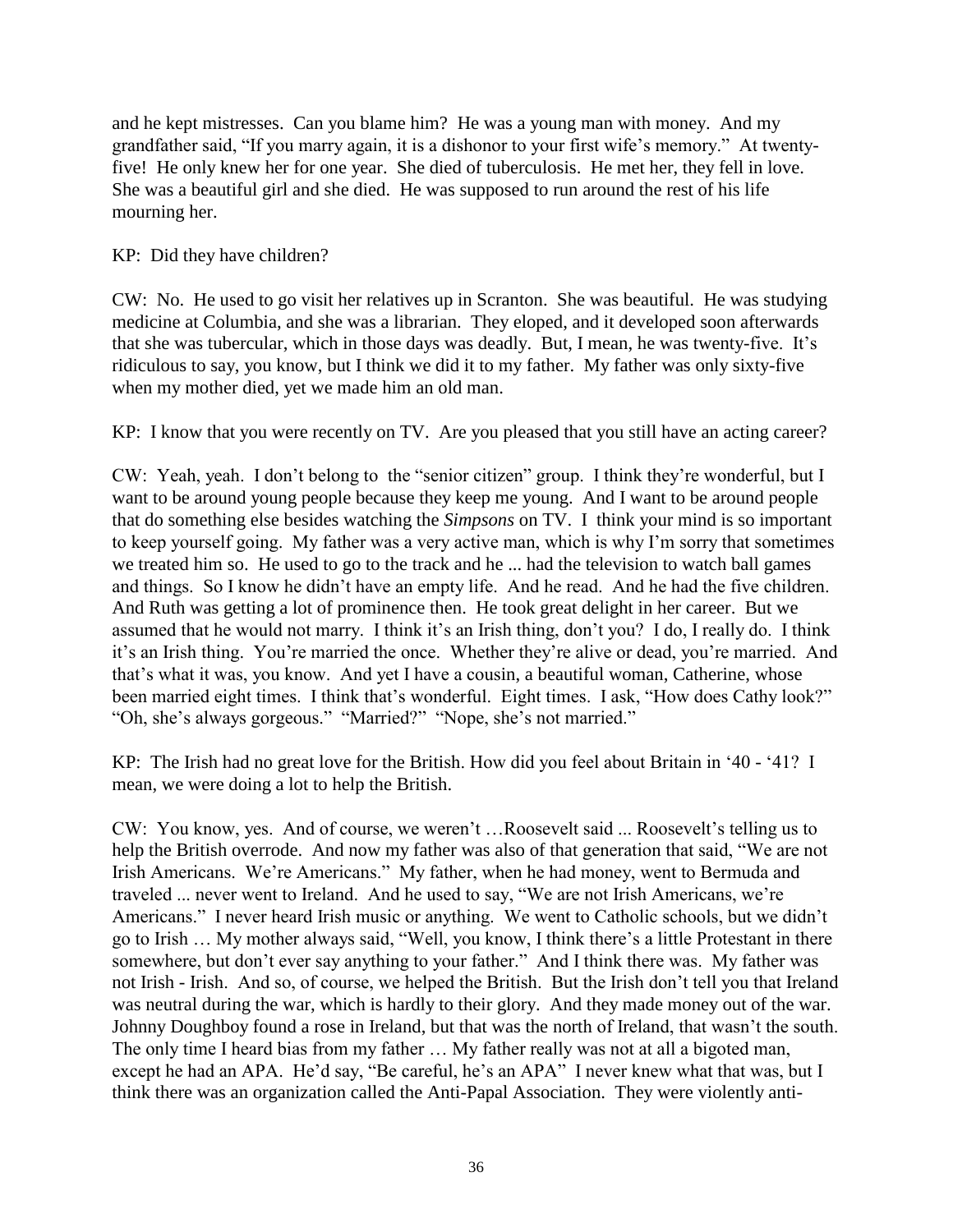Catholic. So, I suppose in a sense that was retaliation. Since they were gonna be prejudiced against him, he could be prejudiced against them. But, you know, my mother's friends were Jewish, my father's friends were Danish and we never heard it. I had one Catholic buddy in the Army that was very close, but it wasn't because we were Catholic. It was because John hated the Army so, that I had to protect him. From the day he was drafted it was, "They did this to me and the whole war is doing it to me." And he was hysterically funny because he was so sincere. He was living in San Francisco. His brother called me several years ago and told me he found out he had inoperable cancer and he put ... Donizetti's *Linda de Chamonix* on the stereo, his favorite opera. And he took a bread knife and ended it in his stomach. He had problems I think, but a wonderful person. And then there were others, you know, Episcopalians, Methodists. I think World War II did more to break down bias than anything else.

KP: We're sort of skirting around World War II.

CW: Yeah.

KP: I guess, let me ask you about World War II in Perth Amboy because Perth Amboy was hit hard by the Depression.

CW: Terribly, terribly. Factories closed and everything.

KP: My impression is that it really boomed in the war. The factories were going full tilt, and it was a very different town you were leaving when you went off to the Army.

CW: Yeah. And remember now, Perth Amboy is three square miles. There's no open space, so that when the guys came out and got these chances to build homes and buy homes they were not available in Perth Amboy. The homes were built and there was no room so the whole generation moved to Woodbridge.

KP: And Metuchen?

CW: Metuchen, Edison particularly. Edison used to come to Perth Amboy to high school. They didn't have a high school, and we were close to Edison. But it all moved there, and the big developer in Edison was a man from Perth Amboy, Barney Dwyer.

KP: Is that in Congressman Dwyer's family?

CW: Yeah. Barney. Barney was the developer. He made a fortune in real estate. But he was from Perth Amboy. But there was not that much. We have some lovely homes out on the highway. But it was too late and too little. And the whole generation moved out of Perth Amboy.

KP: It's striking that the people I've interviewed from Perth Amboy all did that. I know Bob Moss moved to Metuchen after the war.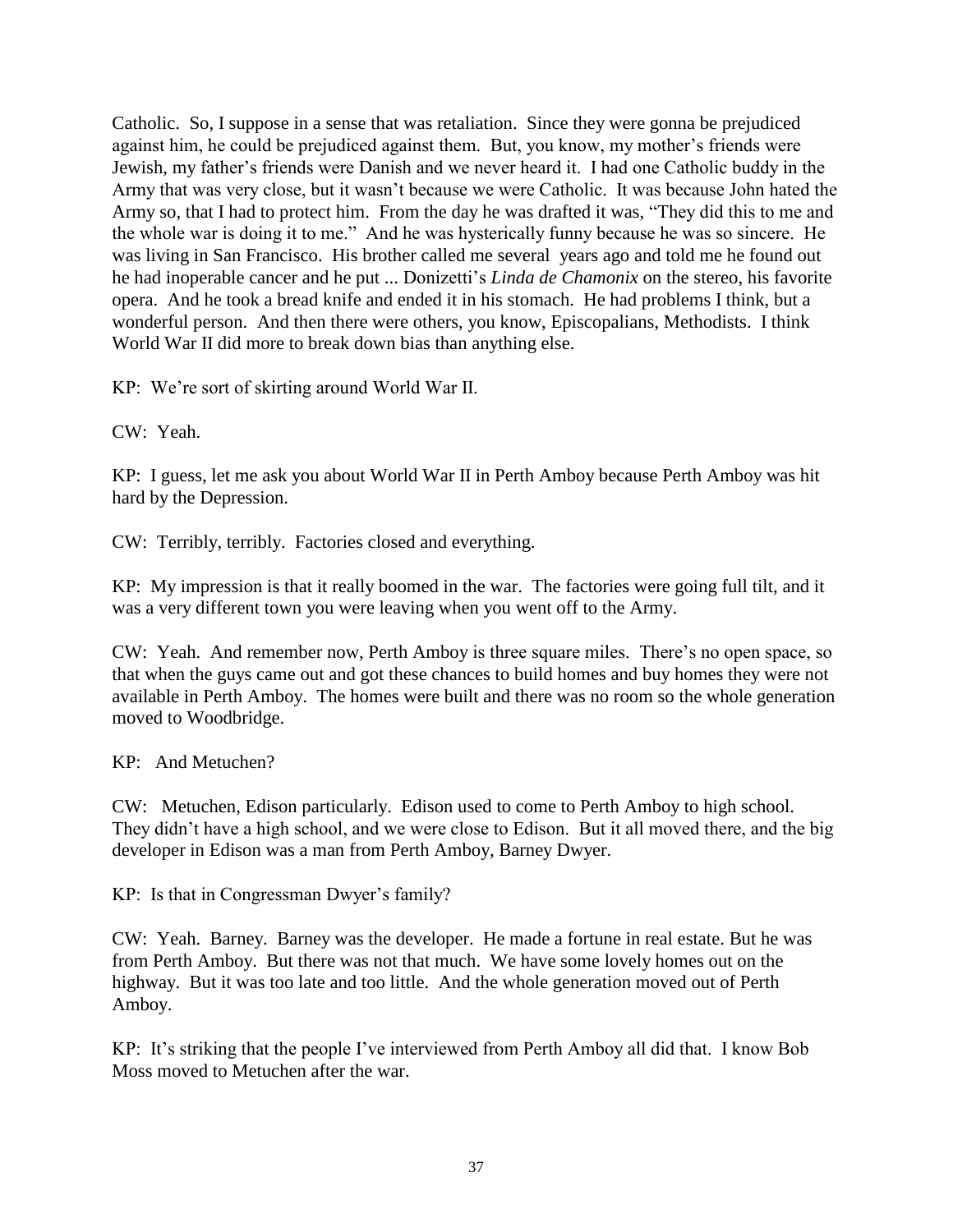CW: They lived up here on Water Street. Yup. See the Hispanic immigration came in, and unfortunately the factories had moved out. So they did not have the opportunity that the Irish and the Danish and those people had. They were just stuck in a town that didn't have any work for them. They keep saying to our history group, "You can't talk about a Perth Amboy. There are five." I know of five. The industrial Perth Amboy, the colonial, the artistic Perth Amboy, the Civil War Perth Amboy. There were individual soldiers that were wonderful, but it was not a state effort to support the Union. And we didn't vote for Lincoln, we voted for that stupid McClelland. We have a street named after McClelland. A fire company named after McClelland. There's no Lincoln Street. There's no Lincoln Fire Company. McClelland was our big hero. That little pip-squeak. [laughs]

KP: I guess one thing I should've asked applied both to the thirties and the Forties was unions and union activity. Do you have any remembrance of any strikes or particularly the CIO coming in?

CW: Yeah, yeah. Now, my father never, never even considered unionizing the factory, never. My father believed that somebody had a baby, he got extra money. They would've been arrested, making business the way they did then. My father used to always change names because, you know, some poor Polish guy would come in. He'd be working with my father, who would say, "All right, what's your name?" "Senicov Senuatitz" (nonsense). "Okay, you're Joe Smith." And they changed names arbitrarily because they couldn't bother spelling those. The Danish names weren't as bad. You know, "Hans Neilson." "All right, that's not hard." But when it got to be the Hungarian and the Polish ones, it was ... And they never kept records. But they'd go to my father or my grandfather and say, "I'm losing my house." "All right, we'll give you a couple of extra bucks this week." Or maybe it could be a hundred or two hundred, but it was all done paternalistically, never done legally. Of course, the factories that were here were violently antiunion. Guggenheim and those were even notorious, and I believe that there was one strike where several people were killed. Twelve people, wasn't there?

### KP: I'm not sure.

CW: Something like that. So it was very difficult. Also, relatives of relatives of mine, what we call "Irish kissing cousins," went into the unions. They were Catholics, and they were about to be ostracized and removed from the church. And a pope named John Leo III came out with an instinctive little set that it was not illegal to belong to unions, that working would have a right. And to my grandfather that was important in those days. My grandfather had never been baptized, so he took the name John Leo from the Pope. And Arthur Quinn, who was a relative of ours, became one of the first vice presidents of AF of L because the church would not excommunicate him then. It was important and very rough. Then in the Thirties we had the kind of John Wayne cowboy kind of union guys. A lot of shooting and drink 'em ups and stuff like that, but they got a lot of union stuff over. And it, you know, it was rough. My father never objected when my sister became vice president of the American Federation of Teachers. He said that it was about time, and it should be. I thought my father would say to her, "You're no daughter of mine," but he didn't. He thought it was fine ...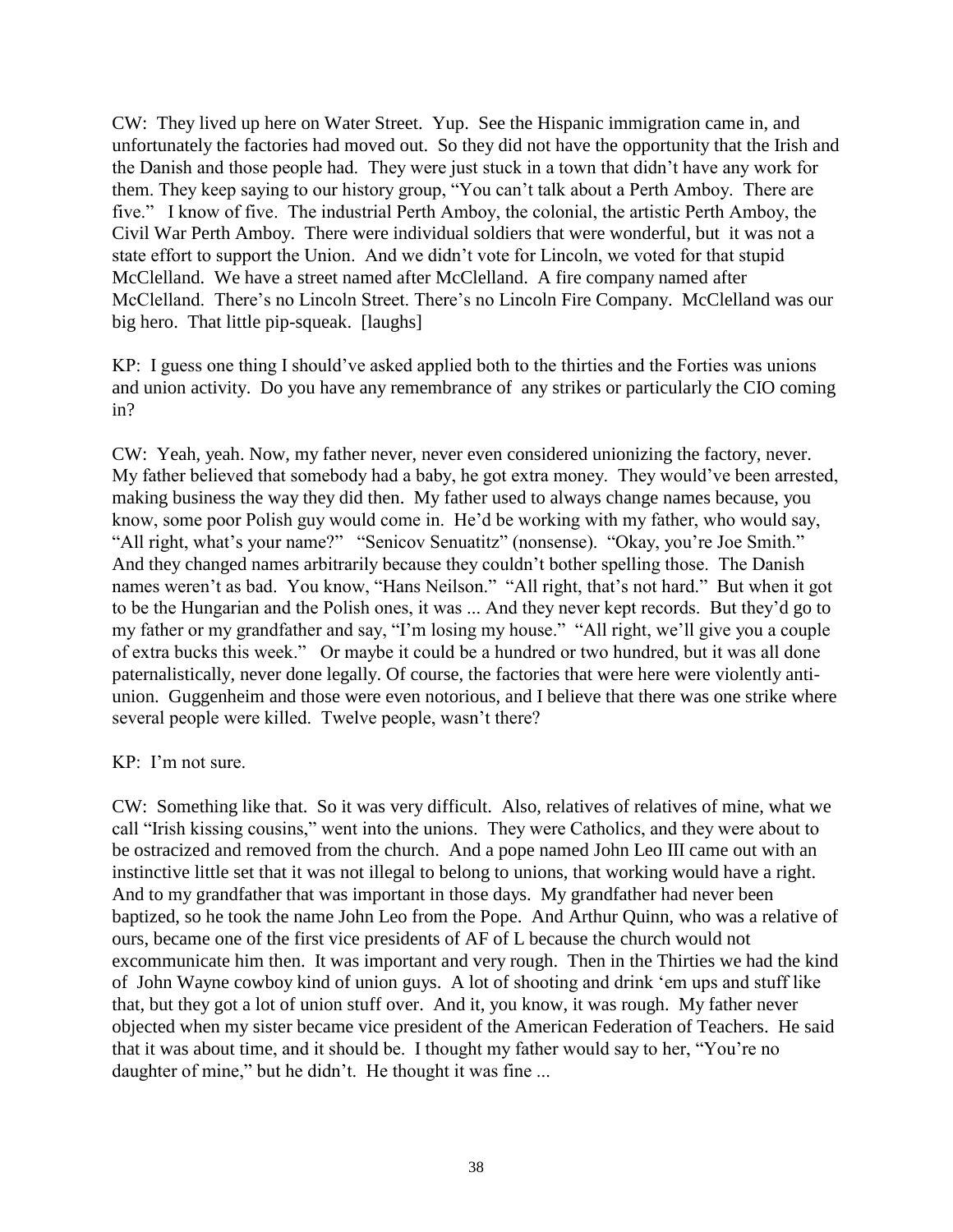### KP: How long did your father live?

CW: He lived to be eighty-five. He stood up one day and said, "I don't feel well," and we lost him. But he never lost his, he never became an invalid. He never lost his brain. I thought my father must've wanted to die because he never wanted to be a nuisance. So I think he thought, "No, I don't want to be an invalid, so I'm gonna do it my way. I don't feel well." I wish he had lived about five more years. There was so much I wanted to tell him. But he lived long enough that he knew I loved him. And I loved him. I loved him tremendously, I really loved him, as I adored my mother. But after my mother's death, I began to look at my father differently. When I went to war, they marched us up Smith Street … This is my last story, I promise you. They marched us up Smith Street in civilian clothes and then we went to the train station, and we kissed our families goodbye. And we get on the train and we went down to Fort Dix and I went over and hugged my father, and I came back and I said to my sister, "I think Pop's sick, he's crying. I don't think he's well." And she says to me, "You damn fool. You're going off to war, that's why he's crying." I had no idea that my father would cry when I went off. I was totally surprised at that.

KP: It sounds like he didn't cry very often.

CW: No, no. He did one other strange thing. My brother and my Uncle John came to live with us after my uncle had his stroke, and he got worse and worse. And, he was finally dying ... and my father said, "Would you stay with Uncle John?" And he died literally in my arms. And we were not that friendly; that was the first time a person had ever died … even in the Army I didn't have anybody die in my arms. And he died in my arms. And I came down and I said, "Pop, Uncle John is dead." He said, "I'll go up." He went upstairs, stayed a minute and came down. And like something in a play, he went over to the fireplace and stood by the fireplace and he said, "I want to thank you children for taking care of my brother." I was gone. He was formal, absolute. He had to do it. "I want to thank you for taking care of my brother." [Claps] Well, the man has guts. I wish I were the man he was. There was a way of behavior that was kind of nice. I thought that was my father, thanking us for doing, you know. But that's it. I think I've absolutely worn you people to a frazzle.

KP: No, no. We have to ask you about the war. I guess you had the classic send-off that everyone reads about. You were marched out to the train station?

CW: Yep, and given little presents, little prayer books by the priests, and little sewing kits by the Red Cross, little address books by people and things.

KP: You'd been in the ROTC. What did you expect was going to happen?

CW: I was in a daze. It was like I wasn't there, like I was observing it. And one of the things I can remember is that this woman friend of mine was just married, and her husband was drafted. And she came over to me and she said, "Oh, Charlie, take care of my husband, please take care of him." Twenty-eight days later, he was a second lieutenant in the Military Police and I was in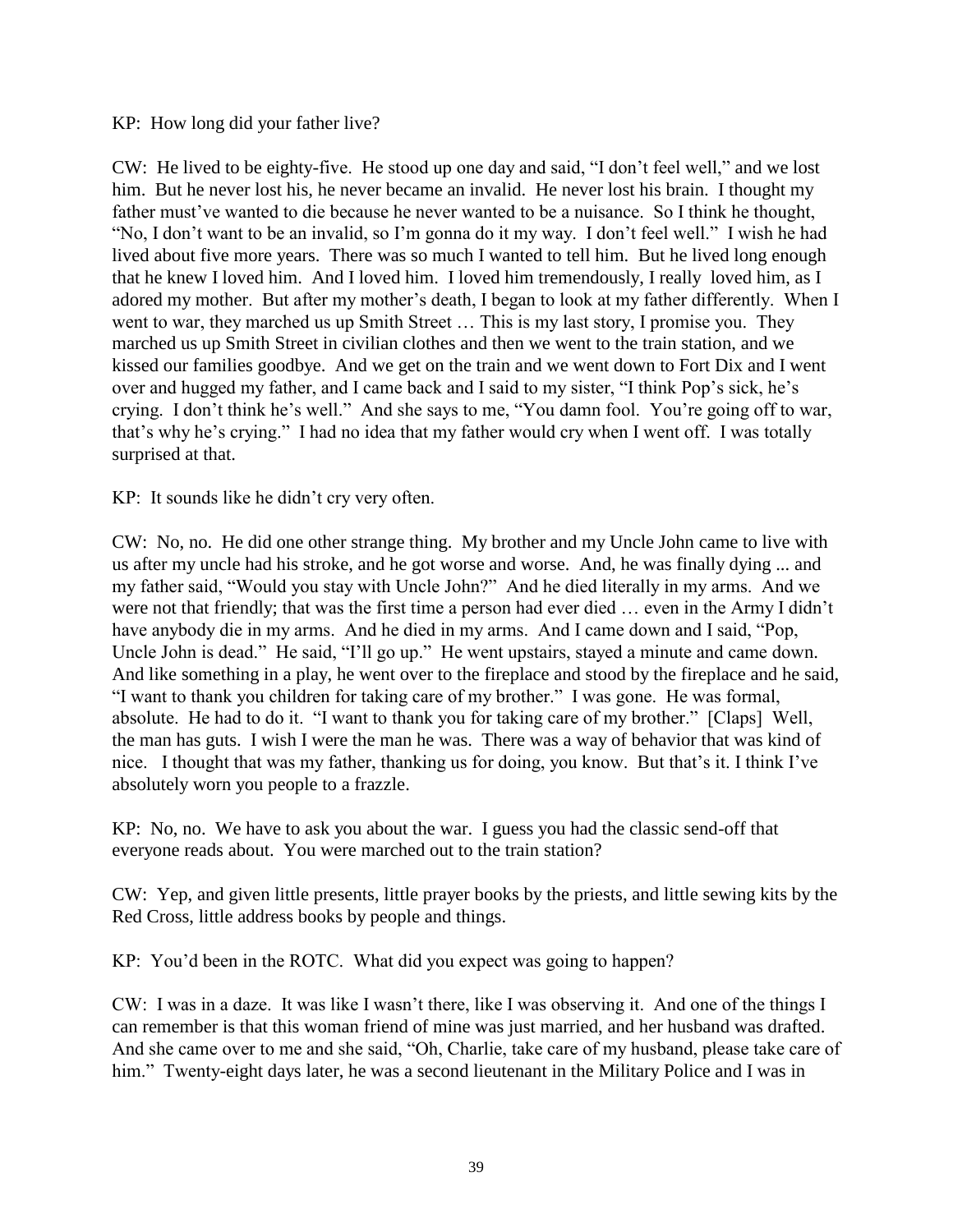basic training, still cutting potatoes. He was made a lieutenant in twenty-eight days for Military Police!

KP: Why him and not you, since you had a college degree?

CW: Yes, but with the Military Police, he had the height, the looks, and the glamour. And that's how they picked them. He had four weeks and he got a second lieutenant.

KP: You reported to Fort Dix. How long were you at Fort Dix?

CW: Six weeks. We lived in tents, and then from there we went on a train and went to (Talahoma?), Tennessee by way of Chicago.

KP: Now did you do any basic training in Fort Dix?

 $CW: No.$ 

KP: That's a long time to be at Dix.

CW: No, we just fell out and, you know, mostly just … but we got up at 3:30 in the morning, and I can remember falling out with the moon, the Jersey moon still bright overhead, and thinking, "This is not get up time, this is go to bed time." And then about an hour later they would feed us, about five, and they would feed us again at ten, and then our last meal was three o'clock in the afternoon. Well, we were city boys. We were starving by eight o'clock. Fortunately there was a diner on Fort Dix, on the base. And that place was crowded with somebody getting a hamburger or something. And you'd ask your family to send you money or something so you'd go. And we lived in the tents, we lived in tent city. Then we went to Tennessee. And that's where we did our real basic.

KP: Where in Tennessee were you sent to?

CW: (Talahoma?). It was outside of Talahoma. Talahoma had about under 500 people, and an article in *The Saturday Evening Post* some years later said that 400 of those became millionaires. There were over 75,000 people in Camp Forest. Talahoma had 500 people. Those people could get a million dollars for a blade of grass. They used to rent rooms in their basements and put up sheets, and take one room in the basement and make six bedrooms out of it with just sheets between them for soldiers' wives. They would take a garage and they would turn it into a movie house and charge you five bucks to see a movie. They all made fortunes, and of course, they sold bootleg booze. Three dollars a pint. They all became wealthy, but, you know, 75,000 people next door to a village of 500 people … People built extensions, anything to get a room to make it into something. There was no such thing as a hotel. The only thing that was there permanently was the billiard hall. And of course, you had to reserve that like a week in advance. And the taxi companies just became millionaires. Three dollars to go to camp.

KP: Which is a lot.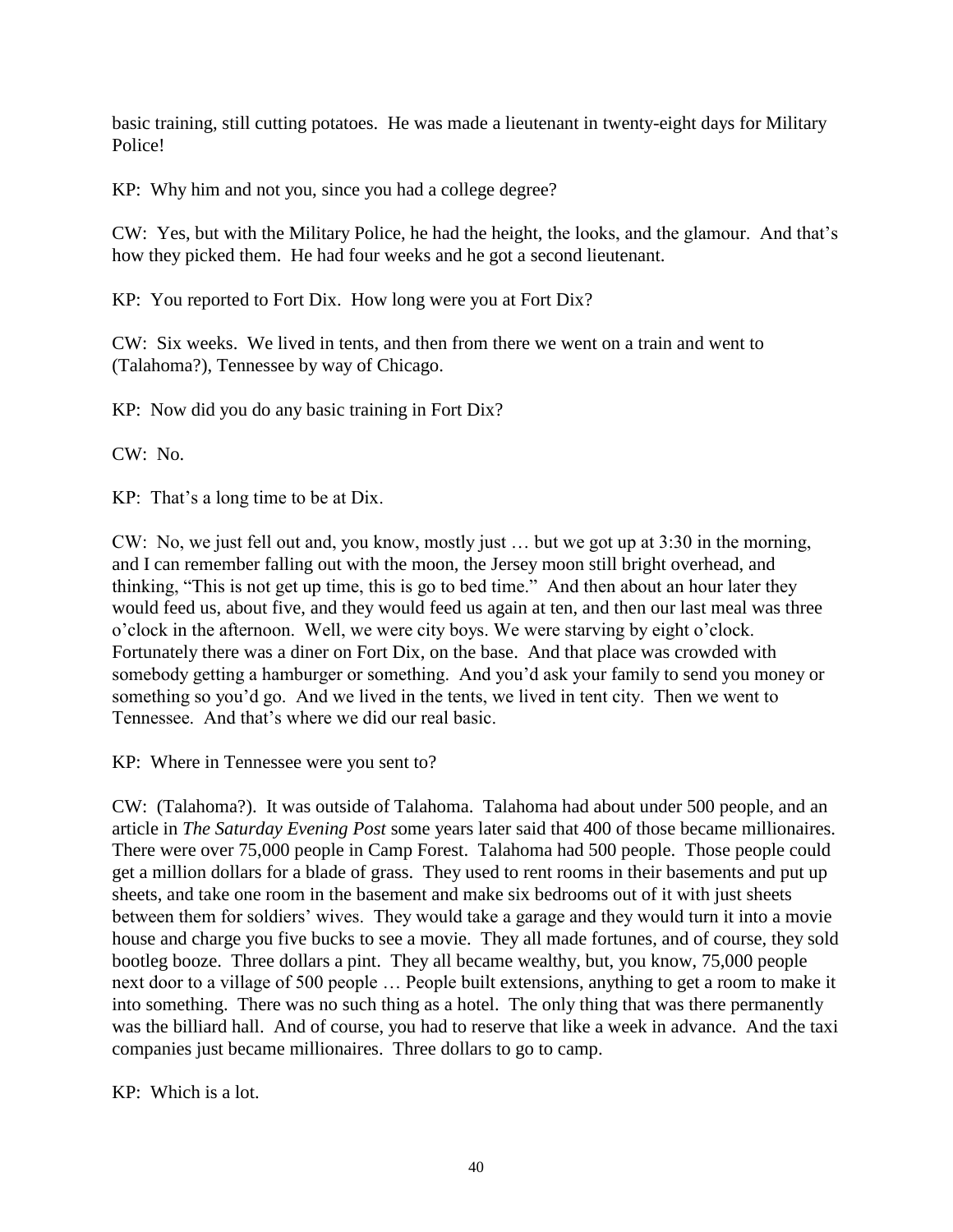CW: Yeah, oh, yes. Yeah, we were getting fifty dollars a month or something, and no expenses. And on your day off you didn't care what you spent. Amazing.

KP: It sounds like even though you had hated ROTC, you didn't mind the Army.

CW: No, I didn't mind it.

KP: Even basic training?

CW: No, I didn't mind the Army.

KP: Even your drill instructor?

CW: Yeah, yeah. He was a Southerner, and of course, everybody, all Northerners, were from New York City. And no matter what you said to him, he would just say, "You guys from New York City, now you don't know." And you'd say, "We're not from New York City, we're from New Jersey." "Well, that's New York City." Everything was New York City above there ... But the officer I had was an actor and he was a wit. He was delightful. His explanation of the Bill of Rights was hysterical. It was a routine. He was a brilliant performer. He died. He was killed in action. And then there was one officer I had that was from Ocean City, New Jersey. They were wonderful. Our captain was Captain Grant Hoover. We had great officers, great officers. They were not West Point. They were Reserves.

KP: You had mentioned before we had started the interview that you liked Tennessee.

CW: I loved it. I loved the people. They were lovely.

KP: Tennessee was very isolated then.

CW: Yeah, oh, yes.

KP: And this had been a very small town.

CW: Yeah.

KP: You had told us a wonderful story beforehand about marching one afternoon and stopping at a little country store.

CW: One thing in Tennessee would be that they really had country stores. And there'd be a store and we would get, you know, "Take ten. Break for ten." Or even, "Break for a half hour." We didn't leave our money in the barracks, we always brought our money with us. And 3,000 guys would rush into that country store and literally buy every single thing on the shelves, jars of jelly, pickles, anything. Some of us for the sake of buying. And that woman, or that man, would suddenly have sold out every single article in that country store. Pigs feet, anything. Anything at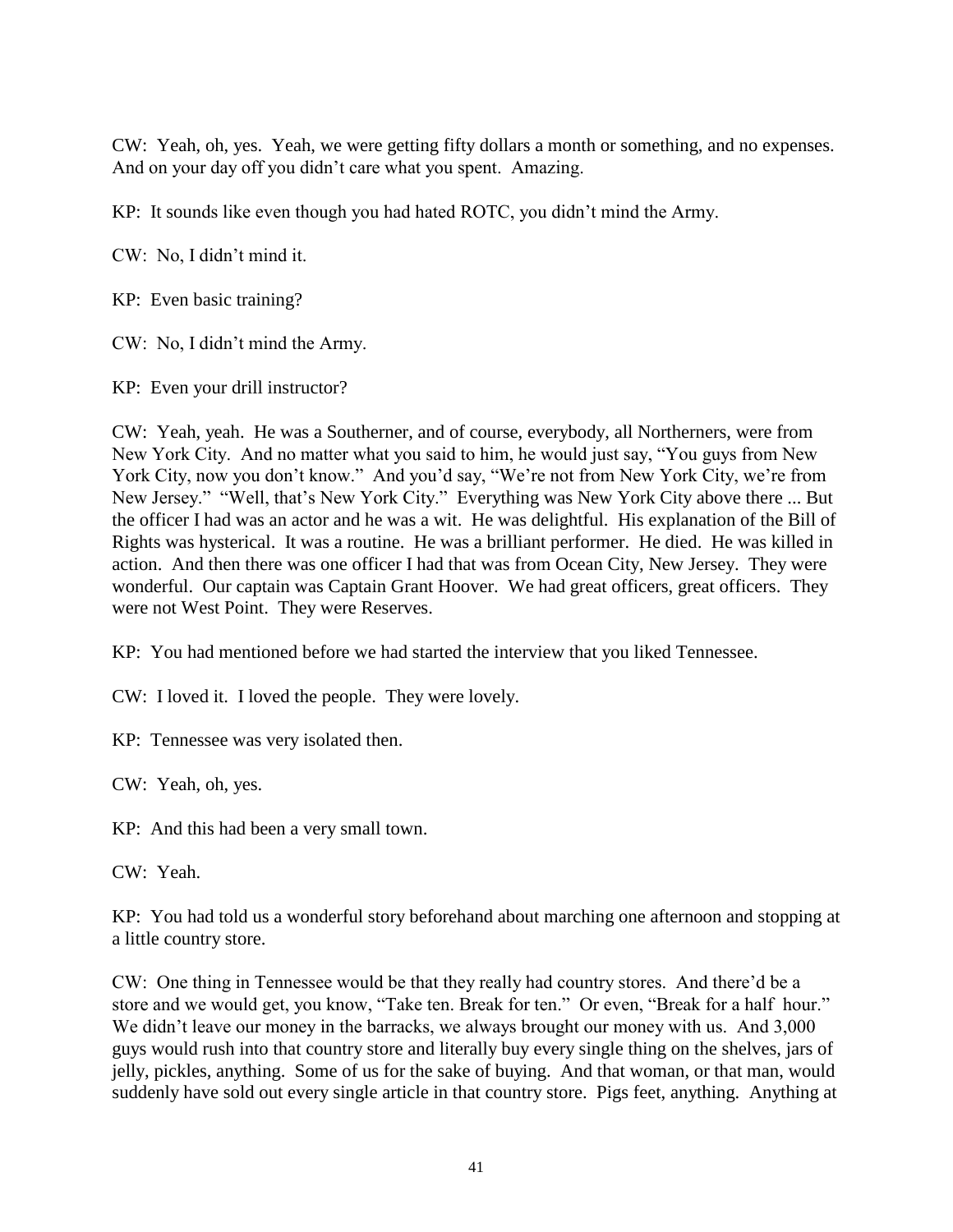all that you could buy. But, it was fun though, [laughing] and we used to hide candy bars in our gas masks. There used to be a joke question, "How many Clark bars does a gas mask hold?" "Twelve, sir." [laughing] Because, see, you had to have your gas mask out to have it empty so you could get food in there, which was totally wrong. You could be court-martialed for that. We never thought there was going to be a gas attack. And then we got the M-1 rifles in place of the old ones. At Rutgers we had the old rifles.

KP: The Springfield.

CW: Yeah, Springfields.

KP: Which you never shot?

CW: Nope.

KP: You just marched with them?

CW: Just marched with them. I don't think there was any ammunition anywhere except Captain Croonquist's sword. [laughing] Which he needed to defend himself from husbands!

KP: So he really was a ladies man?

CW: Yes, and he was stunning. He was a John Wayne type. Gray at the temples, six feet, three inches, shoulders. And, you know, the boots and the tight riding pants and the white gloves. He was the picture. He was cast by central casting, "Give me a West Point graduate." "We've got a perfect one for ya. This guy here is perfect." He was.

KP: Did he marry a former student?

CW: Yes, he had married a student and then he got accepted at Rutgers. It was considered kind of risqué … But he was a brilliant teacher.

KP: What was a typical day like for you in training? I mean, what sticks out in your memories about the Army? You mentioned you liked the camaraderie.

CW: Yeah, yeah. And I could march, so that it was never physically rough on me. And I could shoot, so those things were easy. I hated KP, but I never got it much. KP pretty much was failing. We had a lot of southern boys who would go AWOL. And ... when they came back, being gone two months or so, they would be given a month's KP. And the food wasn't too bad to me. I had worse. Rutgers cafeteria prepared me for the Army food. And ... as I said I had friendships. The only thing I missed was the privacy of showering and going to the bathroom and things like that.

KP: You're the first one to bring it up so directly, but that's always struck me about the Army. You look at an Army latrine and it's not a lot of privacy there. In fact, there's none.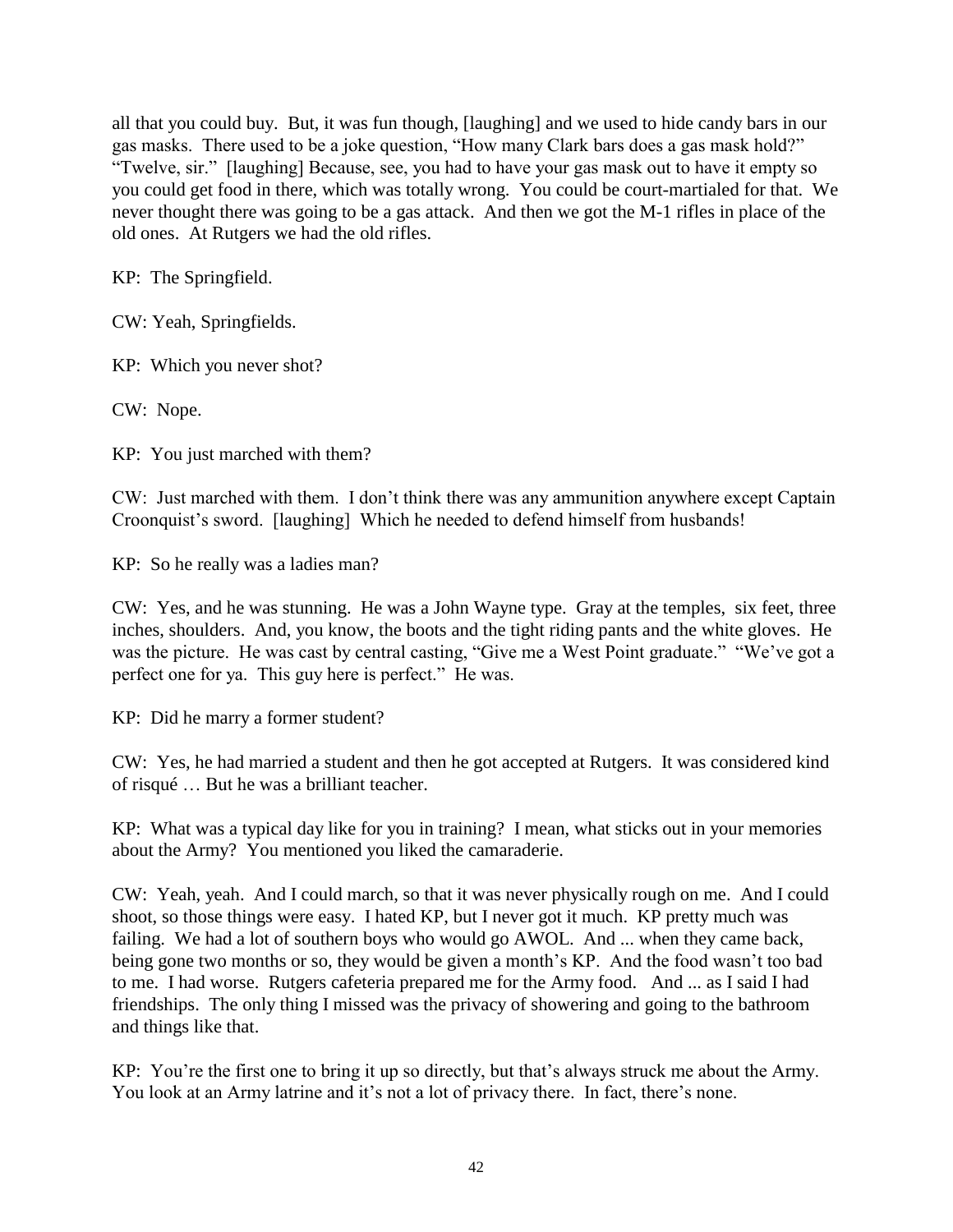CW: You didn't mind the showers, but it was sitting on the hopper that was so invasive. Ten guys in a row sitting there, you know. Now they don't have that anymore, I don't believe. But in Catholic school, we just had the urinals. We didn't have, as the public school does, private bathrooms. We had public urinals. But ... I guess, maybe I was more lonesome at Rutgers than I thought. And then the Army was, I always said it was my education. And I still have friends from the Army from fifty years ago that I still exchange cards with.

KP: You mention you'd become an extrovert because of the Army.

CW: Yeah, yeah.

KP: It sounds like you learned a lot by going on leave with people.

CW: Yeah, and I always said I was the official speller of the barracks because a guy would come over and say, "Hey, Charlie, how do you spell battalion? How do you spell maneuver?" And I used to write letters with them. We had illiterate boys from Tennessee and the South. I remember one boy who kept saying, "Would you write to my old lady?" And I'd write a letter. I said, "How old is your wife?" "Thirteen."

---------------------------------END OF TAPE TWO, SIDE ONE-------------------------------------

KP: Illiteracy in the South was common, in fact.

CW: I know. I think they let them sign X's sometimes. I don't think some of them could even sign names.

KP: Which must have left quite an impression on you because, although times had been tough in the North, most people went to school.

CW: Yeah. And ... only one time did I see a southern boy who didn't know about showers and soap. And they took him in the showers and they took the brushes and they cleaned him. They had to. It sounds awfully cruel, but he did not know about showers and soap.

KP: Really?

CW: No, he did not know. I think they could have done it a different way. Some of them may have enjoyed it, but, you know, they took the scrubbing brushes and they took the floor soap and they scrubbed him. Well, when you're that close to people it is an important thing, you know. You're only three feet away from the guy sleeping along side of you, and you all have to get out on the one side or you're gonna bump into each other. And there was some raucousness about it, and sometimes was kind of fun, a kind of earthiness. I think I got rid of my priggishness and my prissy little manners, you know.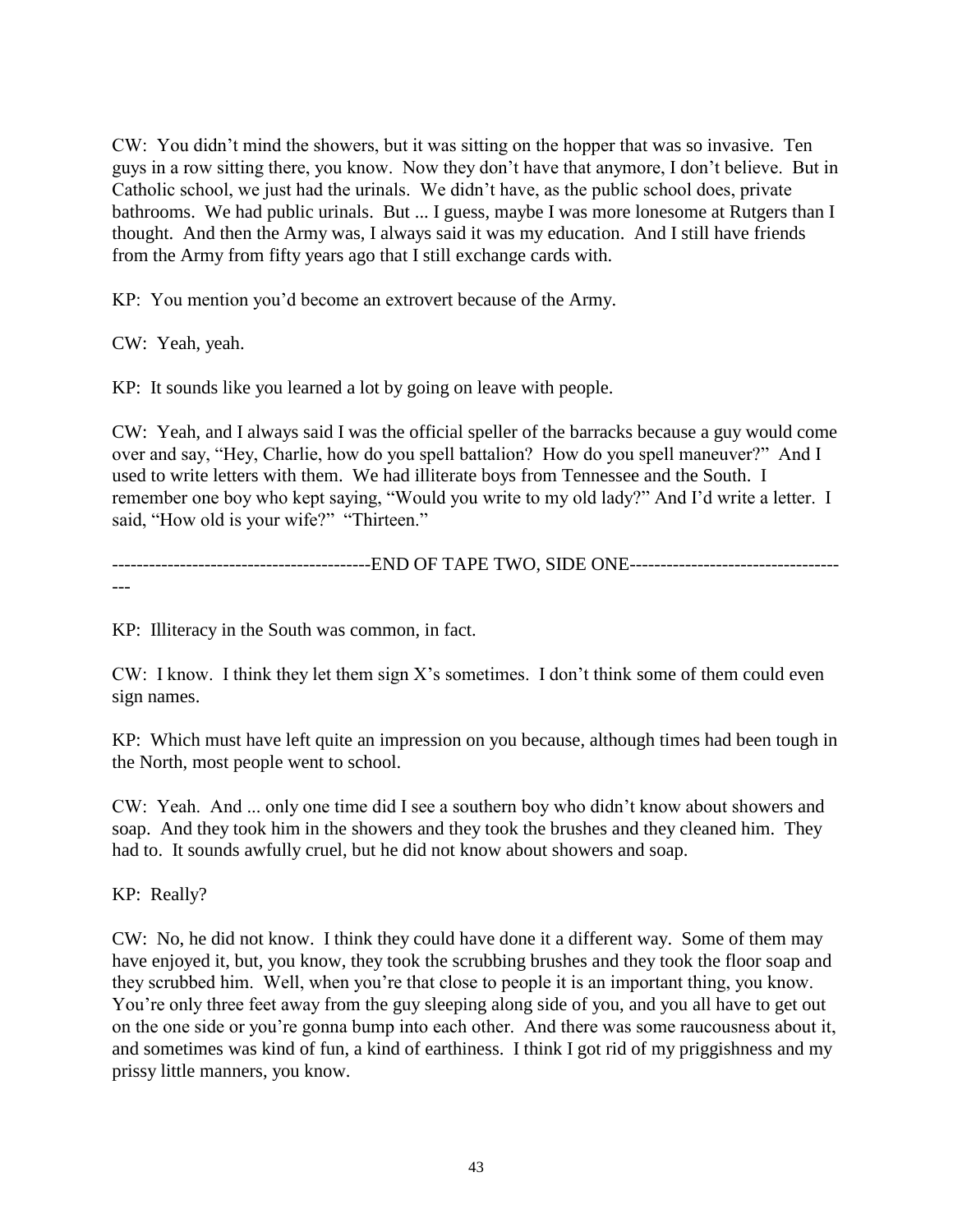KP: Well, you mention that you came home and you apparently inadvertently slipped, to the point where your father wouldn't speak to you.

CW: Just wouldn't speak to me. My father, if you held a blow torch to him, I don't think he would have used a mean or nasty word. He just did not do that. And some of the things I only learned in the Army. Even at Rutgers I didn't hear them all. But in the Army I learned some of them. Oh, there were times when you got so upset that ordinary words didn't do. You had to use them. Then I realized that I've always been ... interested in why we say "sergeant" and things like that. And I realize that the British Army was filled with poor Irish people, and they're the ones who said "sergeant or "sargeant." And the British lingo became Irish because of the men. The same way the American GI language became southern because it was mostly the southern boys out of the Depression who were in there in peace time. And they became the non-coms after Pearl Harbor because they had had two, or three, or five years of Army life. And they became the non-coms and they had thick southern accents. And it was only when they started getting the northern officers, the second lieutenants that … but the talk was southern, and you sort of adopted a southern accent, like I did when I worked in Dublin. I adopted a brogue because they could understand me better. So in the Army, you know, you used the Army language and the profanities and everything. It was a better way to understood that.

KP: I guess, although you have very fond memories of your Army service, I wouldn't be surprised, particularly as a private, if you didn't experience any "chicken shit."

CW: Yeah. I was transferred to personnel after a while and we had a southern officer who, I think we checked his records, a sixth grade education. And he was so terrified of regulations, I don't know how he ever got to be an officer. No education. He had been a streetcar conductor in real life. Somewhere he had gotten into the Army early and had gotten accepted and made an officer. Well, terrified of losing his position, all regulations had to be obeyed to the inch. And he was what we would call a real "chicken shit" officer. He couldn't ever change anything, it had to be that way because he was terrified. And in personnel we had access to the officers records, see. It was wonderful to go check on them.

KP: So you went through basic training and then what happened to you?

CW: Then we went on maneuvers.

KP: In Tennessee or elsewhere?

CW: We got transferred to Camp Phillips, Kansas. And that was interesting because I had never been to the Midwest that much before and that was real flat plains land. And then we wound up in California, and that's when I left the outfit. In California we were in the desert. We were living in the desert.

KP: So you got quite a tour of the country?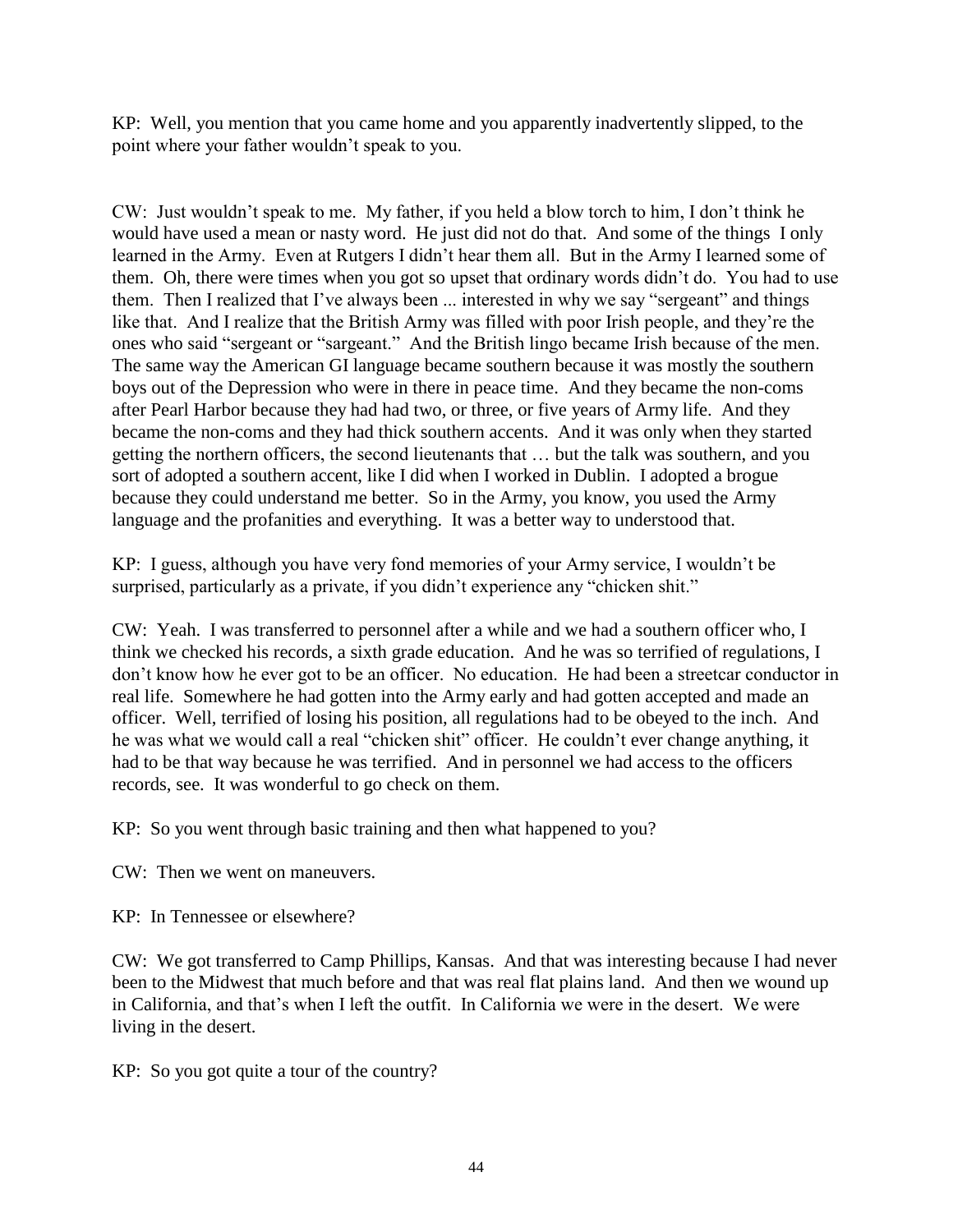CW: Yeah

KP: You saw the South, you saw the Midwest, and you saw the West.

CW: Yeah, yeah ... I never think of the Army as being in New England. I don't know why it never strikes me that the war was up there. But it's just because I never knew anybody that was stationed in New England. They were, though, I know that. And they had airfields and everything. But I never think of it being up there.

KP: What do you remember about the Midwest and your maneuvers?

CW: The people were wonderful. Civilians. One thing that got me was that I had never known what plains were. And to stand outside your barracks and look for maybe twenty miles, and there's one tree. It's just like a painted picture. We had footlockers and you kept your most precious things down at the very bottom of the footlocker. And you might expect that there would be some desert sand on top but you would go all the way down and pick out your favorite pair of socks and you would unroll them and they'd be filled with sand. It got into the barracks, into your footlocker, into the bottom, into your socks. That was amazing to me. But the people were wonderful, and then they had a program to teach us Japanese called ASTP.

KP: Where was that?

CW: In the Army, in Camp Phillips, and I was accepted for that. We were sent to the University of Lincoln.

KP: So when were you in ASTP?

CW: '43.

KP: So you were sent to an ASTP unit after and that's when you separated from California.

CW: Yup, yup, then.

KP: Did you apply?

CW: No, I was picked for that.

KP: You were picked. You didn't have anything to do with that?

CW: Nope, picked. And we lived in student dormitories and had student food and we were right in the heart of Lincoln. It was marvelous. Naturally, it was too good to last, so they abandoned the program and we went back to our division.

KP: How long were you in your ASTP program?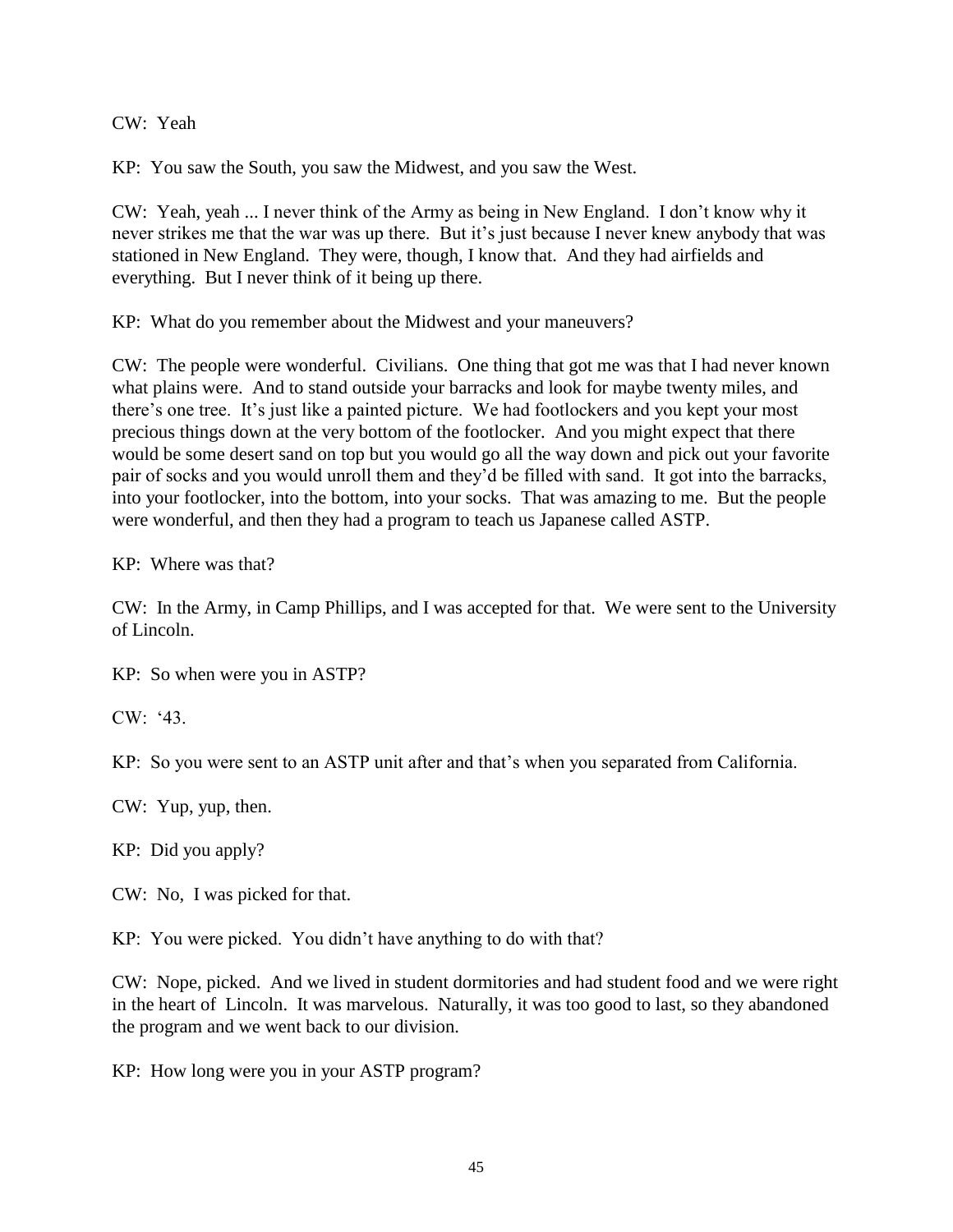CW: I think only about six months and then all of a sudden they dropped it. The original idea was that the war was going to take ten years and they needed people who spoke other languages for occupation. And then as the Allies began to press and Germany began collapsing, I guess they decided it wouldn't be that long so they just abandoned it and we went back to our division. And of course, the Captain says, "I don't want you. You've been gone six months, I don't know what to do with you." So they put me in headquarters.

KP: So the ASTP has broken up, and you're sent back to your division. Where were you sent?

CW: All the way back to California.

KP: Did you stay with your original division or were you sent to a new one?

CW: I was sent to my original and they had gone on six months, and they had no place for me. They didn't know what to do with me. And for awhile, somebody said to me, "Just don't do anything." And I said, "Well, no, I'll be, you know, AWOL or something. Somewhere along the line they will catch up with me." So they took me back and put me in personnel, and we went on maneuvers immediately. They were out of it. I was in the desert saying to my lieutenant, "You gotta do something with me." "Get lost," he kept yelling. "Get lost, we don't know what to do with you. Get lost." They were on maneuvers. They were living out of trucks and all. There was only a certain amount of food and equipment, and one more person was just a bloody nuisance. What do you do with them? I said, "Well, I speak a little French." So they put me in the French Department and ... he said, "That's a big help." So I stayed, and then we went on maneuvers, and we were on water maneuvers. I have a skin disease called psoriasis, which is common, and with the waterless diet and the dry food it was getting worse and worse and worse. And so finally one night, we went on nighttime maneuvers and the driver didn't worry because we were in a Jeep. We hit a hill and we went over into it and I cut my leg. And I couldn't walk and they couldn't come to me until morning. And by morning the infection had spread all over my body. So they took me to a field hospital and the psoriasis broke out from the infection also. They just used to take bolts of gauze and just wrap, no pajamas, just wrap me. And of course, I was in the field hospital and the food was better. And then after about thirty days, they came to me and I said, "Am I going back to my outfit?" They said, "Nope, you're going home." I said, "I don't want to go home." They said, "You're going home." I said, "There must be some use." "No, nope, no use to us." So I came out before the war was over.

KP: When did you come out?

CW: It must've been late '44.

KP: So the war was still going on?

CW: Yeah, yeah, my outfit was in. I went to Pasadena for a month and I got a scholarship to the Pasadena Playhouse. But Pasadena acted like there was no war and that still was California, you know, and I didn't like that. So I left and came home and there was still, I think, a good six months of the war before it was over.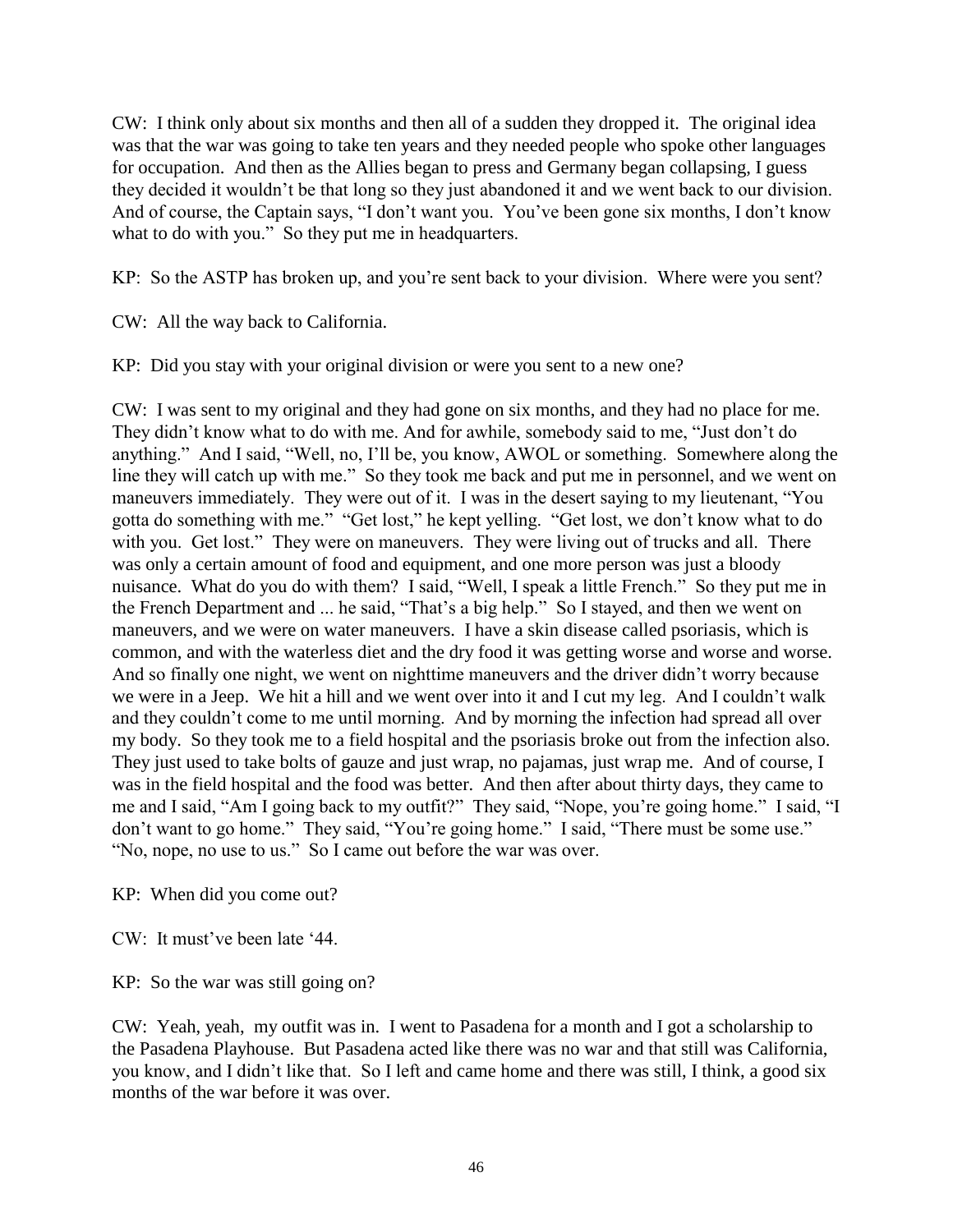KP: It must've felt strange to be, to be back.

CW: It was very strange because this was totally now occupied by sailors that had gone from National Guard, to Coast Guard, to US Navy, and they were over there. I had to wear my button all the time, you know, because people would say, "What's the matter with you? Why aren't you in the Army?"

KP: So you wore a "ruptured duck?"

CW: A ruptured duck, yes.

KP: So you wore that so people wouldn't hassle you?

CW: Yes, but the minute people found out that I was medically discharged, all kinds of jobs came to me. Rutgers got me a job with an advertising agency in Newark, which I probably would've been a millionaire now if I had taken.

KP: You didn't take it then?

CW: No, I didn't take it, and finally I took a job in Brentano's selling science books and classics and things, and met a lot of people. It was the end of the war and people were coming out and the Europeans were going home, and I met Thomas Mann, Sigrid Undset.

KP: Oh, wow.

CW: And wonderful people like Mike Brooks. It was a famous bookstore then, you know.

KP: I remember the Brentano's. I went to the old one before it closed down. Yeah.

CW: And it was while I was working at the Brentano's I got the idea that I wanted to be an actor. I was working in Brentano's when they dropped the atom bomb, and we were in the science section and it was an education. Yeah, everybody else was all excited the war was ending, but the scientists were saying, "This is a terrible thing, this is a terrible thing. This is a very bad day." Totally different atmosphere, you know. You realized it was. The rest of us were just thinking, "Well, everybody's coming home now, the war is over," but they realized the implications of it.

KP: It sounds like you were sort of surprised that the Army discharged you.

CW: Yeah, I liked it. I didn't want to go home, and it was before the war was over, it was not complete. I'm a completion person. And that was wrong. See, the war was not over and I shouldn't be around. And I floundered for a couple of months. I didn't know what to do. I was lost. And terribly lonesome, terribly lonesome. There was nobody my age around. They were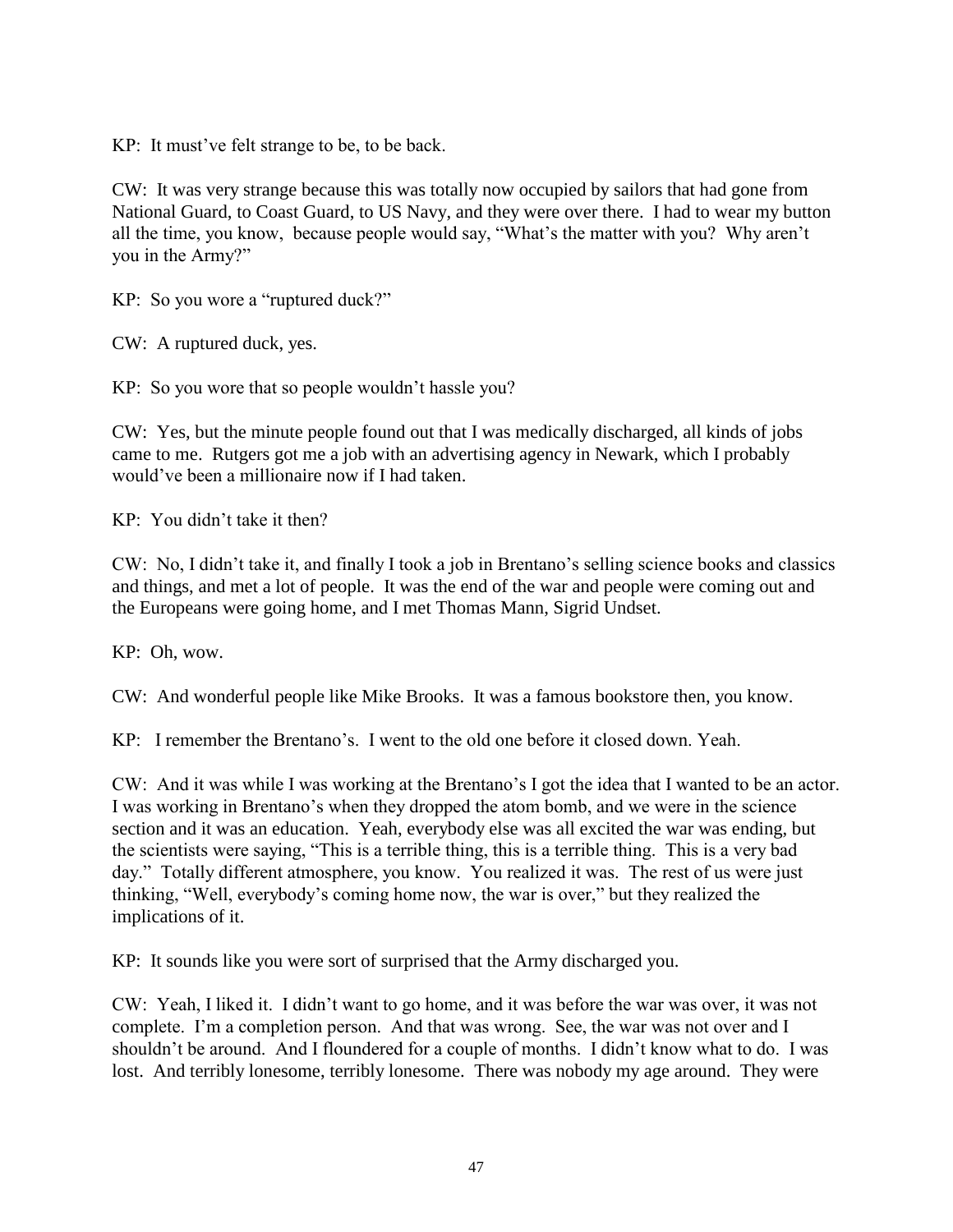all in the Army and it was very hard. I didn't know what to do, and the family worried about me. I know they did.

KP: What about those you had gone to basic training with? What had happened to them? What happened to the original unit?

CW: They went oversees to the Third Army. I had an experience. People don't believe it when I tell it. I was in close contact with my buddies. And ... when I came back to California, one of them wrote and said they were going to go over to, he couldn't say where, but he said it'd be from an eastern port. And I heard from other sources that they were gonna be in what we now call Skelton, Camp Kilmer. And my sister, Ruth, had a car. They had come here and spent some leaves with me when I was in the Army and they knew Perth Amboy. And my family was crazy about them. And Ruth said, "Maybe they're at Kilmer." I said, "Kilmer has 75,000 soldiers. What would be the point? I wouldn't be allowed to talk to them." When you're embarking, you can't talk to anyone. You can't write out or get letters. Your troop movement cannot be told. She said, "Let's go out." And so I said, "All right, let's go out." So she had enough gas. We went out to Kilmer and she said, "Look for them." I said, "It's miles around." And she said, "Go over there and look for them. Maybe John's there." I said, "There's 75,000 soldiers." I went to the wall. Now honestly, I'm not insane. I said, "John?" and a voice said, "Is that you, Charlie?" I swear. 75,000 soldiers and I picked the spot where my buddy was. He came over to the fence and started to talk to me. We embraced and talked and everything, and at that time a Jeep came along. And an officer said to me, "You're a civilian." And I said, "No, I'm veteran and I've been medically discharged." And he said to me, "You know this fellow?" And I thought right away and I said, "No, I never saw him before." He smiled and he said, "Good, 'cause if you do, you and your sister are in the barracks till they leave." So we would've been held in seclusion till they left. I said to John, "Well, nice knowing you, soldier. And good luck and everything." And we left. I honestly met my buddy in a camp of 75,000 people.

KP: Which is great luck. I mean just the odds of that …

CW: Just unbelievable. We used to talk about it after the war. John used to say, "You knew I was there." I said, "John, we had no idea. My sister, Ruth, just insisted I call you." And just "John," not his last name or anything. "John."

KP: Why was your sister so sure?

CW: I don't know.

KP: Do you think someone had written to her?

CW: No, I just think she had an intuition. I believe in intuitions. My mother, when she took her entrance for Trenton State, she dreamt her entrance test. And she got up at like at four in the morning and she studied for three hours. And she had several of those questions, so she got in. My sister, Mary, had an intuition when my uncle died. She ... woke up and she went into my mother and father's bedroom and she said, "Uncle Jim has died." And my father said, "No,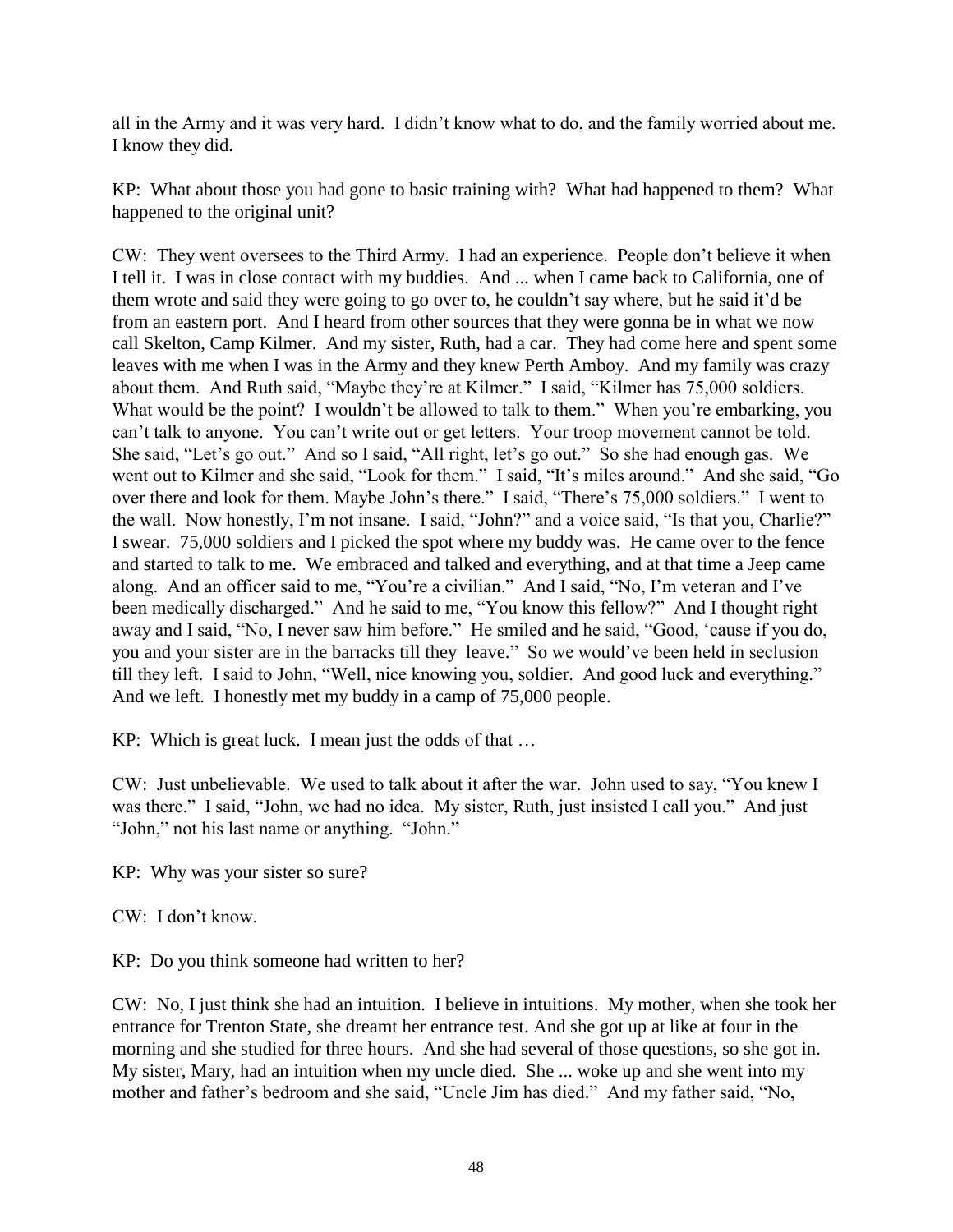Mary, go back to bed. Uncle Jim's in Newark. He went there on business to see something." And she said, "Uncle Jim is dead." No phone calls or anything. He had died in the Newark Penn Station that night. So I believe in intuition.

KP: You were talking about intuition.

CW: Yeah, yeah. Do you believe in it?

KP: I'm not surprised by it. I don't have it but …

CW: Do you, Eve? Do you ever know things are going to happen?

ES: No, I ... never felt that way, no.

CW: Yeah, yeah. I also have a time thing.

KP: You've mentioned that.

CW: Yeah. Where ... sometimes I think, "This happened, but when? But when?" I can't think of when. But I know it happened, it doesn't surprise me. It used to frighten me but doesn't anymore. If I'm crazy, I'm crazy. I'm too old to change it [laughing].

KP: I'm curious of several things that you talked about. One of them was being in ASTP. You said you had a great time in Lincoln. It sounds like it was college without having to worry about tuition.

CW: It was, and the people … we were at a University. But to Lincoln, Nebraska, not near the east coast or the west coast, we were the war. And there we were living. We were the war. We represented the war to Lincoln, Nebraska, and they couldn't do enough for us. We never lacked for an invitation on a Saturday and Sunday.

KP: So you would have the classic, "Would you like to come?"

CW: Absolutely, and lovely people. And Lincoln then was quite an interesting, charming place. And ... she, the teacher. We had to speak only French, no matter what happened.

KP: You were learning not Japanese but French?

CW: French. I had had two years of high school French.

KP: Was anyone learning Japanese?

CW: Yes, they were.

KP: So originally you were pulled out to learn Japanese?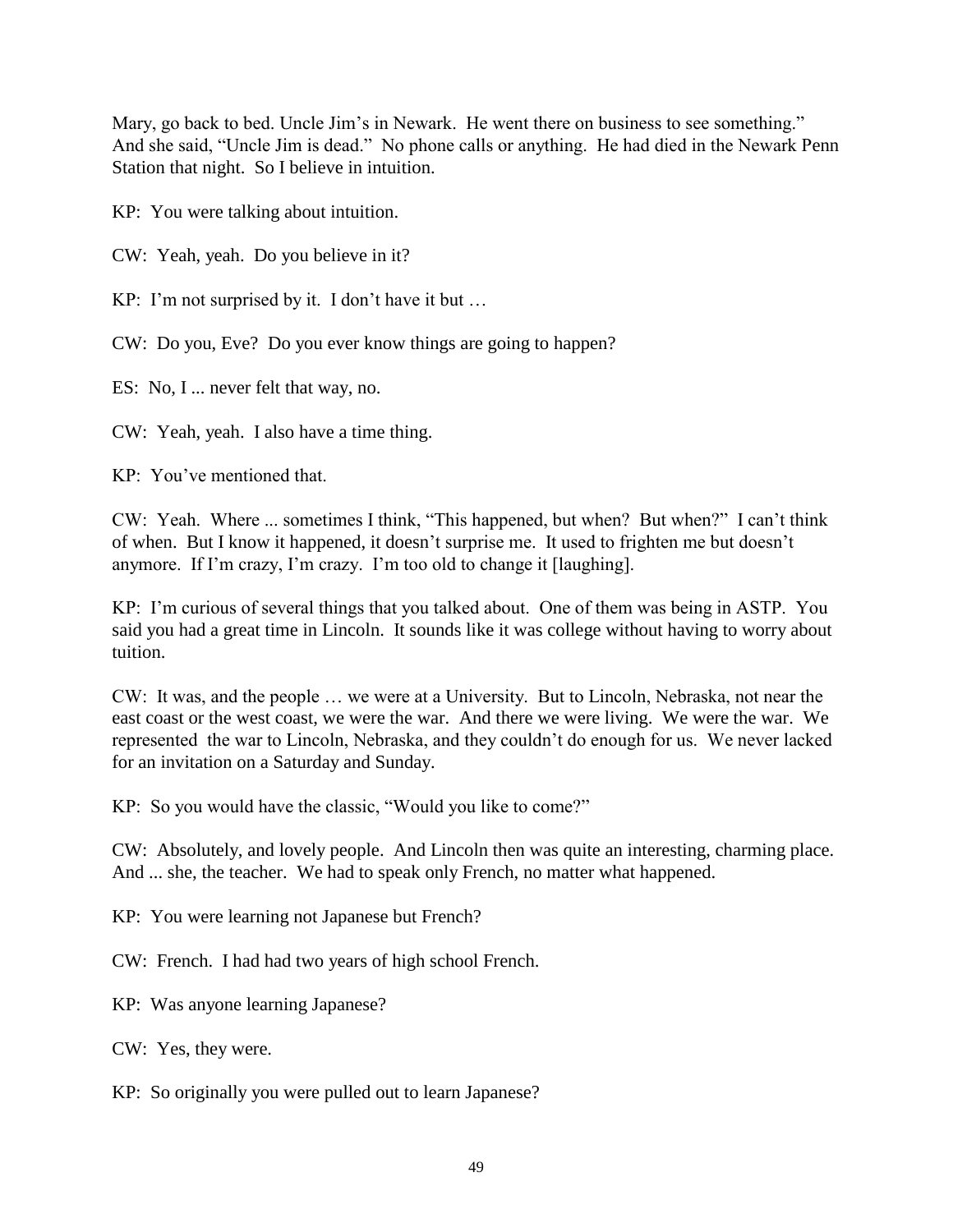CW: Japanese. And why they abandoned it, I don't know. The motto was ... People that had children, someone in service, put a flag in their window with a star on it. It was called a service flag. We used to always say, "Tear down your service flag, Mother, your son is in ASTP" because it was nothing like the Army. Nothing, you know, a college full of girls around. It was nothing like the Army. And I liked Lincoln. It was a very interesting town. Even then it was very football-minded.

KP: I wonder if it was the town, too. I mean, you had been in training. You had been in the middle of nowhere, nothing interesting.

CW: Yeah ... Camp Phillips was in a place called ... Salina, Kansas. And it was a Kansas town. Dry, and …you know, not much. But Lincoln was quite sophisticated. It had movies and things and we were studying French. And the woman was, to me, a typical language teacher of a college. Nice, heavy-set, plump. And you know that she had learned French in college and she's been teaching it for forty years. And you know, "How do you do?" And things like that, you know. But she was good to us. She was not used to having thirty GIs in the classroom. And we had a bunch of foreign people who enlisted in the U.S. Army, and of course, they rattled it off. So she was getting instructions from them on her accent. So all we had to do was answer "oui" or "non" or "comment allez-vous" and get by. But it ended.

KP: Some people have told me how mad they were that ASTP ended. They felt that the Army promised them this.

CW: Yes. See, they yanked us out of our outfits. We lost contact. They put us in this, and then suddenly, they throw us back. Not into something where we're used to, but they throw us back. We didn't have the six months of the training that they had. You know, we were like recruits now, and these guys were not in combat but they were trained. So we were, you know, the sixth finger. We were the third thumb. Who needed us? And my captain actually said, "I don't want you. Go somewhere."

KP: Did you go back to your old unit?

CW: My old unit who didn't want me. What was I? It wasn't a case, like a corporation, where everybody gets knocked down a peg. I couldn't replace the man that replaced me.

KP: Yeah.

CW: He had six months of training I didn't have in infantry work. And they stuck me in personnel because they didn't know where else to put me. I wasn't our company clerk. I was just in personnel.

KP: So what would you do in a typical day when you were in personnel?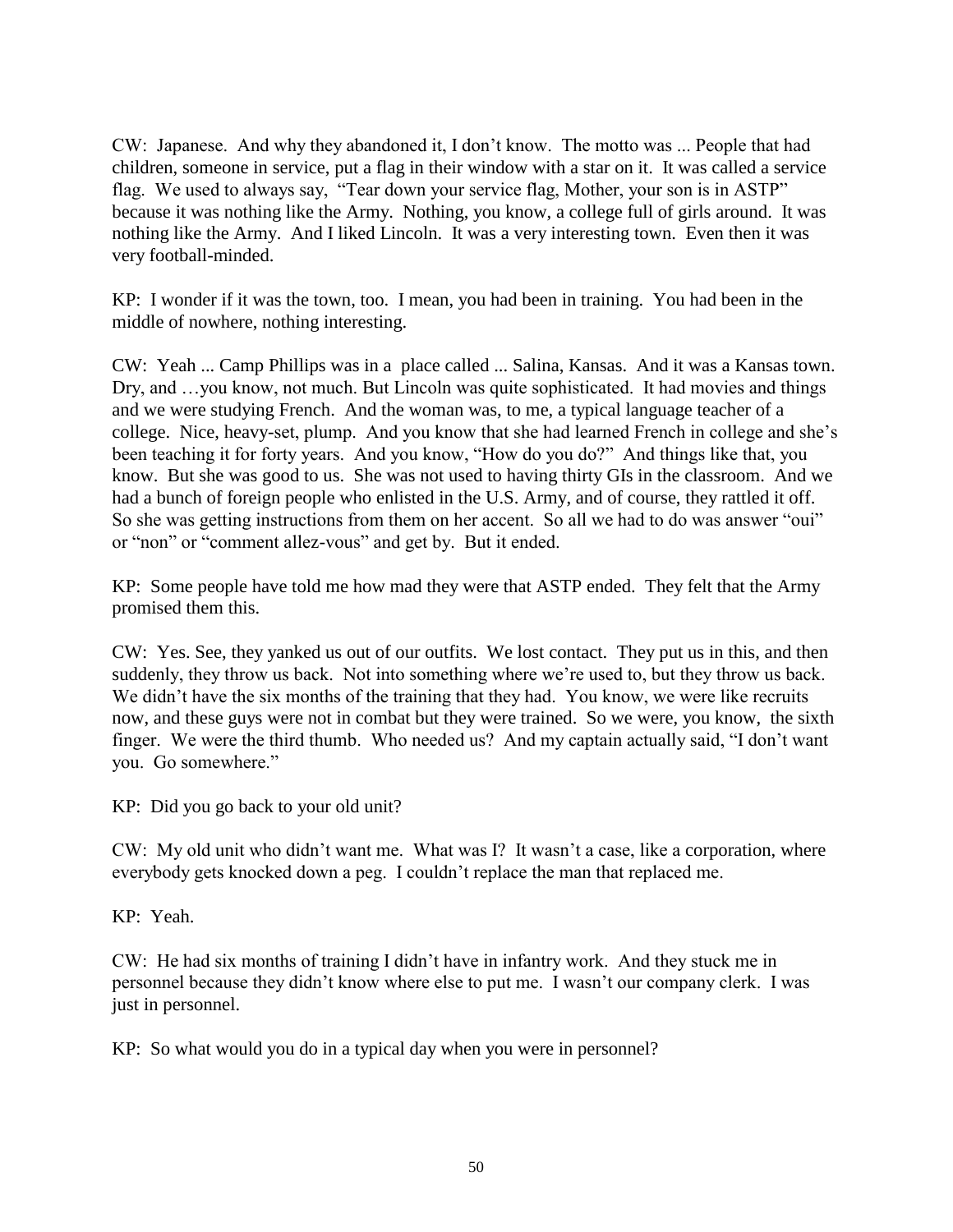CW: They were starting then to get GIs for certain things … find out how many truck drivers we have in the outfit, things like that. And you'd pile through the records. "We got thirty-two truck drivers counting So-and-So, but he lost his license." You know, you had a record and you made these lists. The Army loved lists, you know. You remember the famous Mauldin cartoon ... the poster, the notices on the board of lists and things. And a GI goes to the very bottom one and it says "Valley Forge," signed by George Washington. Well, it was like that. They never took them down. Lists were there. I'm sure there are lists now from World War II.

KP: Oh, I've seen some of the lists and the records. Army orders were very ...

CW: And you know we took that stuff into combat or on maneuvers. You took the Xerox machines, the files, the typewriters. All that was taken. I don't know. How would you throw a typewriter at a German if he came over at you?

KP: One of the people from Rutgers drove in a truck and did paperwork.

CW: Yeah, that was important. You had to have those lists. Yeah. Its (Mennotte?) Opera where the girl goes crazy about the paperwork, and she has a wonderful aria about it and she throws the form. She's trying to come to America and she tries to fill form, after form, after form, and she goes batty at it. It's all wonderful.

KP: Did you ever join a veterans' organization?

CW: No, and I should. I should. I like them. The veterans I think are wonderful, and I think they've been shortchanged. I don't know. I joined the Knights of Columbus for a couple of years and then I quit. I'm not good at that. I don't go to Rutgers Alumni meetings and things.

KP: So you've never been to Old Guard?

CW: I should, but I don't.

KP: Eve has been to two Old Guards.

CW: Are they fun?

KP: My students love the Old Guard.

CW: Are they fun?

ES: Yeah, they're fun for us to see all the alumni.

CW: I'm sure the alumni just treat you like you're Miss America. You know, they see somebody young and it must make them feel good. Yeah. Now you're at Rutgers? You're not at Douglass?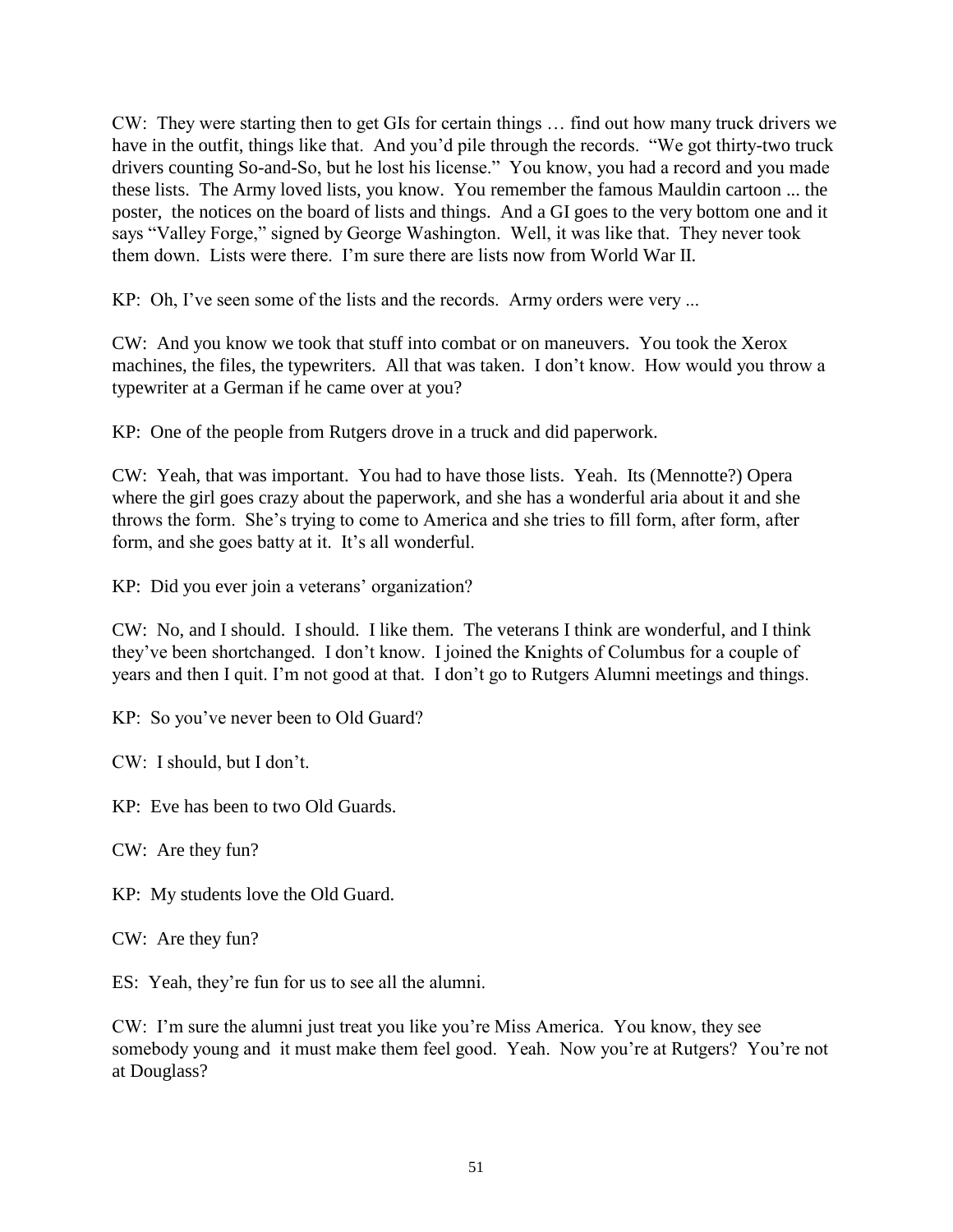ES: Douglass, no. Rutgers College.

KP: In fact, Eve is on the crew team.

CW: Are you?

ES: Yes.

CW: Great, that's wonderful. Now what is your major, Eve?

ES: History and English.

CW: And what will you do?

ES: I don't know yet. [laughter]

CW: You're gonna write.

ES: Maybe.

CW: Or go into publishing?

ES: No.

CW: No?

ES: No.

CW: It's a coming field. It's gonna be bigger than ever. Don't you think, Kurt? We've only tapped it.

ES: No.

KP: ... It's a very tough field.

ES: My mother works in publishing.

CW: She does?

ES: You don't make any money

CW: It's overcrowded?

ES: Yeah, it's just one of those fields where there's just not a lot of money to be made. They just, you can hire kids off of the street, out of college.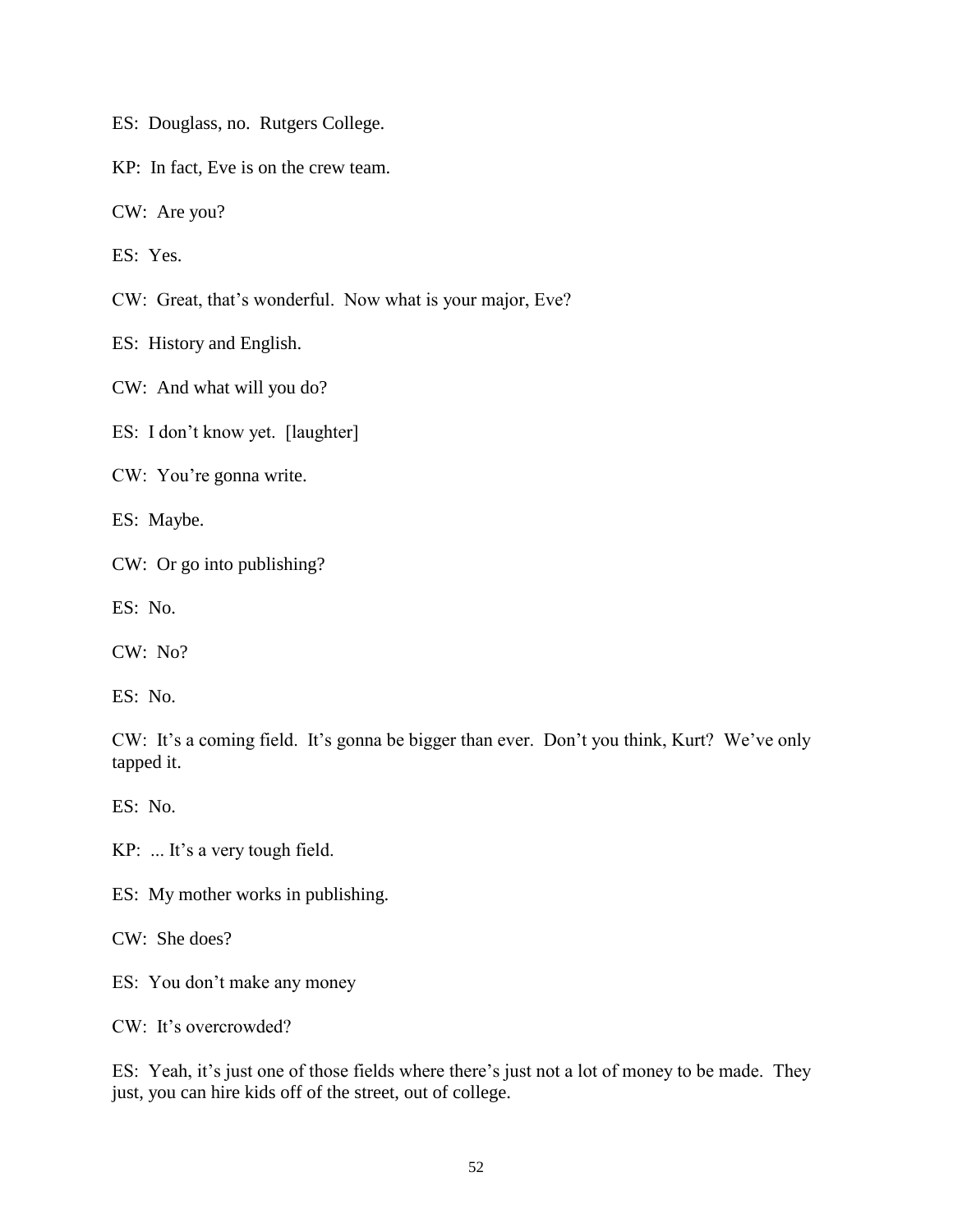CW: There isn't a day that I don't get a card about a new magazine. "We'd like to give you one free gift." There's a couple here today, I think. Yeah look at these. *British Heritage*. Who is publishing these things? This one is *Architectural Digest*, well that's famous. But did anybody ever hear of *British Heritage*? "Free issue voucher, Mr. Charles White." And I get them day after day. I get all these new magazines.

KP: I'm curious because you performed in a play about sergeants, the Army, and barracks life. Unfortunately, it was on television a few months ago and I didn't watch it. I've never seen *No Time for Sergeants.* I've only seen a few clips of it, but I gather it's about barracks life.

CW: It's a funny show. It's a funny show.

KP: And it seems like a role that you love. It was a great play to be in because you could identify with that. That was your world.

CW: Oh, yeah, yeah. And I ... played the ... psychiatrist, who was, of course, crazy. Naturally. Our psychiatrist was finally committed. They found out he had a shoe fetish. He was stealing all the Army boots. This was our psychiatrist. People think, "Oh, well, they just made up a lot of stuff." Well, they did not make up a lot of stuff, but there was a lot of stuff. You know, your psychiatrist quite often was crazy. My buddies told me our general was "shacking up," as we used to say, with a German countess. That was treason. You couldn't mingle with the enemy. She had a castle Schloss. And he had a nice (Billet?). Of course, she had offered it to him. It was not supposed to have been, but we knew it was. It was such a mixture of Marx Brothers and Sir Galahad. When they wrote and told me that Tommy … Tommy was one of those young American soldiers that everybody loves, never says a mean thing or anything. He got killed. John wrote and told me that everybody in the company cried. So there was this mixture of horror and idealism and beauty. You know, when people like Gertrude Stein and these other people fell in love with the American GI, there had to be something. And you see the newsreels. And my God, they're like heroes, aren't they? They're beautiful. The American soldier was. He must've looked like something from Greece or somewhere. You know, compared to some of the other soldiers.

KP: I'm curious here. You experienced the training in the United States. Did the war itself change any of your buddies? Did they ever tell you they had experience, or even if they couldn't tell you, did just sense something was different?

CW: Yeah. It was my buddy, John. Well, I could use his last name. His name was Moran. He was from Connecticut. The coarseness did him in. He went to live in ... I told you how he died. Life defeated him. Not life, the Army. The grossness finally got to him. Now, I guess I was not in that long. Maybe I was not on the combat, but, see, I had such a narrow, priggish upbringing that it liberated me. But to a lot of people, it just destroyed them. It was gross. It was rotten and nasty. For sensitive people it must've been hell. And there was one company clerk who was particularly ugly. He really was. And every time he walked into the office all the other clerks yelled, "Take off your gas mask," which he didn't have on. [laughs] And it was, all right, it was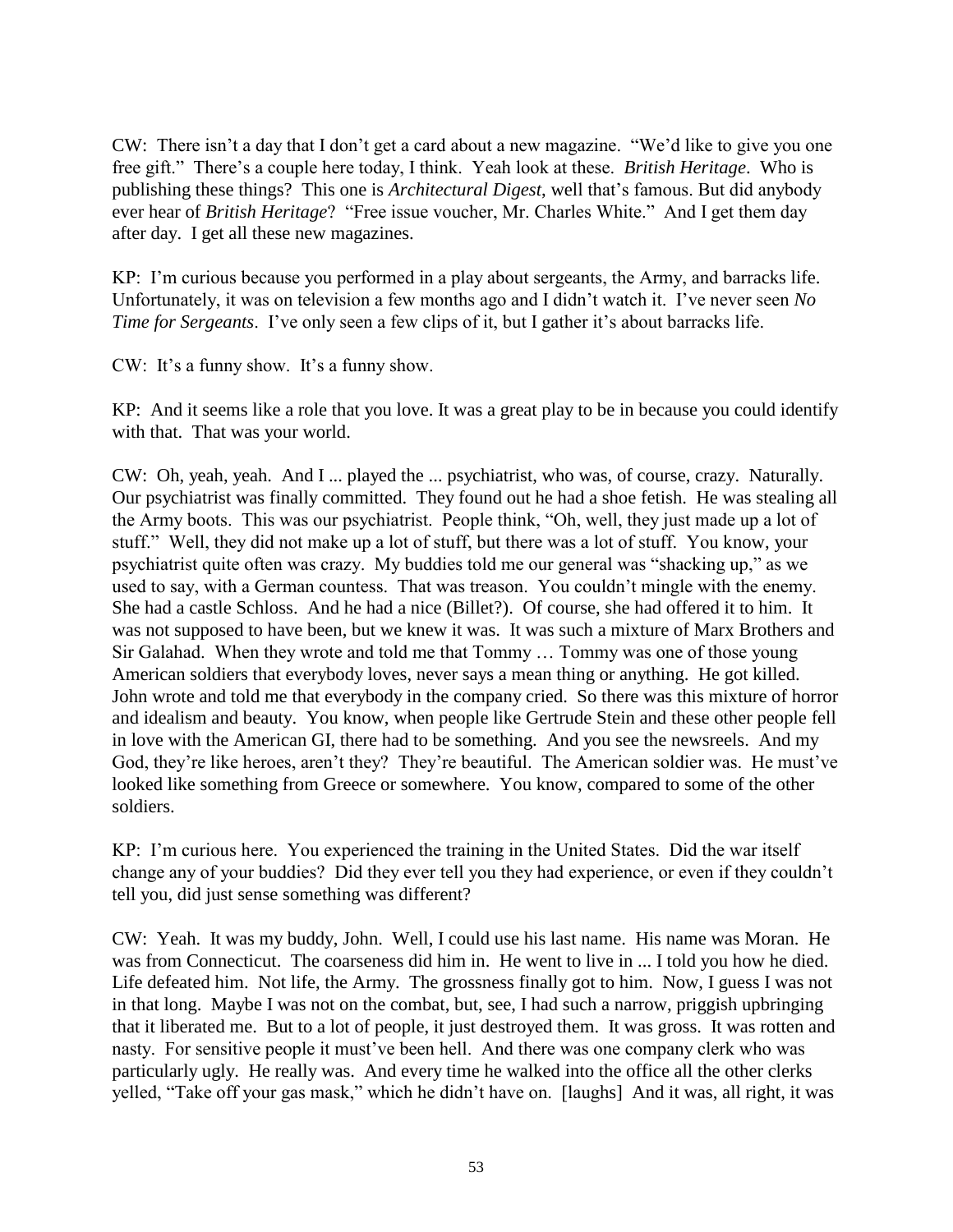a funny joke once, but it was done every single time he walked in. It never stopped. So, yet I don't know a lot of people who broke under it and ... I guess your emotions were so close to the skin that if you wanted nurturing and help, it was there. So to you it was wonderful because you knew your buddy was as emotional as you were and as frightened as you were, and you could bare your soul to him and not have to be ashamed about it. But to some people who couldn't do that, they kept it in and they cracked.

KP: A lot of people talk about that comradeship that was there.

CW: Yeah, yeah, yeah.

KP: I've gotten the impression that it's very different from regular civilian life where you do have friends.

CW: Yeah, yeah.

KP: But there's intensity in the Army that you don't get.

CW: And it was not homosexual. Now, we were totally aware of that in the Army. And there was a lot of that, but this was totally different. I sometimes wonder if this wasn't what the Greeks had when it talked about his lover. I don't think it was physical. You were so close. You shared everything. And you had no secrets. No, we used to envy the gay guys because no matter where they went somebody always came, showed up in a Cadillac and took them to dinner. And we were there with our mess kits, "How did they know he's there? But he knows everybody in the East." You know, it was not that. There was a lot of that, don't get me wrong.

KP: I think a lot of guys I interview want to pretend there were no gays in the military in the Thirties and Forties.

CW: And of course, when we were supposed to go overseas the first time, one guy chickened and went up to the officer and said, "I'm gay." And we said to him afterwards and to the commanding officer, "You know he's not." "I don't care, I can't go, I can't go, I don't care." He just would declare himself homosexual and that was automatic, you know. He went home. Now that to most people was the worst thing he could do. And ... some of the wildest guys, some of the guys did things to their hats and you know, did things. They went to the war and were some of the best people. Survived it totally. So it didn't have to do with your sexual orientation, you know. All the gays that I came across in the Army were not sissies. A lot of them were awful damn heroes. And the worst thing was when the macho guys broke and you had to hold them. And that happened an awful lot of times. So nobody ever condemned anybody for breaking. You could've been the biggest guy in the world, but there were times when he broke and you had to put your arms around him. And you did. Even when things happened. It was very strange, very emotional. Very emotional. But I think ... I guess once in a lifetime's enough [laughs].

KP: One thing you experienced was Army medical care. How good was that? You mentioned the first night they couldn't evacuate you which apparently made your condition worse?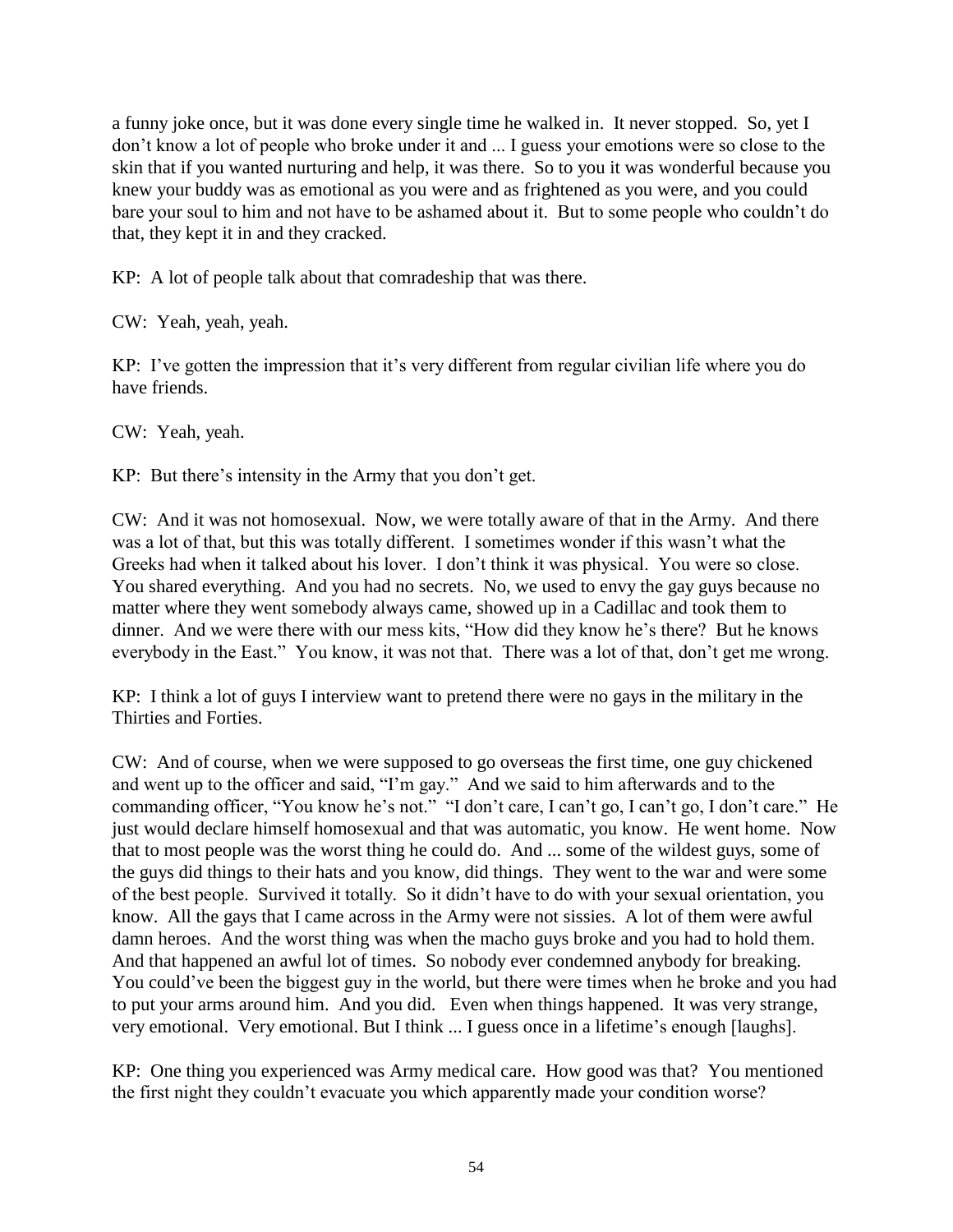CW: They tried. There were some things that were kind of ridiculous. I had cut my leg very close to my scrotum, up here. Under Army regulations, the nurse could not handle that. She could not touch anything in that area. You could've had your penis cut off and she couldn't do a thing about it. It had to be a ward boy. So you had to get a ward boy who, you know, God, he took care of you. The doctors were pretty good. The dentists were terrible. The dentists were awful. So there's strange things that happen like that in this day and age. She couldn't touch my upper thigh.

KP: Do you think that was particularly the Army?

CW: Oh, yeah.

KP: When did you learn about the GI Bill? When did you know that this would be out there for you to take advantage of?

CW: I think it was that summer, wasn't it? Because I went to Neighborhood Playhouse. I had my audition in August. Now the war ended in July?

KP: Actually, August of '45. Yeah.

CW: Was it August? So apparently they must've put that through before the war was over.

KP: Yeah, it was put before.

CW: Because I immediately, you know …

KP: You knew you were going to take advantage of it?

CW: Yeah. There was no problem in getting it or anything.

KP: Had you thought about graduate school? Or was theater your determination?

CW: Theater was in my mind. You know, college life seemed a little dull after the Army, especially Rutgers, which was not exactly a bundle of laughs when I went there. It may be now, but it wasn't when I went there. Have I said too many mean things about Rutgers?

KP: No, no, no, trust me, we've heard really ...

CW: That's one thing about interviewing the older people. We have the distance now to be honest.

KP: Oh, some people have shielded Rutgers but … I guess one final point today is … you had acted in one play that sort of typified the Army. Is there any other play, or film, or account that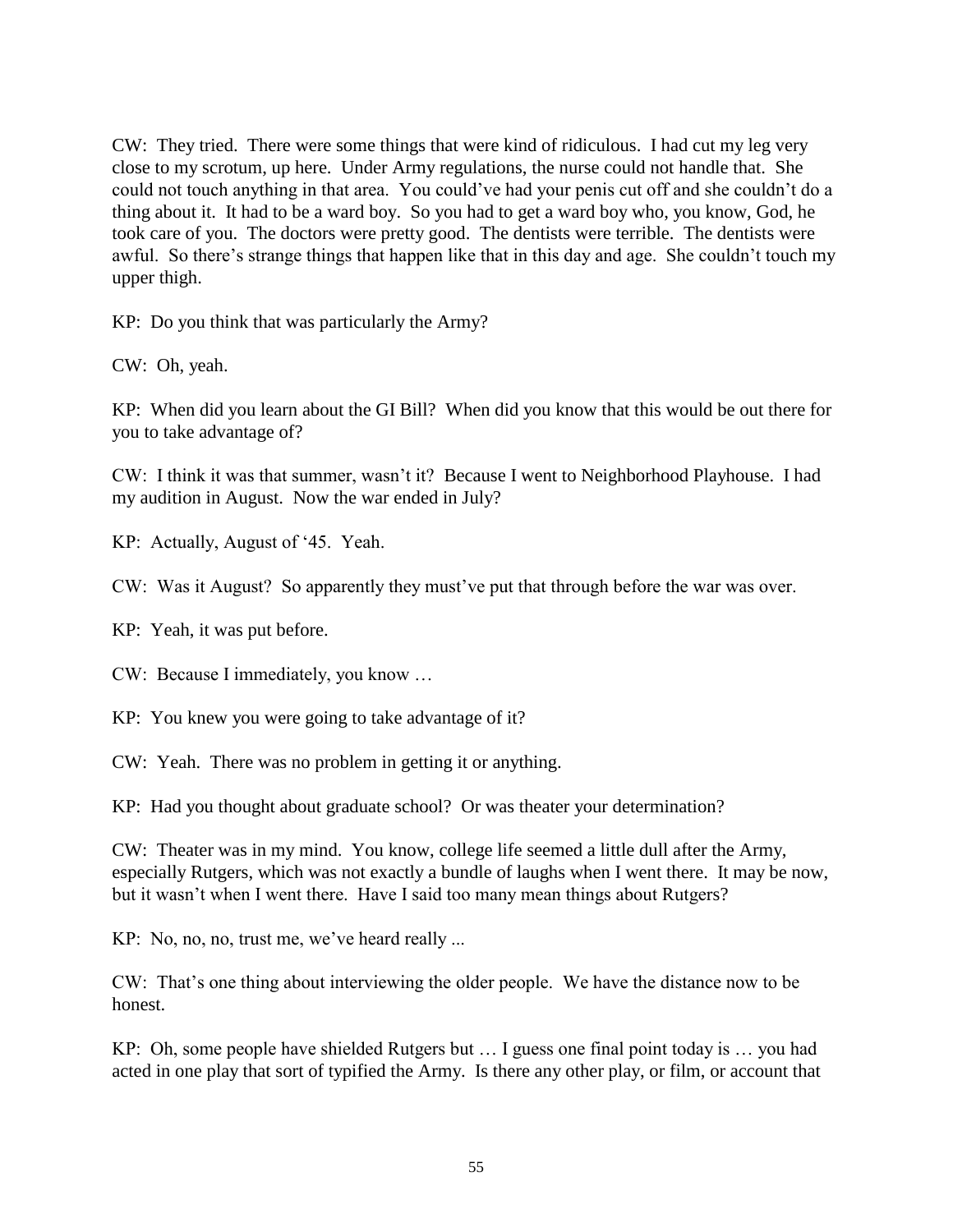matches your experiences? Does any stick out that you either also acted in or that you saw that had really matched what you had gotten from World War II?

CW: In drama school, Dick Boone and I were very close friends, very close. And he was a tailgunner, and I was an infantry man. And we were assigned Brutus and Anthony in *Julius Caesar*. We had already done a show once with Roman costumes and the togas. We were playing Roman soldiers with the short skirts and neither one of us had on underwear. And the note came from the director, "Both of you cross your legs." We were sitting there on stage and the audience … We decided no more short pants, and so we decided to do it as GIs. And it was one of the most exciting things I'd ever been connected with. The whole thing took on a wonderful reverence about the war and all. We got our Army stuff out, and we used it all. We had a tent and all. And a remarkable thing.

KP: That's very interesting. So in many ways, it sounds like the play had a great deal of relevance.

CW: Yeah, yeah. Then of course, by that time, when we came out after two years in drama school ... Tennessee Williams was writing, and William Inge and those plays that we could talk about and do. We knew those plays. We knew *On the Waterfront*. We weren't doing (Noel Coward?) lighting cigarettes and mixing martinis. As a matter-of-fact, a couple of years ago when I did the *Merry Widow* at the Place in the Park, they asked me if I would help the young actors because *Merry Widow* was an operetta from 1900. And they were still doing James Dean and it wasn't working. Like, "Hey, Sonja, hey, Sonja, come over here, baby," you know. Bill said to me, "Can you work with them?" So I worked with them and tried to give them style. And it was wonderful to kind of go back to something I hadn't done in a long time, where your comedy has to be totally artificial. You know, these people never existed in real life. It was an operetta. They lived in their own world and the young people were crazy about it. Yeah, but it was hard to teach them. You'd have to say, "No, no. Now, hey, come on, you're hitting a fly with a baseball bat. Now play this light." They wanted to joke. And they would come in and do things. And we tried to cut them down. I remember one attendant came in and he was going to make a thing out of his entrance, giving me a letter. And he came in and he stamped his heels [stamping his heels] about six times and handed me a letter. And I said, "This is a bit much." So the next time we did it, as he started to stamp, I put the letter under his heels and I picked it up and I said, "Ah, stamped envelope." [laughing] And he looked terribly shocked. I said, "It's a bit much, for an entrance, for a letter. You just bring it in and give it to me." Because young people want to, you know, make a hit out of the phone or something. "Hello!" You know, and I'm saying the older you get the less you act. The less you act and the better it is. But it is so hard to cut it to nothing. Let's go up and get a drink.

KP: Yeah, no, I think that's it.

-------------END OF INTERVIEW------------------------

Reviewed by Erin Gimbel 10/16/00 Reviewed by Sandra Stewart Holyoak 10/20/00